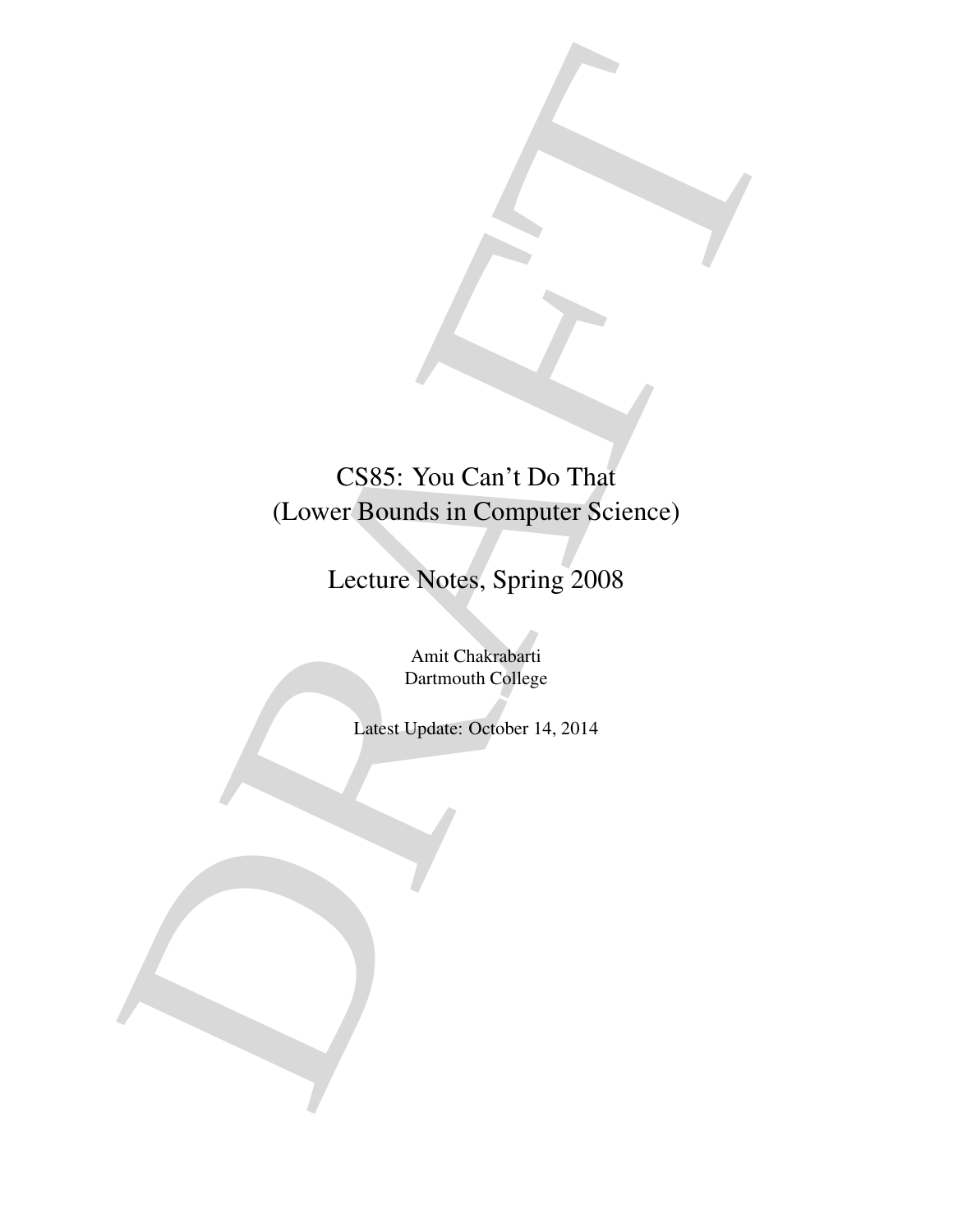Lecture 1

# Comparison Trees: Sorting and Selection

## Scribe: William Chen

## 1.1 Sorting

**Definition 1.1.1** (The Sorting Problem). Given *n* items  $(x_1, x_2, \dots, x_n)$  from an ordered universe, output a permutation  $\sigma : [n] \to [n]$  such that  $x_{\sigma(1)} < x_{\sigma(2)} \cdots < x_{\sigma(n)}$ .

At present we do not know how to prove superlinear lower bounds for the Turing machine model for *any* problem in NP, so we instead restrict ourselves to a more limited model of computation, the comparison tree. We begin by considering deterministic sorting algorithms.

## Deterministic Sorting Algorithms

Lecture 1<br>
Comparison Trees: Sorting and Selection<br>
Scribes William Chen<br>
1.1 Sorting<br>
1.1 Sorting<br>
1.1 Sorting<br>
1.1 Sorting<br>
1.1 Sorting<br>
1.1 Sorting<br>
1.1 Sorting<br>
2.2 or  $p = \sin \theta$  and  $\sin \theta$ . One where  $\sin \theta$ ,  $\cos \theta$ ,  $\$ Whereas the Turing machine is allowed to move heads, read and write symbols at every time step, in a comparison tree T we are only allowed to make comparisons and read the result. Without loss of generality we'll assume that the  $x_i$ s are distinct, so every comparison results in either a " $\leq$ " or " $>$ ". At each internal node of T we make a comparison, the result of which gives tells us the next comparison to make by directing us to either the left or the right child. At each leaf node we must have enough information to be able to output the sorted list of items. The cost of a sorting algorithm in this model is then just the *height* of such a comparison tree T , i.e., the maximum *depth* of a leaf of T . Now note that T is in fact a *binary* tree, so we have

$$
\ell \leq 2^h, \quad h \geq \lceil \lg \ell \rceil,
$$

where  $\ell$  is the number of leaves, and h is the height of T. But now we note that since there are n! possible permutations, any correct tree must have at least  $n!$  leaves, so then, by Stirling's formula, we have

$$
h \geq \lceil \lg n! \rceil = \Omega(n \lg n).
$$

*Open Problem.* Prove that some language  $L \in NP$  cannot be decided in  $O(n)$  time on a Turing machine.

## Randomized Sorting Algorithms

Now we turn our attention to randomized comparison-based sorting algorithms and prove that in this case access to a constant time random number generator does not give us any additional power. That is to say, it does not change our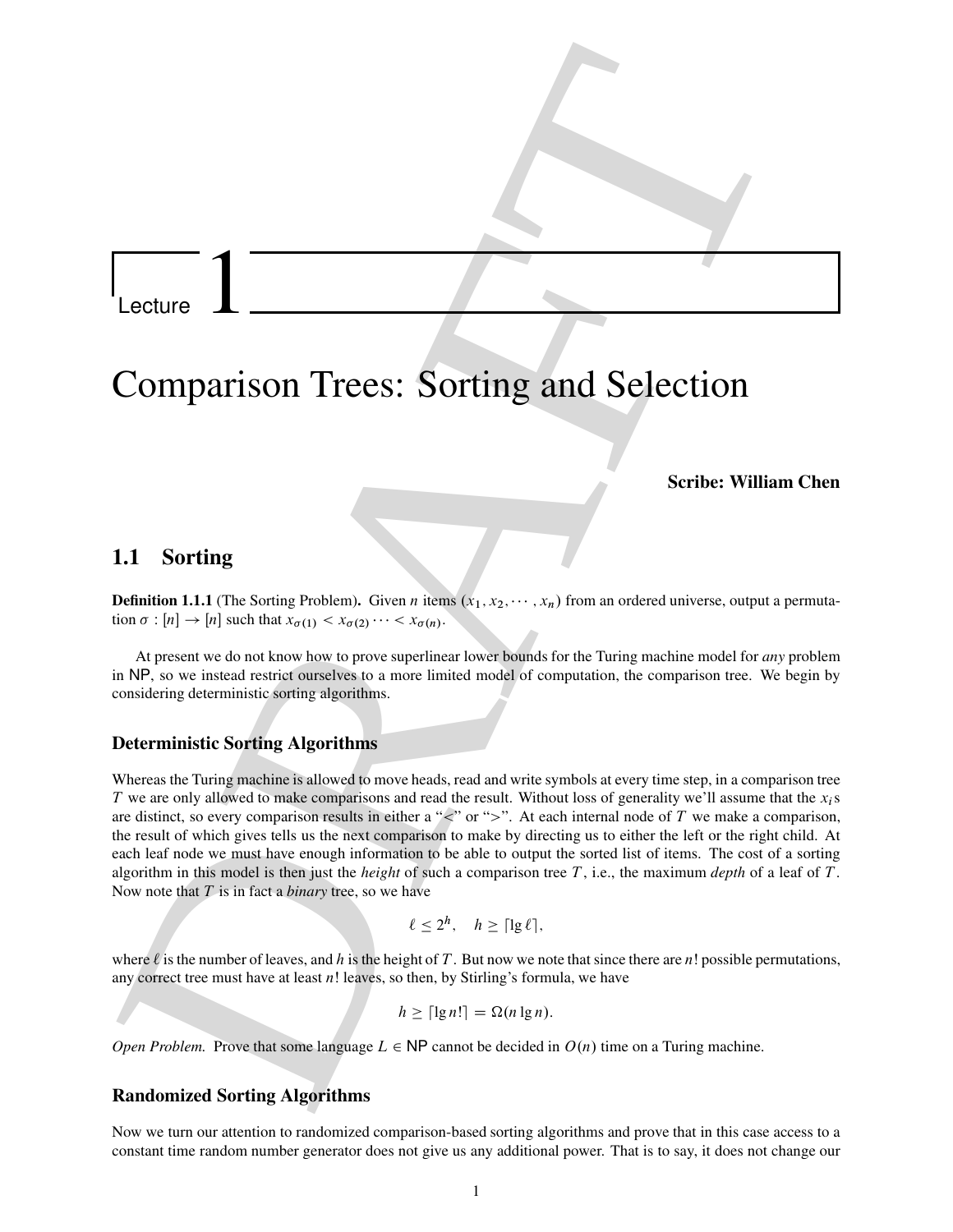LCCUSE 1. COMPARION TREES SORTING AND SELECTION<br>
To the the state of the state of the state of spin-bent of spin-bent schemes and the state of the state<br>
the state of the state of the state of the state of the state of sp lower bound. An example of such an algorithm is the variant of quicksort where, at each recursive call, the pivot is chosen uniformly at random. Note that the "randomness" in any randomized algorithm can be captured as an infinite binary "random string", chosen at the beginning, such that at every call of the random number generator, we simply read off the next bit (or the next few bits) on the random string. Then, we can say that a randomized algorithm is just a probability distribution over deterministic algorithms (each obtained by fixing the random string). In other words, when calling the randomized algorithm, one can move all the randomness to the beginning, and simply pick at random a deterministic algorithm to call.

With this view of randomized algorithms in mind, we describe an extremely useful lemma due to Andrew Chi-Chih Yao (1979). But first, some preliminaries.

Suppose we have some notion of "cost" of an algorithm (for some function/problem  $f$ ) on an input, i.e., a (nonnegative) function cost :  $\mathscr{A} \times \mathscr{X} \to \mathbb{R}_+$ , where  $\mathscr{A}$  is a space of (deterministic) algorithms and  $\mathscr{X}$  is a space of inputs. An example of a useful cost measure is "running time." In what follows, we will consider random algorithms  $A \sim \lambda$ , where  $\lambda$  is a probability distribution on  $\mathscr A$ . Note that, per our above remarks, a randomized algorithm is specified by such a distribution  $\lambda$ . We will also consider a random input  $X \sim \mu$ , for some distribution  $\mu$  on  $\mathscr{X}$ .

**Definition 1.1.2** (Distributional, worst-case and randomized complexity). In the above setting, the term  $\mathbb{E}_{\mu}$  [cost $(a, X)$ ] is then just the expected cost of a particular algorithm  $a \in \mathscr{A}$  on a random input  $X \sim \mu$ . The quantity

$$
D_{\mu}(f) = \min_{a} \mathbb{E}_{\mu} [\text{cost}(a, X)],
$$

where  $f$  is the function we want to compute, is called the *distributional complexity* of  $f$  according to input distribution  $\mu$ . We constrast this to the *worst case complexity* of  $f$ , which we can write as follows

$$
C(f) = \min_{a} \max_{x} \cot(a, x).
$$

Finally, we define  $R(f)$ , the *randomized complexity* of f as follows:

$$
R(f) = \min_{\lambda} \max_{x} \mathbb{E}_{\lambda} [\text{cost}(A, x)].
$$

From the definitions above it follows easily that

$$
\forall \mu \ D_{\mu}(f) \le C(f) \quad \text{and} \quad R(f) \le C(f).
$$

To obtain the latter inequality, consider the trivial distributions  $\lambda$  that are each supported on a single algorithm  $a \in \mathcal{A}$ .

Theorem 1.1.3 (Yao's Minimax Lemma). *We have*

- 1. *(The Easy Half) For all input distributions*  $\mu$ ,  $D_{\mu}(f) \leq R(f)$ .
- 2. *(The Difficult Half)*  $\max_{\mu} \{D_{\mu}(f)\} = R(f)$ .

The proof of part (2) is somewhat non-trivial and requires the use of the linear programming duality theorem. Moreover, we do not need part (2) at this point, so we shall only prove part (1). We note in passing that part (2) can be written as

$$
\max_{\mu} \min_{a} \mathbb{E}_{\mu}[\text{cost}(a, X)] = \min_{\lambda} \max_{x} \mathbb{E}_{\lambda}[\text{cost}(A, x)].
$$

*Proof of Part (1).* To visualize this proof, it helps to consider the following table, where  $\mathscr{X} = \{x_1, x_2, x_3, \ldots\}$ ,  $\mathscr{A} =$  ${a_1, a_2, a_3, \ldots}$  and  $c_{ij} = \text{cost}(a_i, x_j)$ :

|       | $a_1$    | $a_2$    | $a_3$    |  |
|-------|----------|----------|----------|--|
| $x_1$ | $c_{11}$ | $c_{12}$ | $c_{13}$ |  |
| $x_2$ | $c_{21}$ | $c_{22}$ | $c_{23}$ |  |
| $x_3$ | $c_{31}$ | $c_{32}$ | $c_{33}$ |  |
|       |          |          |          |  |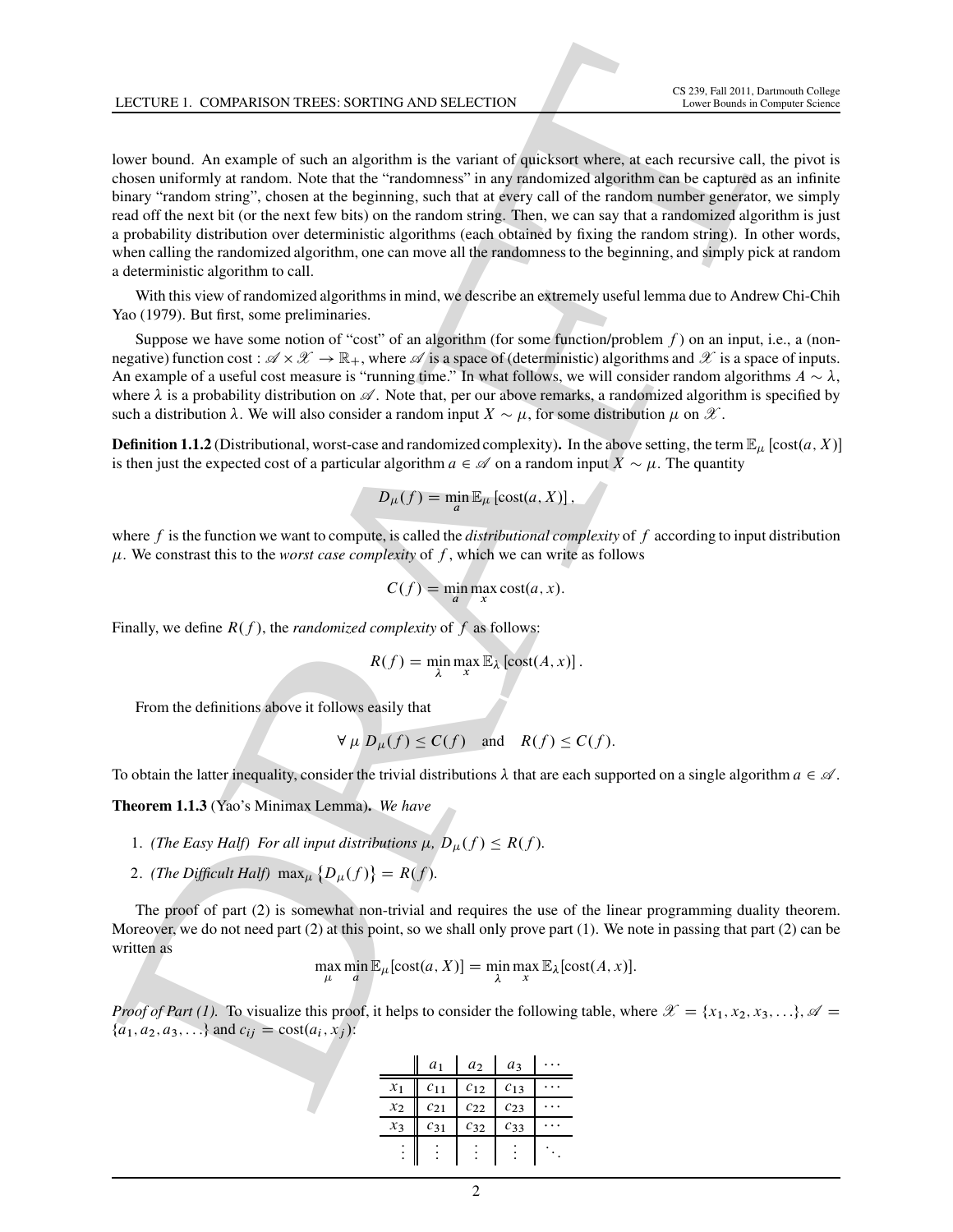While reading the argument below, think of row averages and column averages in the above table.

Define  $R_{\lambda}(f) = \max_{x} \mathbb{E}_{\lambda} [\text{cost}(A, x)].$  Then, for all x, we have

$$
\mathbb{E}_{\lambda}\left[\mathrm{cost}(A,x)\right] \leq R_{\lambda}(f),
$$

whence

 $\mathbb{E}_{\mu}$   $[\mathbb{E}_{\lambda}$   $[\text{cost}(A, X)]] \leq R_{\lambda}(f)$ .

Since expectation is essentially just summation, we can switch the order of summation to get

$$
\mathbb{E}_{\lambda}\left[\mathbb{E}_{\mu}\left[\mathrm{cost}(A, X)\right]\right] \leq R_{\lambda}(f),
$$

which implies that there must be an algorithm a such that  $\mathbb{E}_{\mu}[\text{cost}(a, X)] \leq R_{\lambda}(f)$ . Since the distributional complexity  $D_{\mu}(f)$  takes the minimum such a, it's clear that

$$
D_{\mu}(f) \leq R_{\lambda}(f).
$$

Since this holds for any  $\lambda$ , we have  $D_{\mu}(f) \le \min_{\lambda} R_{\lambda}(f) = R(f)$ .

Before we returning to the issue of a lower bound for randomized sorting, we introduce another lemma.

**Lemma 1.1.4** (Markov's Inequality). *If*  $\bar{X}$  *is a random variable taking only nonnegative values, then for all*  $t > 0$ *, we*  $have \Pr[X \ge t] \le \mathbb{E}[X]/t.$ 

<span id="page-3-0"></span>*Proof.* An easy one-liner:  $\mathbb{E}[X] = \mathbb{E}[X \mid X < t] \cdot \Pr[X < t] + \mathbb{E}[X \mid X \geq t] \cdot \Pr[X \geq t] \geq 0 + t \cdot \Pr[X \geq t]$ .

**Corollary 1.1.5.** *Under the above conditions, for any constant*  $c > 0$ ,  $Pr[X > cE[X]] \le 1/c$ *.* 

Let m denote the number of comparisons made on any particular run, or equivalently its runtime. Consider a randomized sorting algorithm  $a$  (i.e., a distribution over comparison trees), where we set

$$
C = \max_{input} \{ \mathbb{E}_{\lambda}[m] \}
$$

note here that  $m$  is a function of both the algorithm and the input.

**Theorem 1.1.6** (Randomized sorting lower bound). Let  $T(x)$  denote the expected number of comparisons made by a *randomized n-element sorting algorithm on input* x*. Let*  $C = \max_x T(x)$ *. Then*  $C = \Omega(n \lg n)$ *.* 

LCCUSE 1. COMPARISON TREES SORTING AN[D](#page-3-0) SELECTION<br>
Theorem is the main gradient below, theirs of runs and particular and the selection of the selection is a selection of the selection of the selection of the selection of t *Proof.* Let  $\mathscr A$  denote the space of all (deterministic) comparison trees that sort an *n*-element array and let  $\mathscr X$  denote the space of all permutations of [n]. Consider a randomized sorting algorithm given by a probability distribution  $\lambda$ on  $\mathscr A$ . As it stands, a "randomized sorting algorithm" is always correct on every input, but has a random runtime (between  $\Omega(n)$  and  $O(n^2)$ ) that depends on its input. (Such algorithms are called *Las Vegas* algorithms.)

We want to convert each  $a \in \mathcal{A}$  into a corresponding algorithm a' that has a nontrivially bounded runtime, but may sometimes spits out garbage. We do this by allowing at most  $10C$  comparisons, and outputting some garbage if the sorted permutation is still unknown. Let A' denote a random algorithm corresponding to a random  $A \sim \lambda$ . Corollary 1.1.5 implies

$$
Pr[A' \text{ is wrong on } x] = Pr[\text{NumComps}(A, x) > 10C] \le \frac{1}{10}.
$$

Now define

$$
cost(a, x) = \begin{cases} 1, & \text{if } a \text{ is wrong on input } x \\ 0, & \text{otherwise} \end{cases}
$$

We can then rewrite the above inequality as

$$
\max_{x} \mathbb{E}_{\lambda}[\text{cost}(A', x)] \le \frac{1}{10}.
$$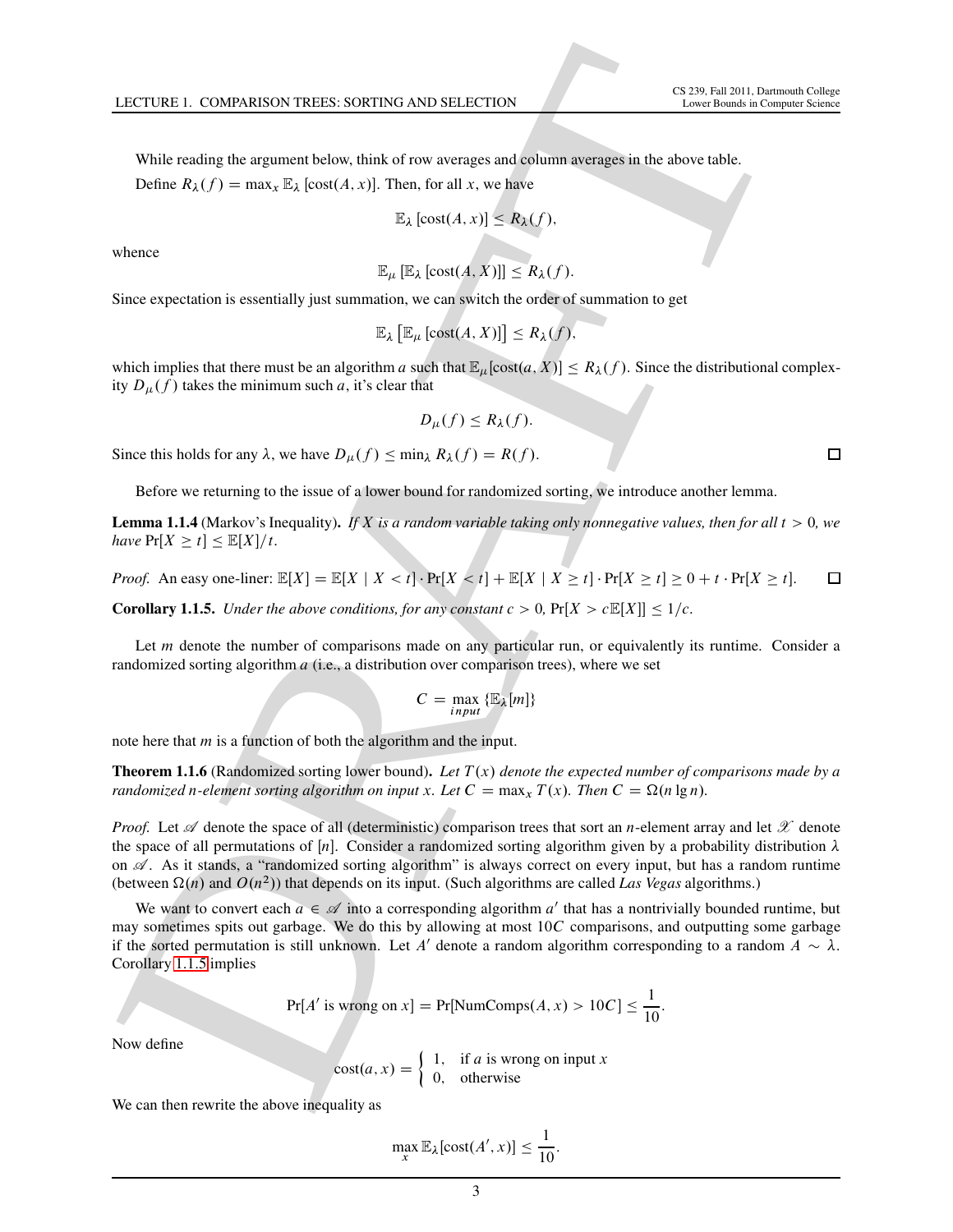By Yao's minimax lemma, for all input distributions  $\mu$ , we have

$$
D_{\mu}
$$
(sorting with  $\leq 10C$  comparisons)  $\leq \frac{1}{10}$ .

1

LCCTURE 1. COMPARISON TREES SOURCE/AN[D](#page-46-0) SELECTION<br>
To Yaris minimize temperature of the line distributions at we have<br>  $D_x$  (bording with  $\leq 10C$  expansions)  $\leq \frac{1}{10}$ <br>
Now risk y look the sufficience of the line of Now pick  $\mu$  to be the uniform distribution on  $\mathscr X$ . Pick any deterministic algorithm a with  $\leq 10C$  comparisons that achieves the minimum in the definition of  $D_{\mu}$ . Then, for  $X \sim \mu$ , we have Pr[a is wrong on X]  $\leq 1/10$ . Now the height of a's tree is  $\leq 10C$ , so the number of leaves of a's tree is  $\leq 2^{10C}$ , and thus the number of distinct permutations that *a* can output is  $\leq 2^{10C}$ . But now we see that

Pr[X is one of the permutations output by  $a$ ]  $> \frac{9}{10}$ ,

so  $2^{10C} \ge (9/10)n!$  and hence, by Stirling's formula,

$$
C \ge \frac{1}{10} \left( \lg \left( \frac{9}{10} n! \right) \right) = \Omega(n \lg n).
$$

## 1.2 Selection

**Definition 1.2.1** (The Selection Problem). Given *n* items  $(x_1, x_2, \dots, x_n)$  from an ordered universe and an integer  $k \in [n]$ , the selection problem is to return the kth smallest element, i.e.,  $x_i$  such that  $|\{j : x_j < x_i\}| = k - 1$ . Let  $V(n, k)$  denote the height of the shortest comparison tree that solves this problem.

*Special Cases.* The minimum (resp. maximum) selection problems, where  $k = 1$  (resp.  $k = n$ ), and the median problem, where  $k = \lceil \frac{n}{2} \rceil$ . Minimum and maximum can clearly be done in  $O(n)$  time. Other selection problems are less trivial.

## <span id="page-4-0"></span>1.2.1 Minimum Selection

Theorem 1.2.2. *Let* T *be a comparison tree that finds the minimum of* n *elements. Then every leaf of* T *has depth at*  $least\ n-1.$  Since  $T$  is binary, it must therefore have at least  $2^{n-1}$  leaves.

*Proof.* Consider any leaf  $\lambda$  of T. If  $x_i$  is the output at  $\lambda$ , then every  $x_j$   $(j \neq i)$  must have won at least one comparison on the path leading to  $\lambda$  (if not, we cannot know for sure that  $x_j$  is not the minimum). Since each comparison can be won by at most one element, we have depth $(\lambda) \ge n - 1$ .

**Corollary 1.2.3.**  $V(n, 1) = n - 1$ .

## 1.2.2 General Selection

By an adversarial argument, Hyafil [Hya76] proved that  $V(n, k) \ge n - k + (k - 1) \lceil \lg \frac{n}{k-1} \rceil$ . This was strengthened by Fussenegger and Gabow [FG79] to the bound stated in the next theorem. Both these results give poor bounds for  $k \approx n$ . However, observe that  $V(n, k) = V(n, n - k)$ .

*Note.* For the special case where  $k = 2$ , we have  $V(n, 2) = n - 2 + \lceil \lg n \rceil$ . It is a good exercise to prove this: both the upper and the lower bound are interesting. Also,  $k \in \{1, 2, n - 1, n\}$  are the only values for which we know  $V(n, k)$ exactly.

**Theorem 1.2.4** (Fussenegger & Gabow).  $V(n, k) \ge n - k + \lceil \lg \binom{n}{k} \rceil$  $\binom{n}{k-1}$ .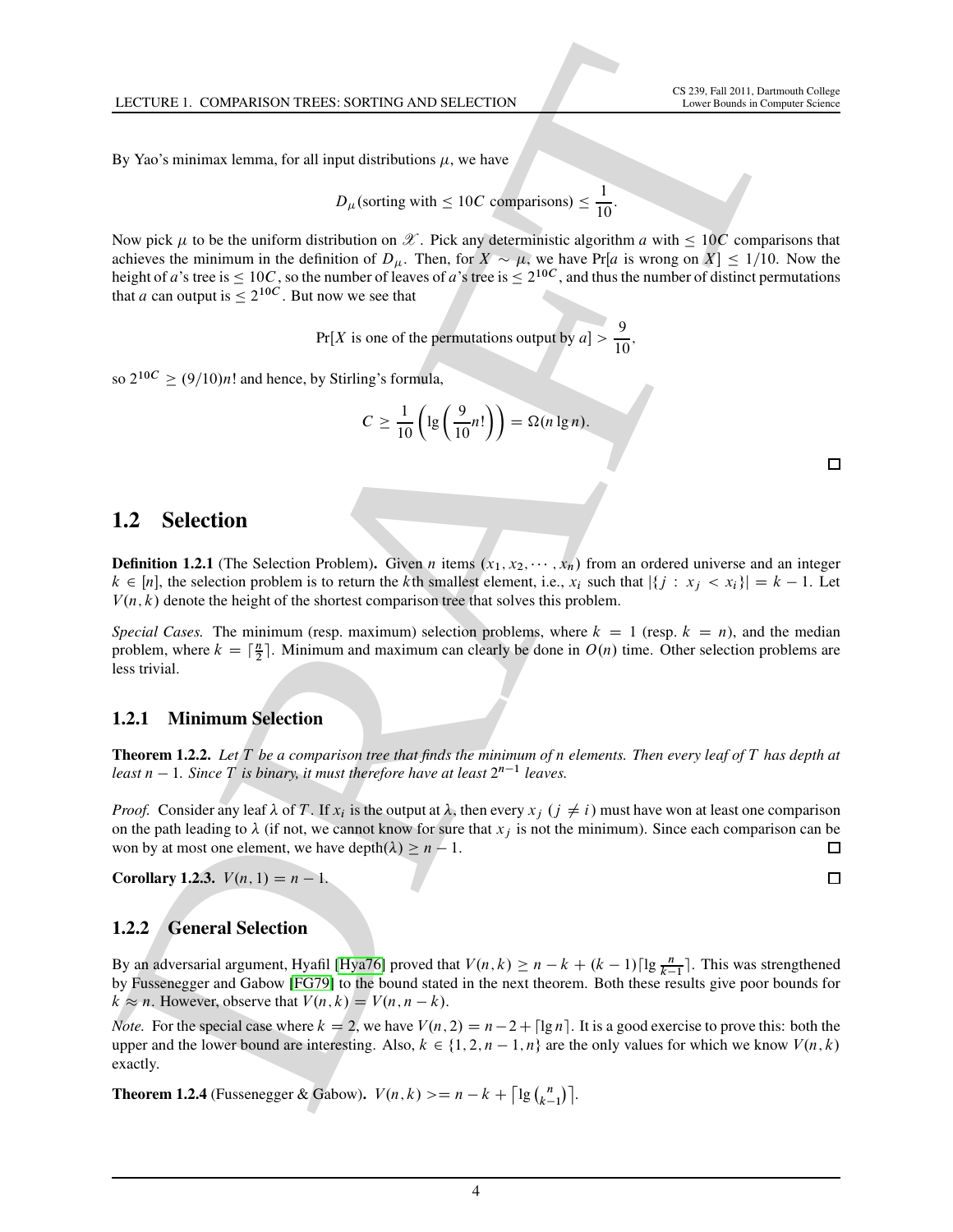*Proof.* Let T be a comparison tree for selecting the kth smallest element. At a leaf  $\lambda$  of T, if we output  $x_i$ , then every  $x_j$  ( $j \neq i$ ) must be "settled" with respect to  $x_i$ , i.e., we must know whether or not  $x_j < x_i$ . In particular, we must know the set

$$
S_{\lambda} = \{x_j : x_j < x_i\}.
$$

Fix a particular set  $U \subseteq \{x_1, \ldots, x_n\}$ , with  $|U| = k - 1$ . Now consider the following set of leaves:

$$
L_U=\{\lambda: S_\lambda=U\}.
$$

LCCUSE 1. COMPARISON PERSON SORTING AND SELECTION<br>
DRAFT LET TO A CONSIDER THE RAFT OF CHOICE POSITION TO THE RAFT LET THE CONTRACT LET THE CONSIDERATION CONTRACT LET THE CONTRACT LET THE CONTRACT LET THE CONTRACT LET THE Notice that the output at any leaf in  $L_U$  is the minimum of the elements in  $\overline{U}$ . Therefore, if we treat U as "given," and prune  $T$  accordingly, by eliminating any nodes that perform comparisons involving one or more elements of  $U$ , then the residual tree is one that has leaf set  $L_U$  and finds the minimum of the  $n - k + 1$  elements of  $\overline{U}$ .

By Theorem 1.2.2, the pruned tree must have at least  $2^{n-k}$  leaves. Therefore,  $|L_U| \ge 2^{n-k}$ . The number of leaves of T is the sum of  $|L_U|$  over all  $\binom{n}{k-1}$  $\binom{n}{k-1}$  choices for the set U. Therefore, the height of T must be

height
$$
(T)
$$
  $\geq \left\lceil \lg \left( \binom{n}{k-1} \cdot 2^{n-k} \right) \right\rceil = n - k + \left\lceil \lg \binom{n}{k-1} \right\rceil$ .

This proves the theorem.

## 1.2.3 Median Selection

Turning now to the median selection special case, recall that by Stirling's formula, we have

$$
\binom{n}{n/2} = \Theta\left(\frac{2^n}{\sqrt{n}}\right),\,
$$

which already gives us a good intial lower bound for median selection:

$$
V(n, \frac{n}{2}) \geq \frac{n}{2} + \left\lceil \lg \binom{n}{\frac{n}{2} - 1} \right\rceil \geq \frac{n}{2} + n - \frac{1}{2} \lg n - O(1) = \frac{3}{2}n - o(n).
$$

Using more sophisticated techniques, one can prove the following stronger lower bounds:

$$
V(n, \frac{n}{2}) \ge 2n - o(n).
$$
 [BJ85]  
\n
$$
V(n, \frac{n}{2}) \ge (2 + 2^{-50})n - o(n).
$$
 [BJ85]

On the upper bound side, we again have nontrivial results, starting with the famous "groups of five" algorithm:

$$
V(n, \frac{n}{2}) \le 6n + o(n). \qquad [BFP+73] V(n, \frac{n}{2}) \le 3n + o(n). \qquad [SPP76] V(n, \frac{n}{2}) \le 2.995n. \qquad [DZ99]
$$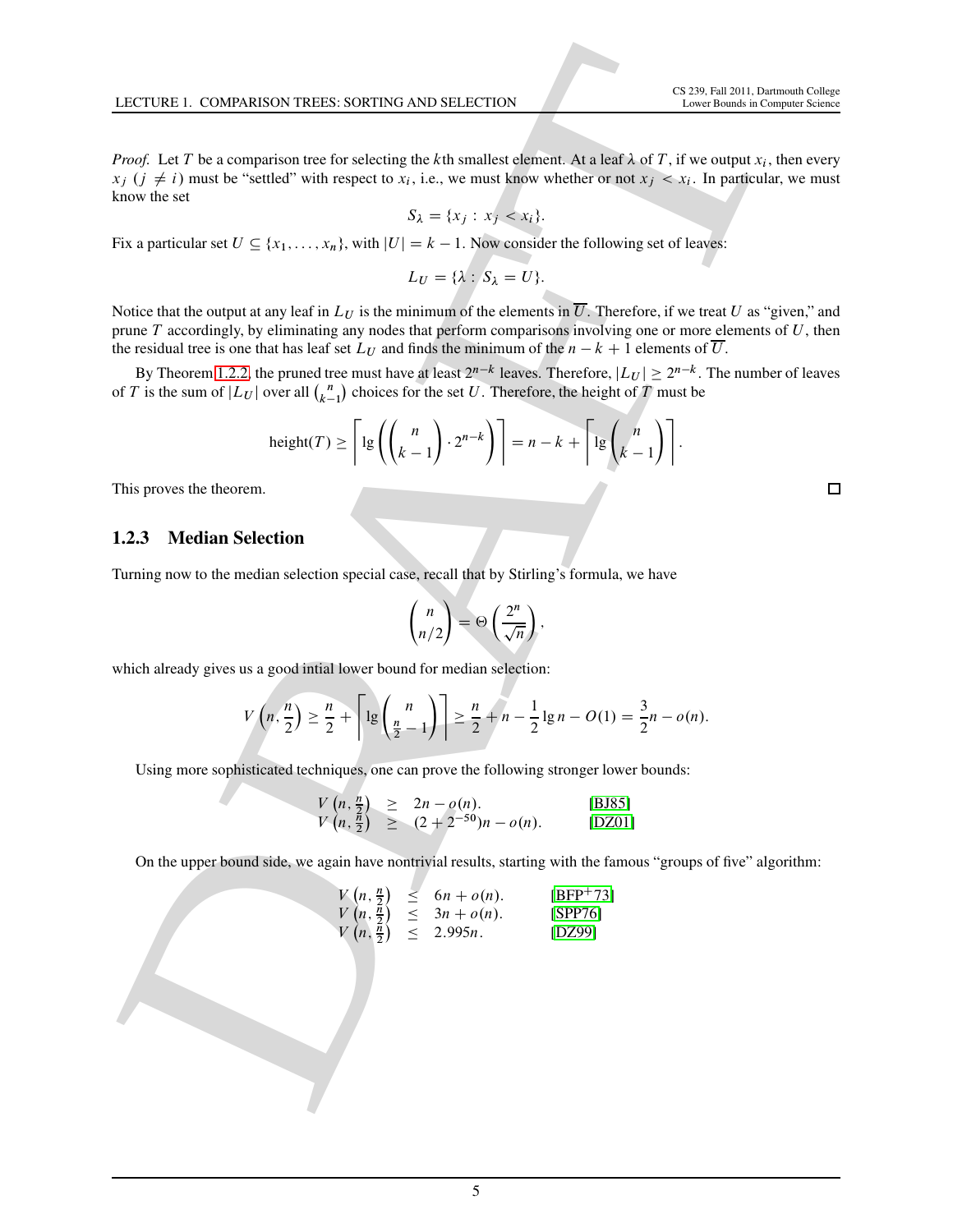Lecture  $2$ 

## Boolean Decision Trees

## Scribe: William Chen

## 2.1 Definitions and Basic Theorems

Lecture<br>
2.1 Definitions and Basic Theorems<br>
2.1 Definitions and Basic Theorems<br>
2.1 Definitions and Basic Theorems<br>
2.1 Definitions and Basic Theorems<br>
2.1 Definitions and Basic Theorems<br>
2.2 Section Resolution in the co **Definition 2.1.1** (Decision Tree Complexity). Let  $f : \{0, 1\}^n \to \{0, 1\}$  be some Boolean function. We sometimes write  $f_n$  when we want to emphasize the input size. A decision tree T models a computation that adaptively reads the bits of an input x, branching based on each bit read. Thus, at each internal node of  $T$ , we read a specific bit (indicated by the label of the node) and branch left or right depending upon whether the bit read was a '0' or a '1'. At each leaf node we must have enough information to determine  $f(x)$ . We define the *deterministic decision tree complexity*  $D(f)$ of  $f$  to be

 $D(f) = min{height(T) : T is a decision tree that evaluates f}.$ 

For example, easy adversarial arguments show that for the "or", "and" and "parity" functions, we have  $D(\text{OR}_n)$  =  $D(\text{AND}_n) = D(\text{PAR}_n) = n$ . It is convenient to introduce a term for functions that are maximally hard to evaluate in the decision tree model.

**Definition 2.1.2** (Evasiveness). A function  $f: \{0, 1\}^n \to \{0, 1\}$  is said to be *evasive* (a.k.a. *elusive*) if  $D(f) = n$ .

We shall try to relate this algorithmically defined quantity  $D(f)$  to several more combinatorial measure of the hardness of  $f$ , that we now define.

**Definition 2.1.3** (Certificate Complexity). For a function  $f : \{0, 1\}^n \to \{0, 1\}$ , define a 0-certificate to be a string  $\alpha \in \{0, 1, *\}^n$  such that  $\forall x \in \{0, 1\}^n : x$  matches  $\alpha \Rightarrow f(x) = 0$ . That is to say, for any input x that matches  $\alpha$  for all non- $*$  bits, we have  $f(x) = 0$ , no matter the settings of the free variables given by the  $*$ 's. Define the *size* of a certificate  $\alpha$  to be the number of exposed (i.e., non-\*) bits. Then, define the 0-certificate complexity of f as

 $C_0(f) = \max_{x} \min\{\text{size}(\alpha) : \alpha \text{ is a 0-certificate that matches } x\}.$ 

We define 1-certificates and  $C_1(f)$  similarly. We use the convention that  $C_0(f) = \infty$  if  $f \equiv 1$ , and similarly for  $C_1(f)$ . Finally, we define the *certificate complexity*  $C(f)$  of a function f to be the larger of the two, that is

$$
C(f) = \max\{C_0(f), C_1(f)\}.
$$

*Example* 2.1.4*.*  $C_1(\text{OR}_n) = 1$ , whereas  $C_0(\text{OR}_n) = n$ , so  $C(\text{OR}_n) = n$ .

The quantity  $C(f)$  is sometimes called the *nondeterministic decision tree complexity*.

Note that for any decision tree for f, any leaf giving an answer  $p \in \{0, 1\}$  must be of depth at least  $C_p(f)$ , so we have  $C(f) \leq D(f)$ .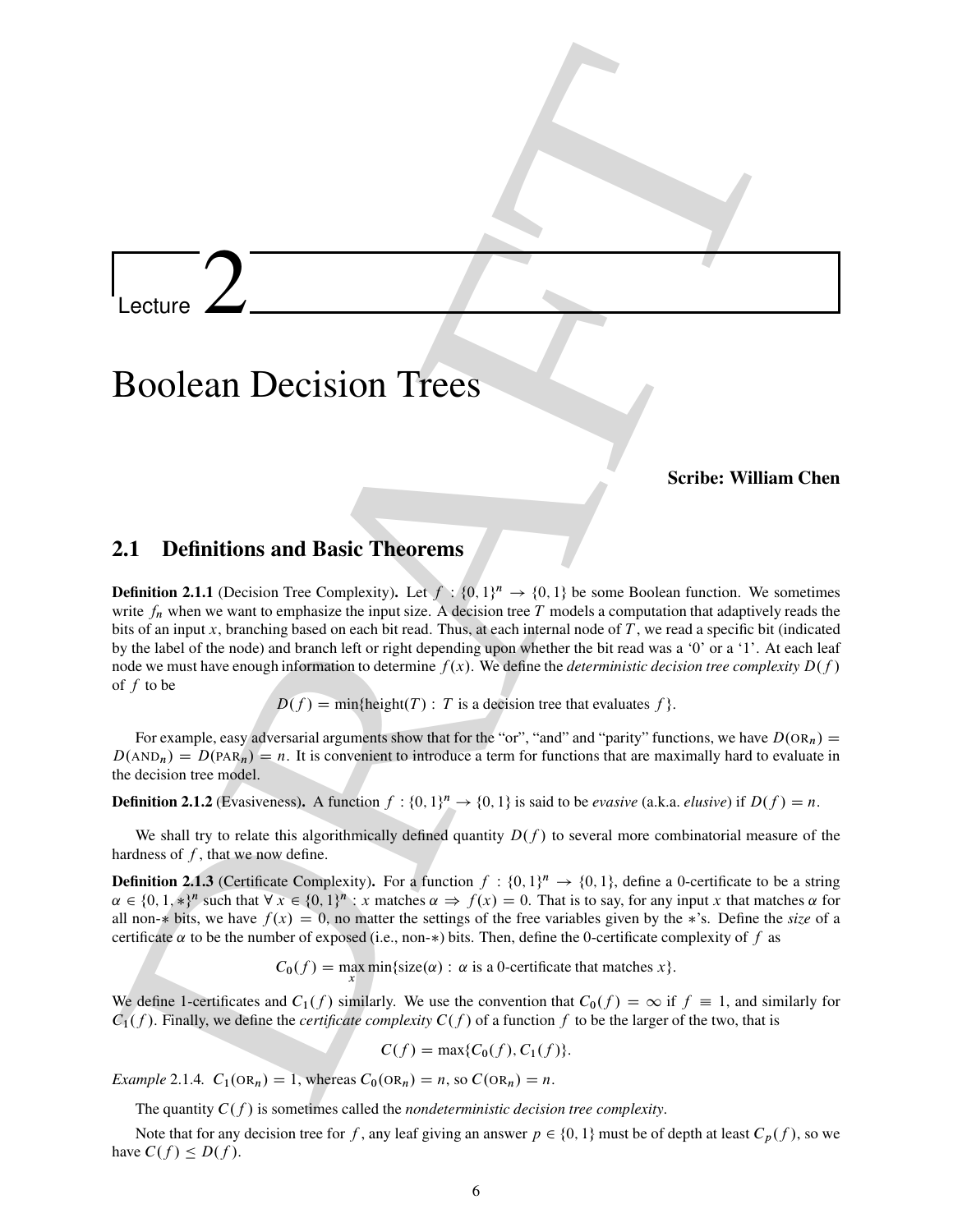**Definition 2.1.5** (Sensitivity). For a function  $f: \{0, 1\}^n \to \{0, 1\}$ , define the sensitivity  $s_x(f)$  for f on a particular input  $x$  as follows

$$
s_x(f) = |\{i \in [n] : f(x^{(i)}) \neq f(x)\}|,
$$

where we write  $x^{(i)}$  to denote the string x with the *i*th bit flipped. We then define the *sensitivity* of f as

$$
s(f) = \max_x \{ s_x(f) \}.
$$

**Definition 2.1.6** (Block Sensitivity). For a block  $B \subseteq [n]$  of bit positions and  $n = |x|$ , let  $x^{(B)}$  be the string x with all bits indexed by B flipped. Define the block sensitivity  $bs_x(f)$  for f on a particular input x as

 $bs_x(f) = \max\{b : \{B_1, B_2, \ldots, B_b\}$  is a set of disjoint blocks such that  $\forall i \in [b] : f(x) \neq f(x^{(B_i)})\}$ .

That is to say,  $bs_x(f)$  is the maximum number of disjoint blocks that are each sensitive for f on input x. We then define the *block sensitivity* of f as

$$
bs(f) = \max_{x} bs_x(f).
$$

Note that since block sensitivity is just a generalization of sensitivity (which requires that the "blocks" be of size 1 each), we have  $bs_x(f) \geq s_x(f)$ , and thus bs.f  $f \geq s(f)$ . Before we go on to develop some of the theory behind this, consider the following example.

<span id="page-7-0"></span>*Example* 2.1.7. Consider a function  $f(x)$  defined as follows, where the input x is of length n and is arranged in a  $\sqrt{n} \times \sqrt{n}$  matrix. Assume  $\sqrt{n}$  is an even integer. Define

$$
f(x) = \begin{cases} 1, & \text{if some row of the matrix matches } 0^*110^* \\ 0, & \text{otherwise.} \end{cases}
$$

Since each row can have at most 2 sensitive bits, we have  $s(f) = 2\sqrt{n} = O(\sqrt{n})$ . However, for block sensitivity we have  $bs(f) \geq bs_z(f) \geq \frac{n}{2}$  where  $z = 0^n$  and we have  $\frac{n}{2}$  blocks each consisting of 2 consecutive bits, which makes every block sensitive. This gives a quadratic gap between  $s(f)$  and bs.f f.

**Theorem 2.1.8.**  $s(f) \leq bs(f) \leq C(f) \leq D(f)$ .

*Proof.* The leftmost and rightmost inequalities have already been established above. To see that the middle inequality holds, observe that every certificate must expose at least one bit per sensitive block.

Here we note that there could be at least a quadratic gap between  $s(f)$  and bs $(f)$  as evidenced by example [2.1.7.](#page-7-0) It turns out that there is a maximum of a quadratic gap between  $C(f)$  and  $D(f)$ , which leads us to the next theorem, whose proof we will see as a corollary later in this section.

## <span id="page-7-1"></span>**Theorem 2.1.9** (Blum-Impagliazzo).  $D(f) \le C(f)^2$

LCCUSE 2. BOOLINA BICESION TREES<br> **CARRICAL EXECUTIONS** CONTINUES (CALL<sup>LLL</sup>A) (A) different transformation in the control of the state of the state of the state of the state of the state of the state of the state of the *Example* 2.1.10. Consider a function  $g = AND\sqrt{n} \circ OR\sqrt{n}$ . That is to say, g divides the input x with  $|x| = n$  into  $\sqrt{n}$ groups, feeds each group into the subfunction OR<sub> $\sqrt{n}$ </sub>, and then feeds the results of each OR<sub> $\sqrt{n}$ </sub> into AND<sub> $\sqrt{n}$ </sub>. To certify 0, we need only expose all  $\sqrt{n}$  of the inputs in one OR-subtree to show that they are all 0. To certify 1, we need only expose one input in each of the  $\sqrt{n}$  OR-subtrees to show that there is at least a single 1 going into every OR. Then, we have

$$
C(g) = \sqrt{n}
$$

however, it's easy to see that given any subset of the input, the final answer still depends on the rest of the input, and thus  $D(g) = n$ . Therefore, g is *evasive*.

## 2.1.1 Degree of a Boolean Function

**Definition 2.1.11** (Representative Polynomial). For a function  $f : \{0, 1\}^n \to \{0, 1\}$ , we say that a polynomial  $p(x_1, x_2, \dots, x_n)$  *represents* f if for all  $\vec{a} \in \{0, 1\}^n$ , we have  $p(\vec{a}) = f(\vec{a})$ .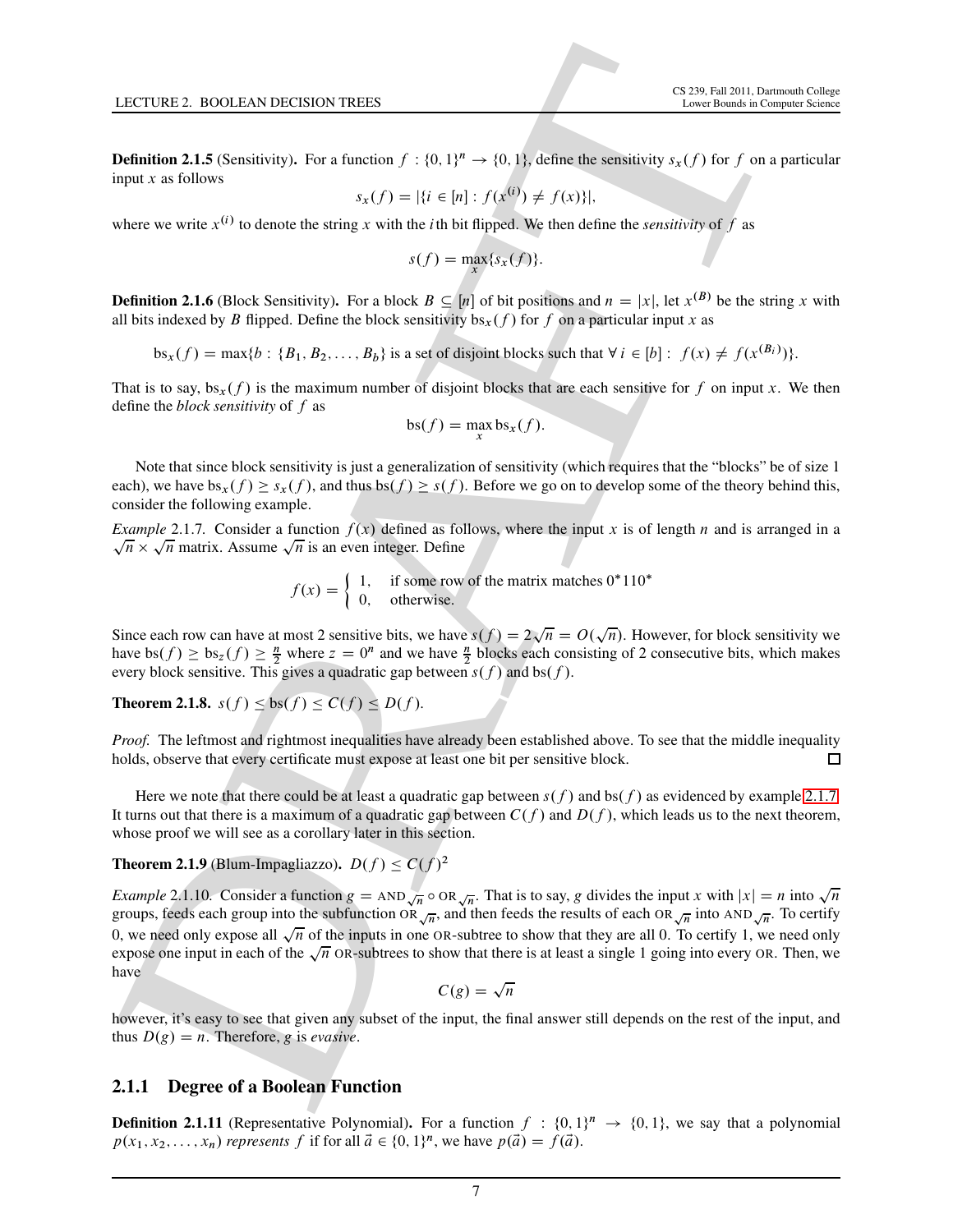**Definition 2.1.12** (Degree of a Boolean Function). For a function  $f: \{0, 1\}^n \to \{0, 1\}$  and a representative polynomial p for  $f$ , the *degree* of  $f$  is then just the degree of p.

Theorem 2.1.13. For any such f, there exists a unique multilinear polynomial that represents f.

*Proof.* Let  $\{\vec{a}_1, \vec{a}_2, \ldots, \vec{a}_k\}$  be the set of all inputs that make  $f = 1$ . Then, we claim that for all  $\vec{b}, \vec{c} \in \{0, 1\}^n$ , there exists a polynomial  $p_{\vec{b}}(x_1,\ldots,x_n)$  such that

$$
p_{\vec{b}}(\vec{c}) = \begin{cases} 1 & \text{if } \vec{c} = \vec{b} \\ 0 & \text{otherwise} \end{cases}
$$

To see this, for any such vector  $\vec{b}$ , consider the polynomial

$$
p_{\vec{b}}(x_1,\ldots,x_n) = \prod_{i=1}^n (x_i + \vec{b}_i - 1))
$$

Clearly this polynomial is 1 if and only if every  $x_i = b_i$ . Then, it follows that the polynomial that represents f is just the polynomial

$$
p = \sum_{i=1}^{k} p_{\vec{a}_i}
$$

Since each  $\vec{a}_i$  is distinct, at most one  $p_{\vec{a}_i}$  will evaluate to 1, but since that implies that the input is one of the accepting inputs for f, p behaves as desired. To prove uniqueness, suppose 2 multilinear polynomials p, q both represent f, then the polynomial  $r = p - q$  satisfies  $r(\vec{a}) = 0$  for all  $\vec{a} \in \{0, 1\}^n$ .

Consider the smallest monomial  $x_{i_1}, x_{i_2}, \ldots, x_{i_k}$  in r. FINISH UNIQUENESS PROOF.

**Theorem 2.1.14.** *For a Boolean function* f, let p be its representative polynomial. Then we have deg(p)  $\leq D(f)$ 

LCCUSE 2. BOOLINA BUCKSON TREES<br> **Contribute 2.1.12** (September 2.1.12). The function of the function  $f(x, y) = f(0, 1/2)$  and a representative polynomial of<br>
Defect,  $f(x, dx, y) = g(x, y)$ ,  $f(x, dy) = g(x, y)$ ,  $f(x, y) = f(x, y)$ ,  $f(x, y) = f(x,$ *Proof.* For any leaf  $\lambda$  of a decision tree, without loss of generality let  $x_1, x_2, \ldots, x_r$  be the queries made along the path to that leaf, and let  $b_1, b_2, \ldots, b_r$  be the results of the queries. Then for every leaf  $\lambda$  of a decision tree for f, write a polynomial  $p_{\lambda}$  given as follows

$$
p_{\lambda} = \prod_{i:b_i=1} x_i \cdot \prod_{i:b_i=0} (x_i - 1)
$$

Clearly each  $p_{\lambda}$  has degree  $r \leq D(f)$ , then the polynomial

$$
p=\sum_{\lambda}p_{\lambda}
$$

represents f and also has degree  $\leq D(f)$ .

*Example* 2.1.15. We present an example to show that deg(f) can be much smaller than  $s(f)$ . Consider the function on an input vector  $\vec{x}$  with size n

$$
R\text{-NAE}(\vec{x}) = \begin{cases} \text{NAE}(R\text{-NAE}(\vec{x}_1, \dots, \vec{x}_{\lfloor \frac{n}{3} \rfloor}), R\text{-NAE}(\vec{x}_{\lceil \frac{n}{3} \rceil}, \dots, \vec{x}_{\lfloor \frac{2n}{3} \rfloor}), R\text{-NAE}(\vec{x}_{\lceil \frac{2n}{3} \rceil}, \dots, \vec{x}_n)) & \text{if } |\vec{x}| > 3\\ \text{NAE}(\vec{x}_1, \vec{x}_2, \vec{x}_3) & \text{if } |\vec{x}| = 3 \end{cases}
$$

where we assume that  $n = 3<sup>k</sup>$  for some integer k, and NAE is defined as follows

$$
NAE(x, y, z) = \begin{cases} 1 & \text{if } x, y, z \text{ are not all equal} \\ 0 & \text{if } x = y = z \end{cases}
$$

In other words, this is the k-layer tree of NAE computations applied recursively to  $3^k$  initial inputs. For  $x = \vec{0}$ , we have  $s_x$ (R-NAE) =  $3^k$ , since changing any single bit will flip the answer. Now observe that we can alternatively write the NAE $(x, y, z)$  function as a degree 2 polynomial

$$
NAE(x, y, z) \equiv x + y + z - xy - yz - zx
$$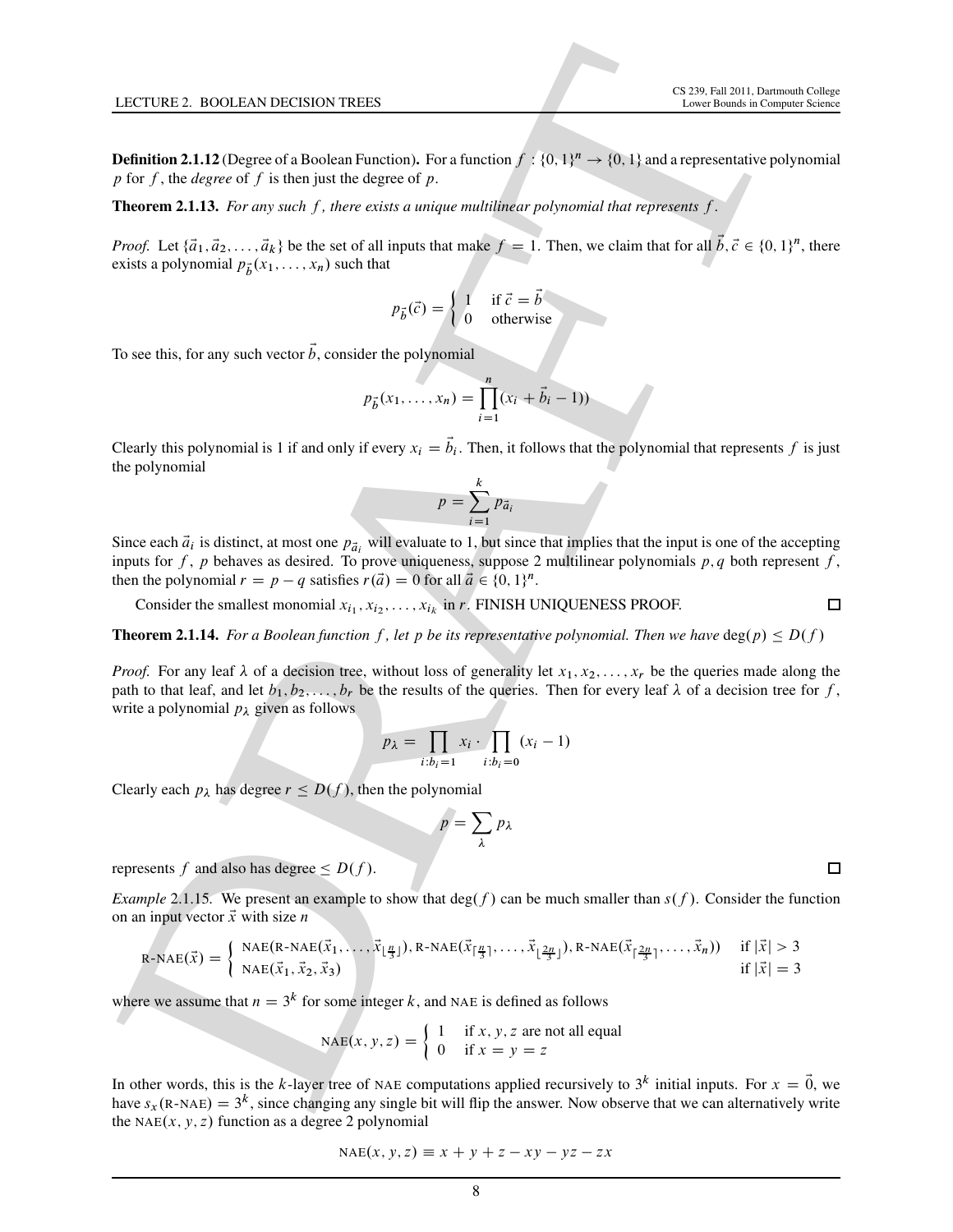Then, we can see that at the second lowest level we have  $3^{k-1}$  polynomials, each of degree 2 (lowest level contains  $3^k$ polynomials of degree 1 - coordinates of the input vector), but at the root, we have a single polynomial of degree  $2^k$ , but this is polynomially distinct to the sensitivity  $s_x(R\text{-NAE}) = 3^k$ . Alternatively, writing this in terms of *n*, we have

$$
\deg(f) = n^{\log_3 2} \qquad s(f) = n
$$

Now returning to the example  $g = \text{AND}_{\sqrt{n}} \circ \text{OR}_{\sqrt{n}}$ , we have

$$
\deg(f) = n \qquad s(f) \le \sqrt{n} = C(f)
$$

To see why deg(f) = n, simply recall that no matter the input, we must always examine every bit of the input to get a definitive answer. In other words, the decision tree has constant height  $D(g) = n$  (refer to example [2.1.10\)](#page-7-1).

<span id="page-9-1"></span>Theorem 2.1.16 (Beals-Buhrman-Cleve-Marca-deWolf).

$$
D(f) \leq C_1(f) \log(f)
$$
  

$$
\leq C_0(f) \log(f)
$$

*Proof.* Without loss of generality we only consider the first case, that  $D(f) \leq C_1(f)$  bs.f *f*), as the case for  $C_0(f)$  bs.f *f*) is symmetric. We proceed to induct on the number of variables, or size of the input  $n$ .

The base case  $n = 1$  is trivial. Before we continue with the induction step, we define a subfunction of f as follows

 $f |_{\alpha}: \{0, 1\}^{n-k} \to \{0, 1\}$ , with bits in  $\alpha$  set to their values in  $\alpha$ 

where  $\alpha \in \{0, 1, \ast\}^n$  and exposes k bits, or has exactly k characters  $\in \{0, 1\}$ . If f has no 1-certificate, then  $f = 0$ , and  $D(f) = 0$ , so we're done. FINISH BEALS BUHRMAN PROOF

<span id="page-9-0"></span>**Theorem 2.1.17** (Nisan).  $C(f) \leq s(f) \text{bs}(f)$ 

*Proof.* Try it yourself.

Corollary 2.1.18.  $D(f) \leq C(f) \log(f) \leq s(f) \log(f)^2 \leq \log(f)^3$ 

*Proof.* Direct result of theorems 2.1.17 and 2.1.16.

Corollary 2.1.19.  $D(f) \leq C(f)^2$ 

*Proof.*

**1.42. TUBRE 2.** BOOLEAN DECHSON TRHERS  
\nThen, we can see that at the second lowest level we have 
$$
3^{k-1}
$$
 polynomials, each of degree 2 (lowest level contains a  
\nChomorphism of degree 1 - coordinates of the input vector), but at the root, we have a single polynomial of degree  $2^k$ ,  
\nbut this is polynomially distinct to the sensitivity  $x_k$  (k=NA) =  $3^k$ . Alternatively, writing this in terms of  $n$ , we have  
\n
$$
\deg(f) = n
$$
\nNow returning to the example  $g = \text{AND}_{\sqrt{n}} \circ \text{OR}_{\sqrt{n}}$ , we have  
\n
$$
\deg(f) = n
$$
\n
$$
f(f) \le \sqrt{n} = C(f)
$$
\nTo see why  $\deg(f) = n$  
$$
f(f) = \sqrt{n} = C(f)
$$
\nTo see why  $\deg(f) = n$  
$$
f(f) = \sqrt{n} = C(f)
$$
\nTo see why  $\deg(f) = n$  
$$
f(f) = \sqrt{n} = C(f)
$$
\nTo see why  $\deg(f) = n$  *is* of the input to get  
\n
$$
\deg(f) = n
$$
\n
$$
f(f) \le \sqrt{n} = C(f)
$$
\nTo see why  $\deg(f) = n$  (since  $\deg(f)$ ) =  $\log(f)$  (for  $\deg(f)$ )  
\n
$$
f(f) = \frac{C}{2} + \log(1) + \log(1) + \log(1) + \log(1) + \log(1) + \log(1) + \log(1) + \log(1) + \log(1) + \log(1) + \log(1) + \log(1) + \log(1) + \log(1) + \log(1) + \log(1) + \log(1) + \log(1) + \log(1) + \log(1) + \log(1) + \log(1) + \log(1) + \log(1) + \log(1) + \log(1) + \log(1) + \log(1) + \log(1) + \log(1) + \log(1) + \log(1) + \log(1) + \log(1) + \log(1) + \log(1) + \log(1) + \log(1) + \log(1) + \log(1) + \log(1) + \log(1) + \log(1) + \log(1) + \log(1) + \log(1) + \log(1)
$$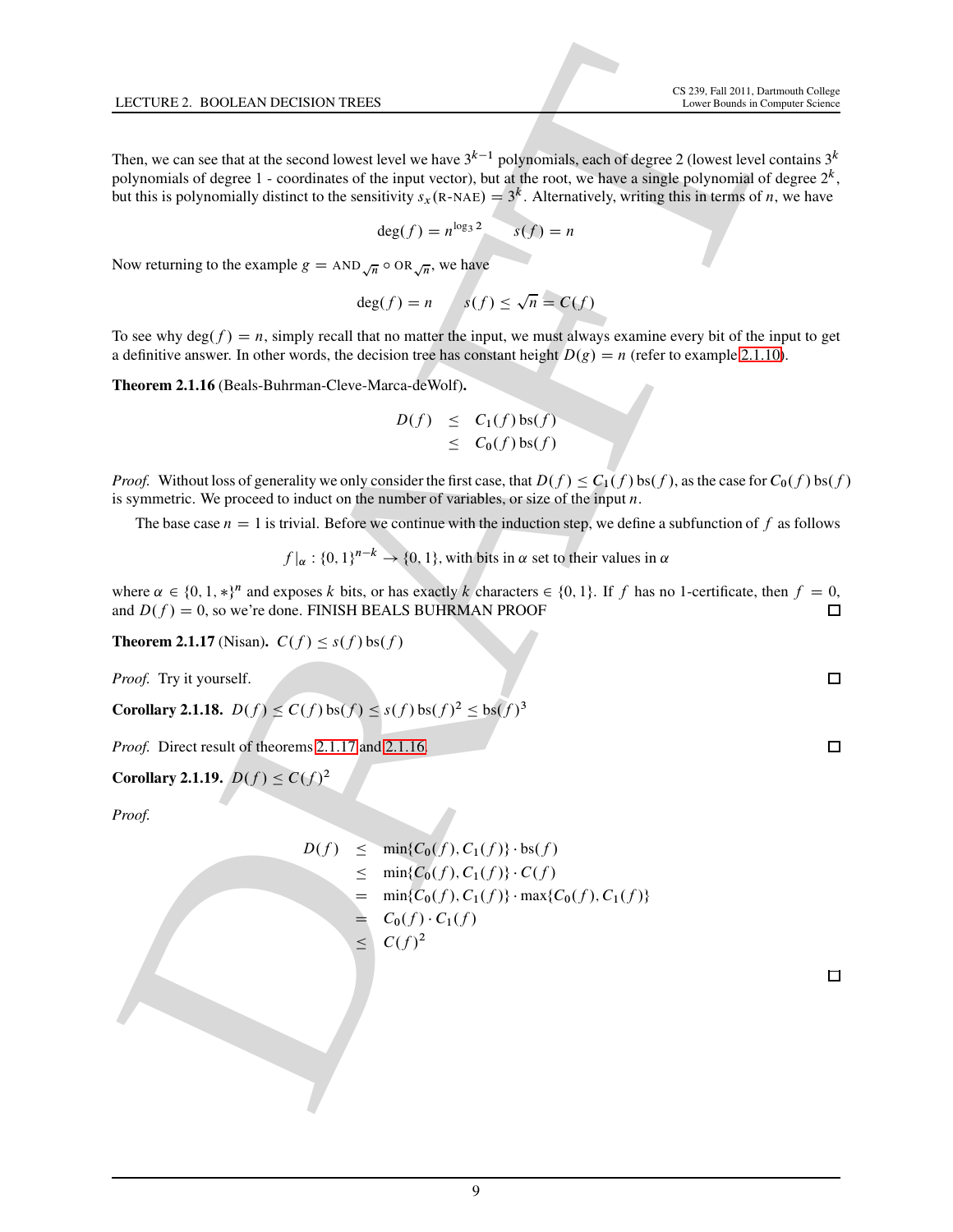# Lecture

# Lecture 3<br>
Degree of a Boolean Function<br>
series Rangunath Kondapally<br>
Theorems:<br>
1.  $s(t) \leq s(t) \leq C(t) \leq D(t)$ <br>
2.  $\alpha(g) \approx 0.0$ <br>
2.  $\alpha(g) \approx 0.0$ <br>
3.  $C(t) \leq \delta(t) b(s) t \leq \delta(s) C(t) \leq C(t)^2$ <br>
3.  $C(t) \leq \delta(t) b(s) \leq \delta(s) C(t) \leq C(t)^2$  (Dam Degree of a Boolean Function

## Scribe: Ranganath Kondapally

## Theorems:

- 1.  $S(f) \leq bs(f) \leq C(f) \leq D(f)$
- 2. deg $(f) \leq D(f)$
- 3.  $C(f) \le S(f)bs(f) \le bs(f)^2$  [Nisan]
- 4.  $D(f) \leq C_1(f)bs(f)$  [Beals et al]
- 5. Corollary:  $D(f) \leq C_0(f)C_1(f) \leq C(f)^2$  [Blum-Impagliazzo]
- 6. Corollary:  $D(f) \leq bs(f)^3$
- 7.  $bs(f) \leq 2 \deg(f)^2$
- 8.  $D(f) \leq bs(f) \deg(f)^2 \leq 2 \deg(f)^4$

Examples:

- 1.  $\exists f : S(f) = \Theta(\sqrt{n}), bs(f) = \Theta(n)$
- 2.  $\exists f : S(f) = bs(f) = C(f) = \sqrt{n}, \deg(f) = D(f) = \sqrt{n}$
- 3.  $\exists f : \text{deg}(f) = n^{\log_3 2}, S(f) = n$

## Theorem 7:

*Proof.*

- Pick an input  $\vec{a}$  ( $\in \{0, 1\}^n$ ) and blocks  $B_1, B_2, \ldots, B_b$  that achieve the max in  $bs(f) = b$ .
- Let  $P(x_1, \ldots, x_n)$  be a multi-linear polynomial representation of f. Create a new polynomial  $Q(y_1, y_2, \ldots, y_b)$ from  $P$  by setting  $x_i$ 's as follows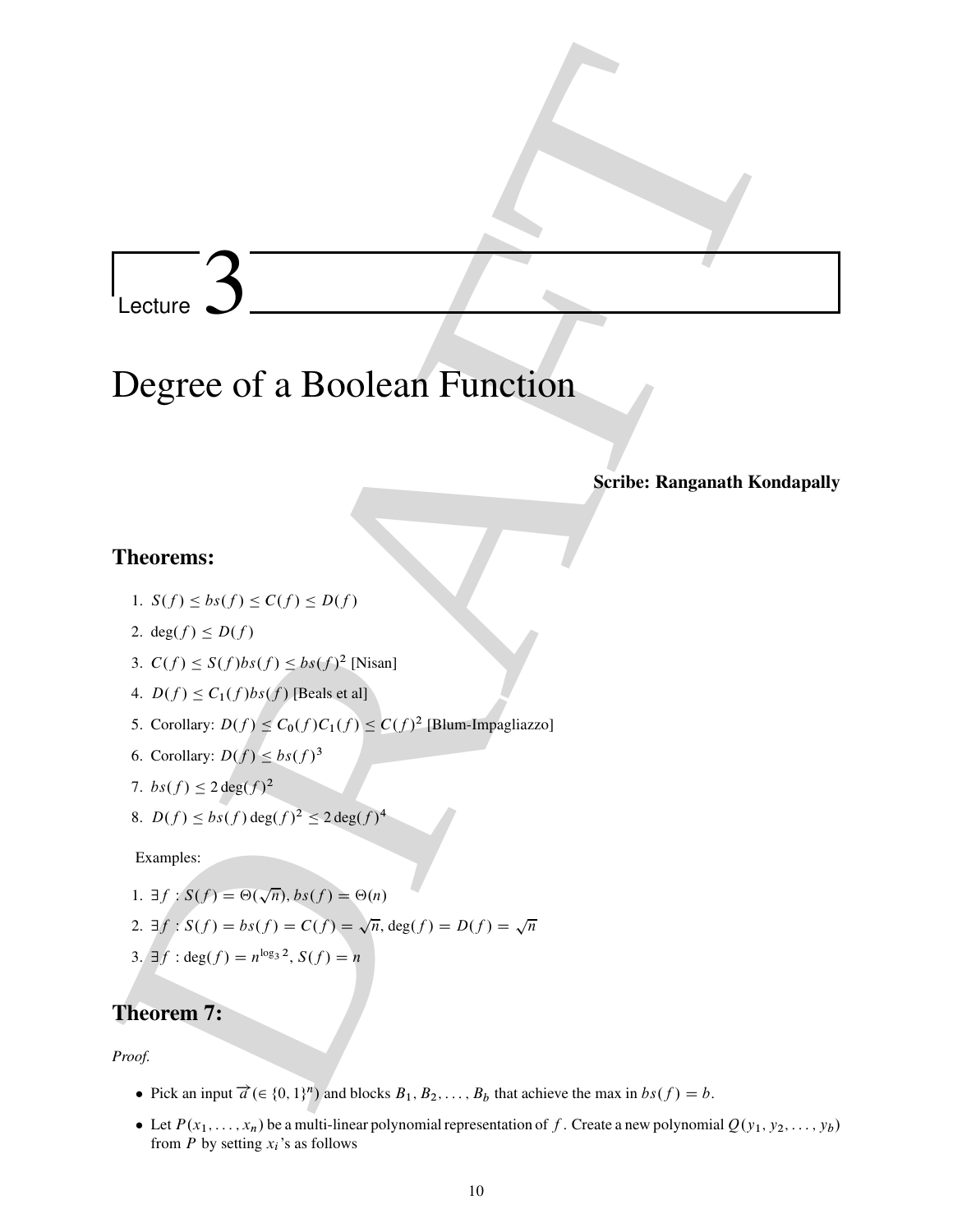- If  $i \notin B_1 \cup B_2 \ldots \cup B_b$ , set  $x_i = a_i$  $-$  If  $i \in B_i$ ,  $\ast$  If  $a_i = 1$ , set  $x_i = y_j$ \* If  $a_i = 0$ , set  $x_i = 1 - y_j$
- Multi-linearize the polynomial

LCCTURE 5. DCGREG OV ROOLLAN-FUNCTION<br>
THE U.S.  $\Phi(x, 0, 0, \ldots, 0, 0, \ldots, 0, -\alpha)$ <br>  $\Phi(x, 0) = x + \sum_{k=1}^{n} (x - 1, 0, 0, \ldots, 0, -\alpha)$ <br>  $\Phi(x, 0) = \sum_{k=1}^{n} (x - 1, 0, 0, \ldots, 0, -\beta)$ <br>  $Q(0, 1, 1, \ldots, 1) = P(1) = f(0, 1, \ldots, 0) = 1 - f(0)$  $deg(Q) \leq deg(P)$  (Note:  $deg(Q) \leq b$ )  $Q(1, 1, 1, \ldots, 1) = P(\vec{a}) = f(\vec{a})$  $Q(0, 1, 1, \ldots, 1) = Q(1, 0, 1, \ldots, 1) = Q(1, 1, \ldots, 0) = 1 - f(\vec{a})$  (Because each  $B_j$  is sensitive)  $Q(\vec{c}) \in \{0, 1\} \forall \vec{c} \in \{0, 1\}^b$ 

## [Trick by Minsky-Papert]

Define  $Q^{\text{sym}}(k)$  as follows:

$$
Q^{\text{sym}}(k) = \frac{\sum_{|\overrightarrow{a}|=k} Q(\overrightarrow{a})}{\binom{b}{k}}, k \in \{0, 1, 2, \ldots, b\}
$$

where  $|\vec{a}|$  (*weight of*  $\vec{a}$ ) is the number of ones in  $\vec{a}$ .

Note: deg $(Q^{sym}) \leq b$ 

These definitions define  $Q^{\text{sym}}$  uniquely.

$$
Q^{\text{sym}}(k) = f(\vec{a}), \text{ if } k = b
$$
  
= 1 - f(\vec{a}), if  $k = b - 1$   
 $\in [0, 1], \text{ else}$ 

## Markov's Inequality:

**Definition 3.0.20** (Interval Norm of a function). Define  $||f||_S = \sup_{x \in S} |f(x)|$ , for  $f : \mathbb{R} \to \mathbb{R}, S \subseteq \mathbb{R}$ .

Suppose f is a polynomial of degree  $\leq n$ , then  $||f'||_{[-1,1]} \leq n^2 ||f||_{[-1,1]}$ Corollary: If  $a \le x \le b, c \le f(x) \le d$ , then  $||f'||_{[a,b]} \le n^2 \cdot \frac{d-c}{b-a}$ Let  $\lambda = ||(Q^{\text{sym}})^{'}||_{[0,b]}$ Let  $\kappa = \max\{(\sup O^{sym}(x)) - 1, -\inf O^{sym}(x), 0\}$ Then  $Q^{\text{sym}}(x)$ , for  $x \in [0, b]$  maps to  $[-k, 1 + k]$ .

If  $\kappa = 0$ ,  $Q^{\text{sym}}$  maps [0, b] to [0, 1]. Markov's Inequality implies

$$
\| (Q^{\text{sym}})' \|_{[0,b]} \le \frac{\deg(Q^{\text{sym}})^2 (1-0)}{(b-0)} \le \frac{\deg(Q^{\text{sym}})^2}{bs(f)}
$$

However,  $Q^{\text{sym}}(b-1) = 1 - f(\vec{a})$  and  $Q^{\text{sym}}(b) = f(\vec{a})$ . By Mean-Value theorem,  $\exists \alpha \in [b-1, b]$  such that  $|(Q^{\text{sym}})'(\alpha)| = 1.$ so,  $||(Q^{\text{sym}})||_{[0,b]} \geq 1 \Rightarrow bs(f) \leq deg(Q^{\text{sym}})^2$ 

• If  $\kappa > 0$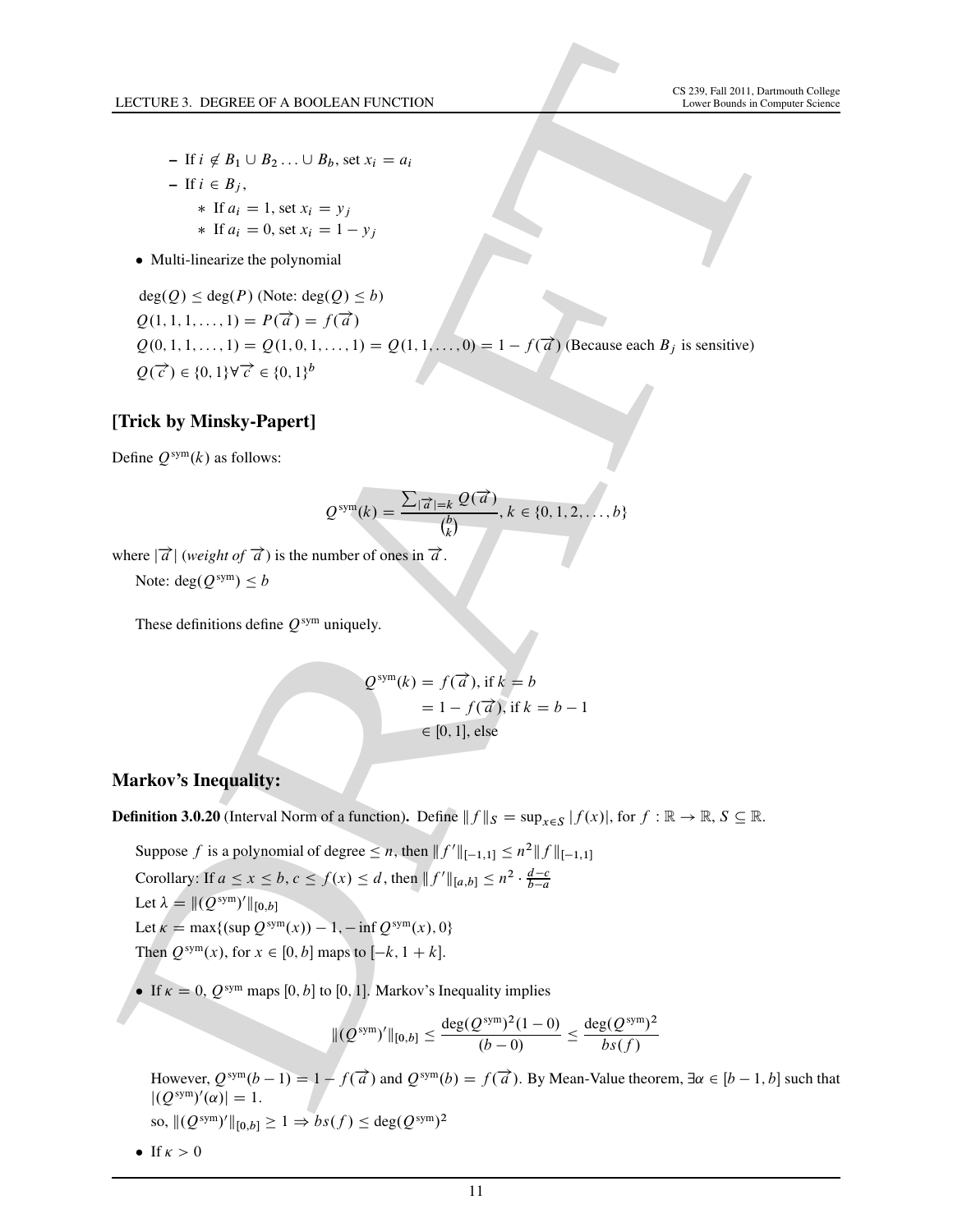– If  $\kappa = Q^{\text{sym}}(x) - 1$  for some  $x = x_0$ . Suppose  $x_0 \in [i, i + 1]$ . Considering the smaller of the two intervals  $[i, x_0]$ ,  $[x_0, i + 1]$  and applying mean-value theorem,

$$
\| (Q^{\text{sym}})' \|_{[0,b]} \ge \frac{\kappa}{1/2} = 2\kappa
$$

 $Q^{\text{sym}}$  maps [0, b] to  $[-k, 1 + k]$ . Markov's Inequality implies,

$$
2\kappa \le ||(Q^{\text{sym}})'||_{[0,b]} \le \frac{\deg(Q^{\text{sym}})^2(1+\kappa-(-\kappa))}{b-0}
$$
  
So,  $2\kappa \le \frac{\deg(Q^{\text{sym}})^2(1+2\kappa)}{bs(f)}$   

$$
\Rightarrow bs(f) \le \deg(Q^{\text{sym}})^2(\frac{1}{2\kappa}+1)
$$
 (1)

Using  $\alpha$  such that  $|(Q^{\text{sym}})'(\alpha)| = 1$ , we have

1.4C TURB:3, DECIREB: OF A BOOLEAN FURCTION  
\n= If 
$$
\kappa = Q^{syn}(k) - 1
$$
 for some  $x = x_0$ . Suppose  $x_0 \in [k, l + 1]$ . Considering the smaller of the two intervals  
\n
$$
[i, x_0], [x_0, i + 1] \text{ and applying near the theorem,}
$$
\n
$$
[(Q^{syn})^n][\omega_n] \ge \frac{\kappa}{1/2} = 2\kappa
$$
\n
$$
Q^{sym}
$$
 maps  $[0, b]$  to  $[-k, 1 + k]$ . Markov's Inequality implies,  
\n
$$
2\kappa \le \frac{\text{deg}(Q^{syn})^2(1 + 2\kappa)}{\hbar s(f)}
$$
\n
$$
= 50, 2\kappa \le \frac{\text{deg}(Q^{syn})^2(1 + 2\kappa)}{\hbar s(f)}
$$
\n
$$
\Rightarrow bs(f) \le \text{deg}(Q^{syn})^2(1 + 2\kappa)
$$
\nUsing  $\alpha$  such that  $[(Q^{Sym})^n(\alpha)] = 1$ , we have  
\n $1 \le [(Q^{sym})^n(\alpha)] = 1$ , we have  
\n
$$
1 \le [(Q^{sym})^n(\alpha)] = 1
$$
, we have  
\n
$$
1 \le [(Q^{sym})^n(\alpha)] = 1
$$
, we have  
\n
$$
s(f) \le \text{deg}(Q^{syn})^2(1 + 2\kappa)
$$
\n
$$
\le 2 \cdot \text{deg}(Q^{syn})^2(1 + \min\{\frac{1}{2\kappa}, 2\kappa\})
$$
\n
$$
\le 2 \cdot \text{deg}(Q^{syn})^2
$$
\n
$$
\le 2 \cdot \text{deg}(Q^{syn})^2
$$
\n
$$
\le 2 \cdot \text{deg}(Q^{syn})^2
$$
\n
$$
\le 2 \cdot \text{deg}(Q^{syn})^2
$$
\n
$$
\le 2 \cdot \text{deg}(Q^{syn})^2
$$
\n
$$
\le 2 \cdot \text{deg}(Q^{syn})^2
$$
\n
$$
\le 2 \cdot \text{deg}(Q^{syn})^2
$$
\n
$$
\le 2 \cdot \text{deg}(Q^{syn})^2
$$
\n
$$
\le 2 \cdot \text{deg
$$

– The proof is similar for the case where  $\kappa = -Q^{\text{sym}}(x)$  for some x.

## Theorem 8:

 $D(f) \leq bs(f) \deg(f)^2$ 

*Proof.* Consider polynomial representation P of f.

**Definition 3.0.21.** Define "maxonomial" = maximum degree monomial of  $f$ 

- There exists a set (size  $\leq bs(f)$  deg.f ) of variables that intersects every maxonomial.
- Query all these variables to get subfunction  $f|_{\alpha}$  with  $\deg(f|_{\alpha}) \leq \deg(f) 1$ . Since all the maxonomials of f vanish after exposing the variables, the degree of the resulting polynomial representation  $(f|\alpha)$  decreases at least by 1.

If the above two statements hold, then we can prove the theorem by induction on the degree of the function  $f$ . If  $f$  is a constant function, then the theorem holds trivially. Assume that it is true for all functions whose degree is less than  $n = \deg(f)$ .

$$
D(f) \le bs(f) \deg(f) + D(f|\alpha)
$$
  
\n
$$
\le bs(f) \deg(f) + bs(f|\alpha) \deg(f|\alpha)^2
$$
  
\n
$$
\le bs(f) (\deg(f) + (\deg(f) - 1)^2)
$$
  
\n
$$
\le bs(f) \deg(f)^2
$$
  
\nif deg(f) \ge 1

The algorithm to get those variables is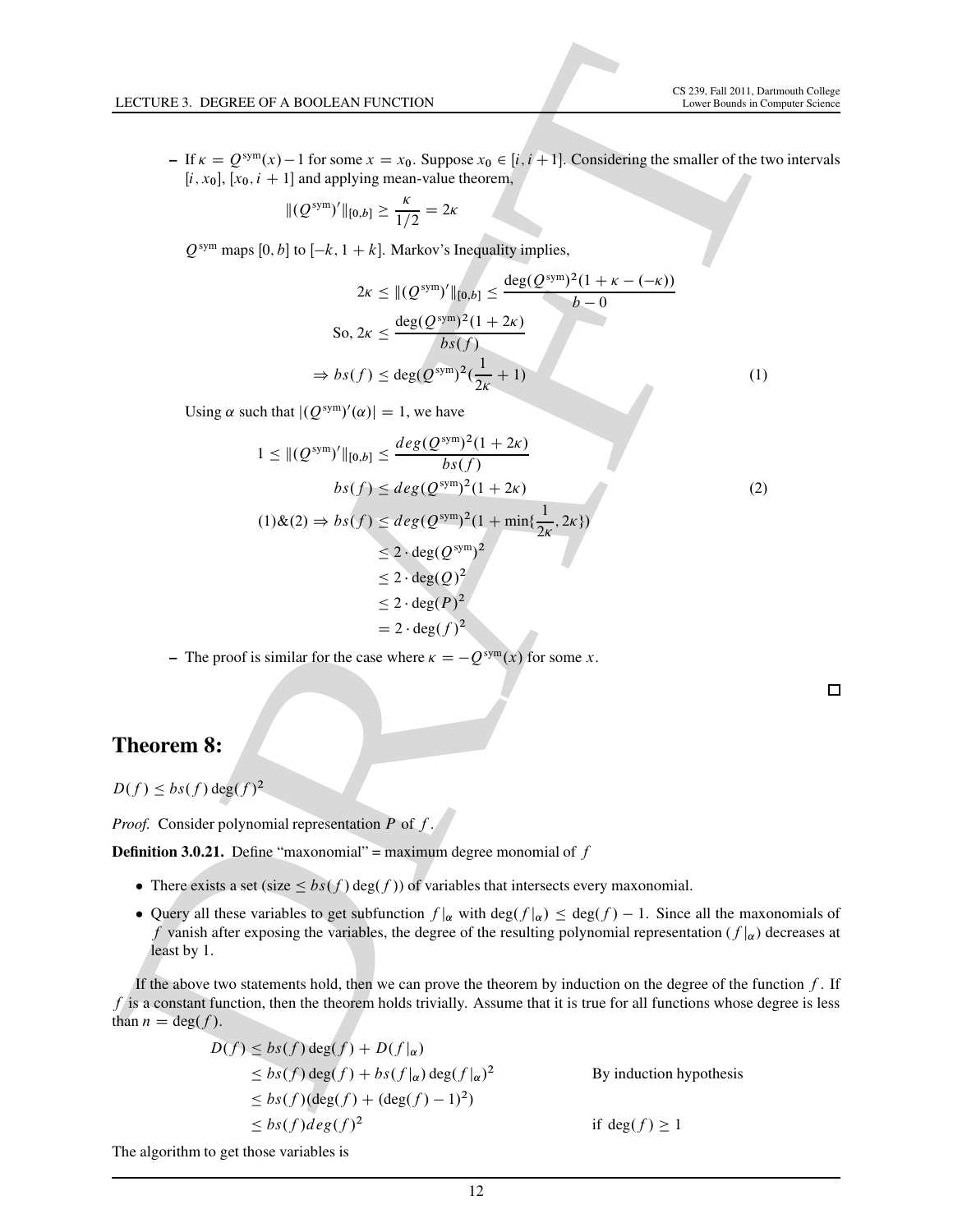- Start with an empty set  $S$
- Pick all variables in any maxonomial that is not yet intersected and add these variables to S. (Number of variables added is less than or equal to  $deg(f)$ .)
- If the current set intersects every maxonomial stop else repeat the above step.

Claim: Number of iterations in the algorithm is at most  $bs(f)$ 

LECTURE 3. DEGREG OF A BOOLGAN FUNCTION<br>
Start with an amply set  $S$ <br>
which is a finite through maximum and fact is not get measured and night maximum and the range matches of  $\oint$  (Number of the convention is the specifi Proof: We claim that inside every maxonomial, there is a sensitive block for  $\vec{0}$ . Pick any maxonomial. Set  $x_i$ ( $i \notin$  maxonomial) to 0. The resulting function's polynomial representation still contains the maxonomial. Thus, the resulting boolean function is not a constant. This implies that there exists a sub-block inside the maxonomial such that flipping it changes the value of the function. Thus, the number of maxonomials is at most  $bs(f)$ . Hence, the number of iterations which can be at most the number of maxonomials is at most  $bs(f)$ .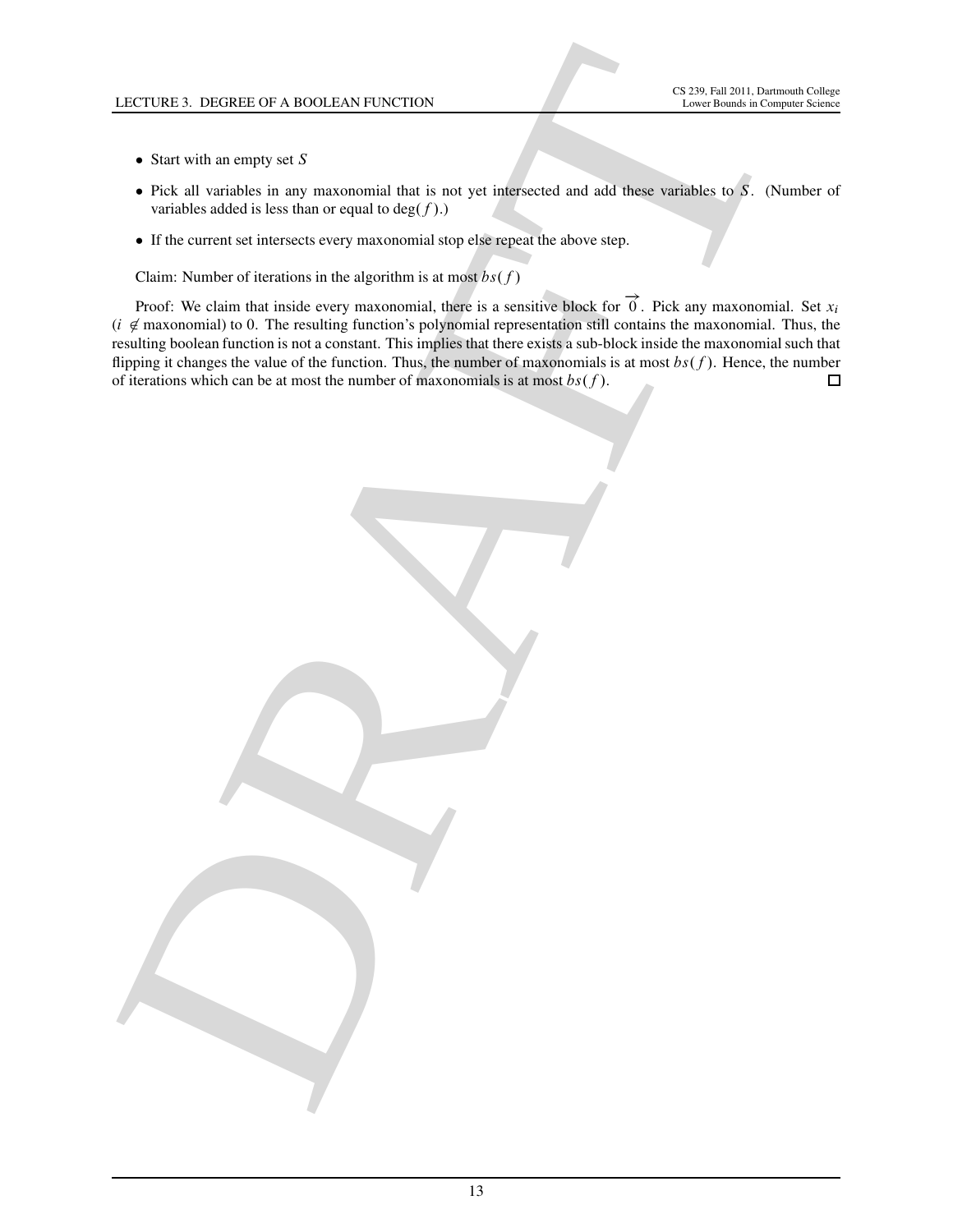# Lecture

## Symmetric Functions and Monotone Functions

## Scribe: Ranganath Kondapally

DRAFT **Definition 4.0.22.**  $f: \{0, 1\}^n \to \{0, 1\}$  is said to be symmetric if  $\forall x \in \{0, 1\}^n$   $\forall \pi \in S_n$  (Group of all permutations on  $[n]$ )

$$
f(x) = f(x_{\pi(1)}, x_{\pi(2)}, \dots, x_{\pi(n)})
$$

This is the same as saying  $f(x)$  depends only on  $|x|$ (number of ones in x).

Recall the proof of  $bs(f) \leq 2 \deg(f)^2$ . We used symmetrizing trick.

Can prove: For any symmetric f,  $deg(f) = n - O(n^{\alpha})$  where  $\alpha (= 0.548) < 1$  is a constant. [Von Zur Gathen & Roche]

Then,  $D(f) \geq deg(f) = n - O(n)$ For  $x, y \in \{0, 1\}^n$  write  $x \le y$  if  $\forall i (x_i \le y_i)$ 

**Definition 4.0.23.** f is monotone if  $x \le y \Rightarrow f(x) \le f(y)$ 

Example of monotone functions:  $OR_n$ ,  $AND_n$ ,  $AND_{\sqrt{n}}$  ·  $OR_{\sqrt{n}}$ . Non-examples:  $PAR_n, \neg OR_n$ .

**Theorem 4.0.24.** *If*  $f$  *is monotone, then*  $S(f) = bs(f) = C(f)$ 

*Proof.* We already have  $S(f) \le bs(f) \le C(f)$ .

Remains to prove:  $C(f) \leq S(f)$ .

Let  $x \in \{0, 1\}^n$ . Let  $\alpha$  be a minimal 0-certificate matching x (suppose  $f(x) = 0$ ).

Claim: All exposed bits of  $\alpha$  are zeros.

Proof: If not, we can change an exposed bit (which is 1) in  $\alpha$  and still have  $f(x|\alpha) = 0$  as f is monotone. So, we don't need to expose that bit. So,  $\alpha$  can't be minimal 0-certificate.

Claim: Every exposed bit in  $\alpha$  is sensitive for  $[\alpha : 1^*] = y$  (the input obtained by setting \*=1 everywhere in  $\alpha$ )

Proof: Suppose  $i^{\text{th}}$  bit is exposed by  $\alpha$  but  $f(y^{(i)}) = f(y) = 0$ . By monotonicity, any other setting of \*'s in  $\alpha$ causes  $f = 0$ . So, i<sup>th</sup> bit is not necessary, contradicting the minimality of  $\alpha$ .

By second claim:  $S(f) \ge$  number of exposed bits in  $\alpha$ . Thus,  $S(f) \ge C_0(f)$ . Similarly,  $S(f) \ge C_1(f)$ .<br>refore,  $S(f) > \max\{C_0(f), C_1(f)\} = C(f)$ Therefore,  $S(f) \ge \max\{C_0(f), C_1(f)\} = C(f)$ 

**Theorem 4.0.25.** *If f is monotone,*  $D(f) \leq bs(f)^2 = S(f)^2$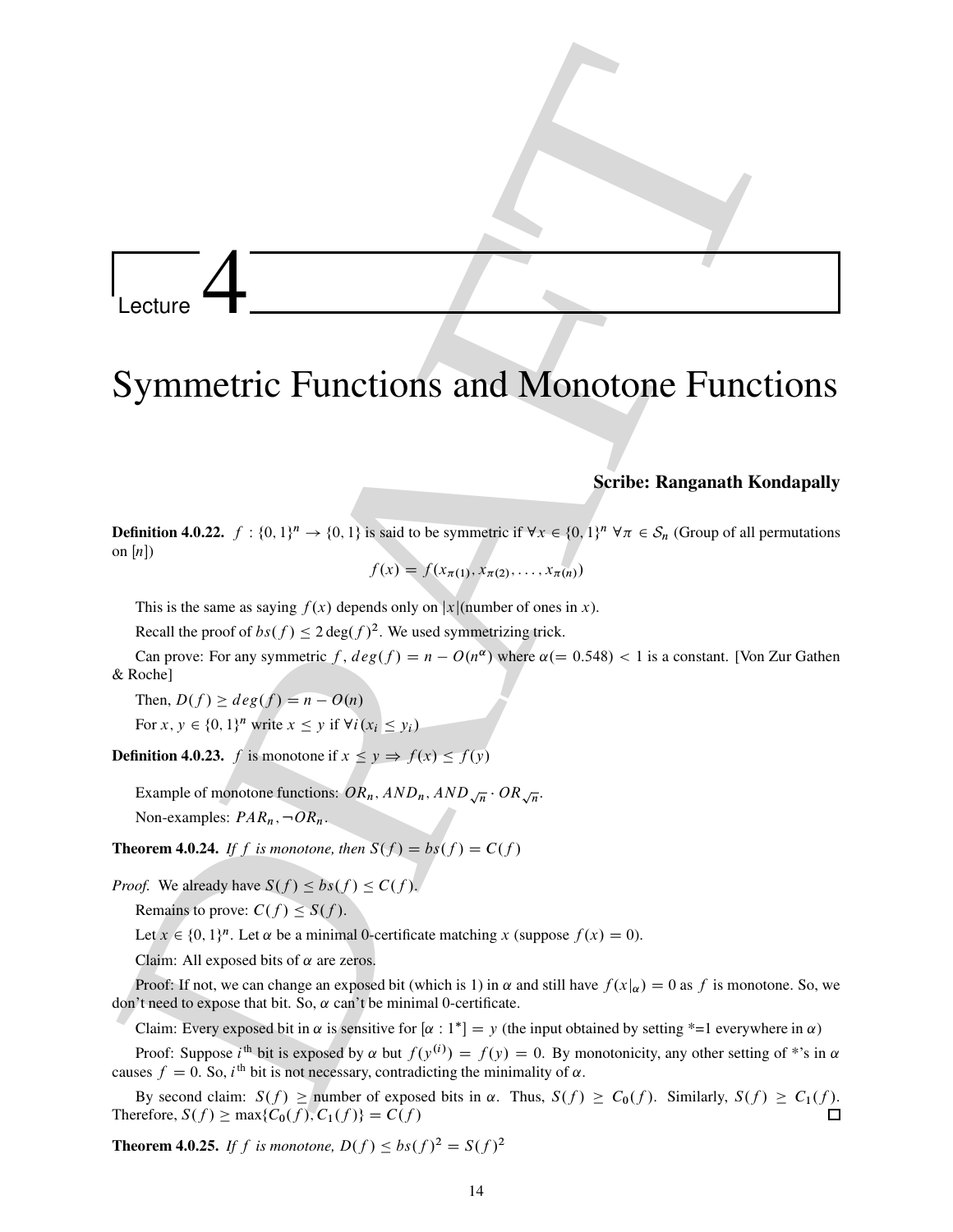[Using an earlier theorem:  $D(f) \le C(f)bs(f) = S(f)^2$ ] The above bounds are tight, considering  $f = AND_{\sqrt{n}} \cdot OR_{\sqrt{n}}$ .

The only possible symmetric monotone functions are  $THR_{n,k}$  where

$$
THR_{n,k}(x) = 1, \text{ if } |x| \ge k
$$
  
0, Otherwise

 $D(THR_{n,k}) = n(k \neq 0)$  (by a simple adversarial argument).

**Definition 4.0.26.**  $f: \{0, 1\}^n \to \{0, 1\}$  is evasive if  $D(f) = n$ .

**Definition 4.0.27.** A boolean function  $f(x_{1,2}, x_{1,3}, \ldots, x_{n-1,n})$  is a graph property if  $f(\vec{x})$  depends only on the graph described by  $\vec{x}$ .

Every  $\pi \in S_n$  induces a permutation on  $\binom{[n]}{2}$  $\binom{n}{2}$ . f is a graph property iff it is invariant with respect to these permutations.

**Theorem 4.0.28.** Every monotone non-constant graph property f on n-vertex graph has  $D(f) = \Omega(n^2)$  [Rivest & *Vuillemin]*

Conjecture:  $D(f) = {n \choose 2}$  $n_2$ , i.e f is evasive! [Richard Karp].

**Theorem 4.0.29.** If  $n = p^{\alpha}$  for a prime  $p, \alpha \in \mathbb{N}$ , then f is evasive. [Kahn-Saks-Sturtevant]

**Theorem 4.0.30.** If f is invariant under edge-deletion or contraction (minor closed property) and  $n \ge n_0$ , then f is *evasive. [Amit-Khot-Shi]*

Theorem 4.0.31. *Any monotone bipartite graph property is evasive. [Yao]*

*Proof.* Let  $f : \{0, 1\}^N \to \{0, 1\}$  where  $N = {n \choose 2}$  $n_2$ ) be a non-constant monotone graph property.  $f$  is invariant under a group  $G \leq S_N$  of permutations  $(G \cong S_n)$ .

G is a transitive on  $\{1, \ldots, N\}$  i.e, for any  $i, j \in [N], \exists \pi \in G$  such that  $\pi(i) = j$ .

Lemma 1: Suppose  $f: \{0, 1\}^d \to \{0, 1\}$  is monotone ( $\neq$  constant), invariant under a transitive group and  $d = 2^{\alpha}$ for some  $\alpha \in \mathbb{N}$ , then f is evasive.

Corollary to Lemma 1: If  $n = 2^k$ , then  $D(f) \geq n^2/4$ .

Hierarchically cluster [n] into subclusters of size  $n/2$  and recurse. Consider the subfunction of f obtained the following way:  $g_i: A \to \{0, 1\}$  and  $g(x) = f(x)$ , where

 $A = \{x \text{ is a graph on } [n] \text{ where there is an edge between } l, j \}$ 

if 
$$
l \wedge 1^{i} 0^{n-k} = j \wedge 1^{i} 0^{n-k}
$$
 and no edge if  $l \wedge 01^{i-1} 0^{n-k} \neq j \wedge 01^{i-1} 0^{n-k}$ 

Number of inputs to subfunction  $= (2^{k-1})^2 = n^2/4$ . By Lemma 1,  $D(f) \ge D$ (subfunction)  $= n^2/4$ . There are k subfunctions, depending on how deep we take the clustering:  $g_1$  (stop after one level of clustering), $g_2, \ldots, g_k$  (go down to singleton clusters).

**1.ECTURE 4.** SYMMETRIC FUNCTIONS AND MONOTONE FIXCTIONS  
\n[Using an earlier theorem: 
$$
D(f) \le C(f)bs(f) = S(f)^2
$$
]  
\nThe only possible symmetric monotone functions are  $THR_{n,k}$  where  
\n $THR_{n,k}(x) = 1$ , if  $|x| \ge k$   
\n $D(THR_{n,k}) = n(k \ne 0)$  (by a simple adversarial argument).  
\n**Definition 4.0.26.**  $f : \{0, 1\}^n \rightarrow \{0, 1\}$  is evasive if  $D(f) = n$ .  
\n**Definition 4.0.27.** A boolean function  $f(x_{1,2}, x_{1,3},..., x_{n-1,n})$  is a graph property if  $f(\vec{x})$  depends only on the  
\n**Definition 4.0.28.** Every  $n \in \mathbb{R}_n$  induces a permutation of  $\binom{[n]}{2}$ .  $f$  is a graph property if  $f(\vec{x})$  depends only on the  
\n**Definition 4.0.28.** Every monotone non-constant graph property of an *n*-vertex graph has  $D(f) = \Omega(n^2)$  (Rivest &  
\n**Theorem 4.0.28.** Every monotone non-constant graph property  $f$  on *n*-vertex graph has  $D(f) = \Omega(n^2)$  (Rivest &  
\n**Theorem 4.0.29.** If  $n = p^a$  for a prime  $p, a \in \mathbb{N}$ , then  $f$  is easyly. [Roin-Saks-Sunrevan!  
\n**Theorem 4.0.30.** If  $f$  is invariant under edge *d* elements  $R$  apply  
\n**Theorem 4.0.31.** Any monotone bipartite graph property is evasive. [Kabn-Sak-Sunrevan!  
\n**Theorem 4.0.31.** Any monotone bipartite graph property is easy to be a non-constant monotone graph property,  $f$  is invariant under a  
\n**Theorem 4.0.31.** Any monotone bipartite graph property is easyly,  $f \in [m]$ .  
\n**Theorem 4.0.31.** Any monotone bipartite graph property is easyly,  $f = [m]$ .  
\n**Theorem 4.0.32.** If  $1 = p^a$  for a prime,  $q \in$ 

Proof of Lemma 1: Consider  $S_k = \{x \in \{0, 1\}^* : |x| = k \text{ and } f(x) = 1\}$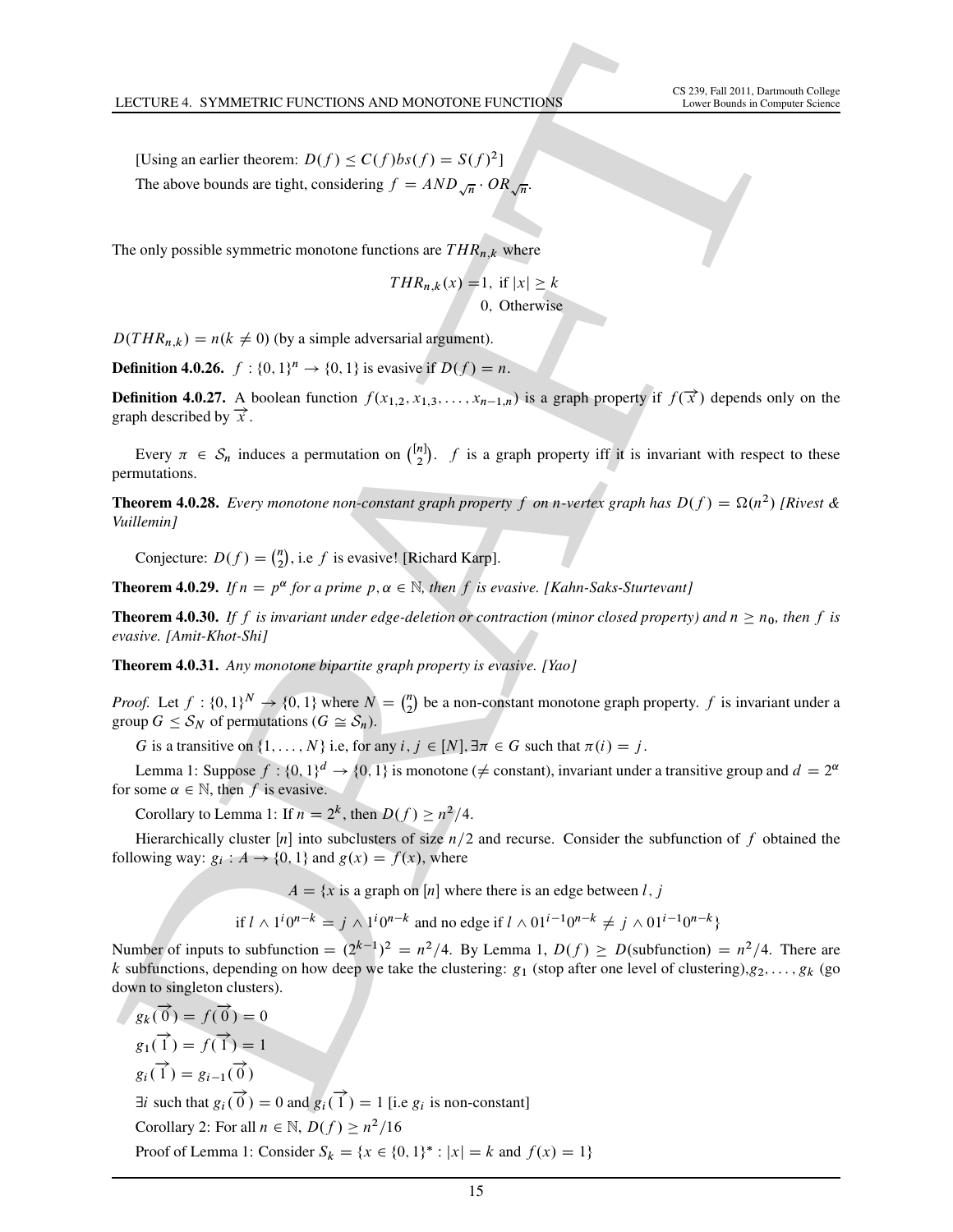**Definition 4.0.32.** orb $(x) = \{y : y \text{ is obtained from } x \text{ by applying some } \pi \in G\}$ 

 $S_k$  is partitioned into orbits.

Claim: If  $k \neq 0, k \neq d$  (i.e  $x \neq \overrightarrow{0}, x \neq \overrightarrow{1}$ ), then every orbit has even size. Therefore,  $|S_k|$  is even. Number of ones in resulting matrix =  $k \cdot |\text{orb}(x)| = d \cdot (41)$ 's in any column)

$$
|\text{orb}(x)| = \frac{d \cdot (\#1 \text{'s in any col})}{k} = \frac{2^{\alpha}(\text{some integer})}{k} = \text{even}
$$

as  $0 < k < d$ .

By Claim:

$$
|\{x : f(x) = 1\}| = |S_0| + |S_1| + \ldots + |S_{d-1}| + |S_d|
$$

 $|S_0| = 0$  as  $f(\vec{0}) = 0$  and  $|S_d| = 1$ .

 $= 0 +$  even number  $+1$  $=$  odd

LECTURE 4. SYSTELTERC PUNCTIONS AND MONOTONE PUNCTIONS<br>
Nefinition 4.0.22. or f(x) – 1y - y is character from y by applying some are contained a stress as a metric or<br>
Solution 12 + f(x) + d(x) + d(x) + d(x) + f(x) and ne Consider all  $x \in \{0, 1\}^n$  that reach leaf  $\lambda$  of decision tree at depth  $\lt d$ . An even number of x's reach here. Therefore, if all leaves whose output is  $f(x) = 1$  have depth  $\lt d$ , then number of  $x : f(x) = 1$ , is even. This is a contradiction and hence, there exists a leaf whose depth is d. Thus,  $D(f) = d$  and f is evasive. contradiction and hence, there exists a leaf whose depth is d. Thus,  $D(f) = d$  and f is evasive.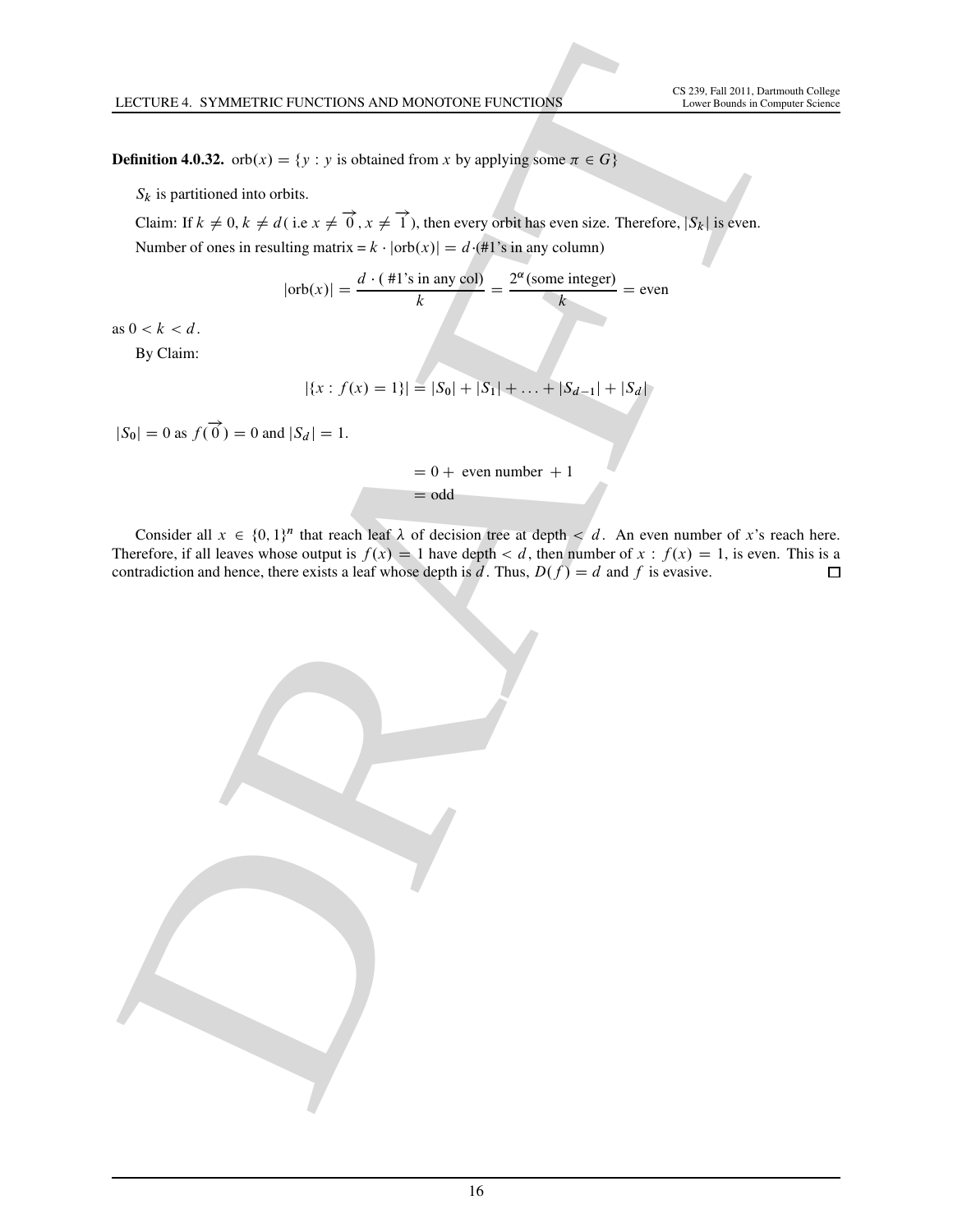# Lecture

# Lecture **5**<br> **Contains and Construction Construction Construction (a)**  $\mathbf{F} = \mathbf{F} \mathbf{F} \mathbf{F} \mathbf{F} \mathbf{F} \mathbf{F} \mathbf{F} \mathbf{F} \mathbf{F} \mathbf{F} \mathbf{F} \mathbf{F} \mathbf{F} \mathbf{F} \mathbf{F} \mathbf{F} \mathbf{F} \mathbf{F} \mathbf{F} \mathbf{F} \mathbf{F} \mathbf{F} \mathbf{F} \mathbf{$ Randomized Decision Tree Complexity: Boolean functions

## Scribe: Priya Natarajan

We saw this type of complexity earlier for the sorting problem.

**Definition 5.0.33** (Cost of a randomized decision tree on input x).  $cost(t, x)$  = number of bits of x queried by t.

Let randomized decision tree  $T \sim \lambda$  (probability distribution over decision trees).

From Yao's minimax lemma we have:  $R(f) \ge D_{\mu}(f)$ , for any input distribution  $\mu$ . So, it is enough to prove a lower bound on  $D_{\mu}$  (f). Unlike what we did in sorting, here we won't convert to a Monte Carlo algorithm. We will strictly use Las Vegas algorithm.

<span id="page-17-0"></span>**Theorem 5.0.34.** Let  $f$  be a non-constant monotone graph property on  $N = \binom{n}{2}$  $\binom{n}{2}$  bits, i.e., *n* vertices. Then,  $R(f) =$  $\Omega(n^{4/3}) = \Omega(N^{2/3}).$ 

This is saying something more involved than the easy thing you can prove: for any monotone  $f: R(f) \ge \sqrt{D(f)}$ . Last time we showed that  $D(f) \ge n^2/16 = \Omega(n^2)$  [Rivest-Vuiellemin].

Yao's conjecture:  $R(f) = \Omega(n^2) = \Omega(N)$ .

Theorem 5.0.34 is not the best result known, we state below (without proof) the best result known:

 $R(f) = \Omega(n^{4/3} \log^{1/3} n)$  [Chakrabarti-Khot], this is a strengthening of Hajnal's proof.

Today we will prove something that implies Theorem 5.0.34.

Recall that graph properties are invariant under certain permutations (not all permutations) and these permutations form a transitive group.

<span id="page-17-1"></span>Note: From now on, number of inputs  $= n$  (not N).

**Theorem 5.0.35.** If  $f : \{0, 1\}^n$  is invariant under a transitive group of permutations, then  $R(f) = \Omega(n^{2/3})$ .

Match the  $R(f)$  bound in Theorem 5.0.34 to that in Theorem 5.0.35! Proof of Theorem 5.0.35 using probabilistic analysis.

*Proof.*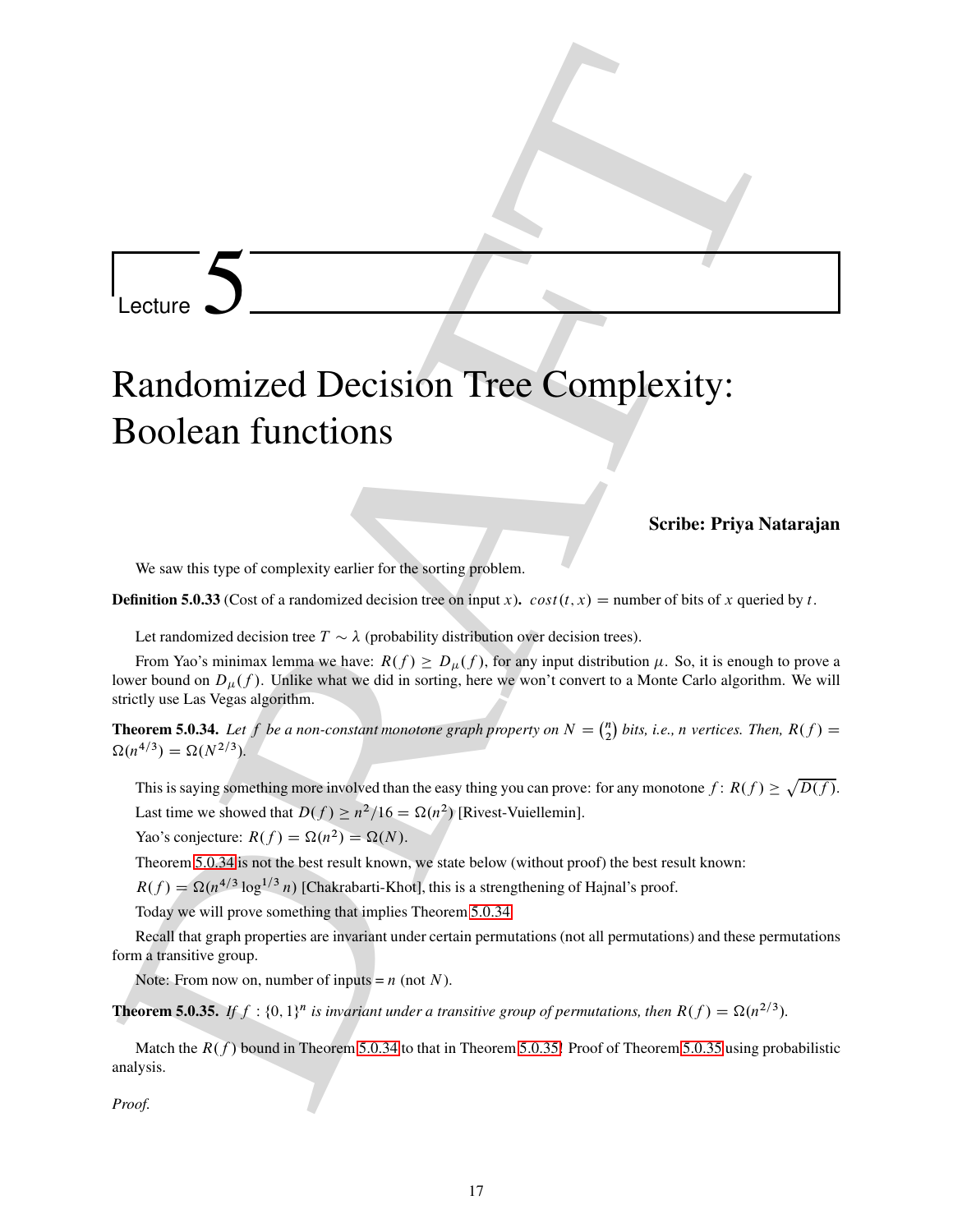**Definition 5.0.36** (Influence of a coordinate on a function). Let  $f : \{0, 1\}^n \longrightarrow \{0, 1\}$ . Define the *influence* of the *i*<sup>th</sup> coordinate on f as:  $I_i(f) = Pr_x[f(x) \neq f(x^{(i)})].$ 

In words: choose a random x and what is the chance that flipping the  $i<sup>th</sup>$  bit will change the output.

Note that  $I_i(f)$  looks like  $s_x(f)$ .

Because of invariance under the transitive group, we have:  $I_1(f) = I_2(f) = \cdots = I_n(f) = I(f)/n$ , where  $I(f) = \sum_{i=1}^{n} I_i(f).$ 

We will also make use of another technique:

**Definition 5.0.37** (Great Notational Shift). TRUE:  $1 \rightarrow -1$ ; FALSE:  $0 \rightarrow 1$ 

So, old  $x \rightarrow \text{new } 1 - 2x$ , and old  $\frac{1-y}{2} \leftarrow \text{new } y$ 

Why are we doing this? Given function  $f: \{-1, 1\}^n \longrightarrow \{-1, 1\}$ , this is a sign vector instead of a bit vector. In this notation also we have a unique multilinear polynomial. It is important to note that this notation does not change the degree of the multilinear polynomial, though it might change the coefficients and the number of monomials.

*Example* 5.0.38*.* AND $(x, y, z) = xyz$  (old)

In the new notation we have:

DRAFT AND.x; y; z/ D 1 2 2 6 6 6 4 1 x 2 1 y 2 1 z 2 " ƒ' … new!old 3 7 7 7 5 " ƒ' … old!new D 3 4 C x 4 C y 4 C z 4 xy 4 yz 4 xz 4 C xyz 4

Notice that the coefficients of the linear terms =  $2^n$ .

Given that x takes  $\pm 1$  values, we can say something specific about  $I_i(f)$ : If  $f: \{-1, 1\}^n \longrightarrow \{-1, 1\}$ , then:

$$
I_i(f) = E_x \left[ \frac{1}{2} |f(x | x_i = 1) - f(x | x_i = -1)| \right]
$$
  
= 
$$
-\frac{1}{2} E_x [|D_i f(x)|]
$$

Let  $\phi(x, y, z) = \frac{3}{4} + \frac{x}{4} + \frac{y}{4} + \frac{z}{4} - \frac{xy}{4} - \frac{yz}{4} - \frac{xz}{4} + \frac{xyz}{4}$ 4  $D_1\phi(y, z) = 2.\frac{1}{4} + \text{higher degree terms}$  $E_{y,z}[D_1\phi(y,z)] = 2.\frac{1}{4} + 0$  $\frac{1}{2}E[\phi(y, z)] = \text{coefficient of } x$ For monotone  $f$ :

$$
I_i(f) = \frac{1}{2} E_x[D_i f(x)]
$$
  
= coefficient of x<sub>i</sub> in polynomial representation of f

Lemma1: For any  $f: \{-1, 1\}^n \longrightarrow \{-1, 1\}$  and deterministic decision tree T evaluating f, we have:  $\text{Var}_x[f] \leq \sum_{i=1}^n \delta_i I_i(f)$ , where  $\delta_i = \Pr_x[T]$  queries  $x_i$  on input  $x$ .

$$
Var_x[f] = E_x[f(x)^2] - (E[f(x)])^2
$$
  
= 1 - E\_x[f(x)]^2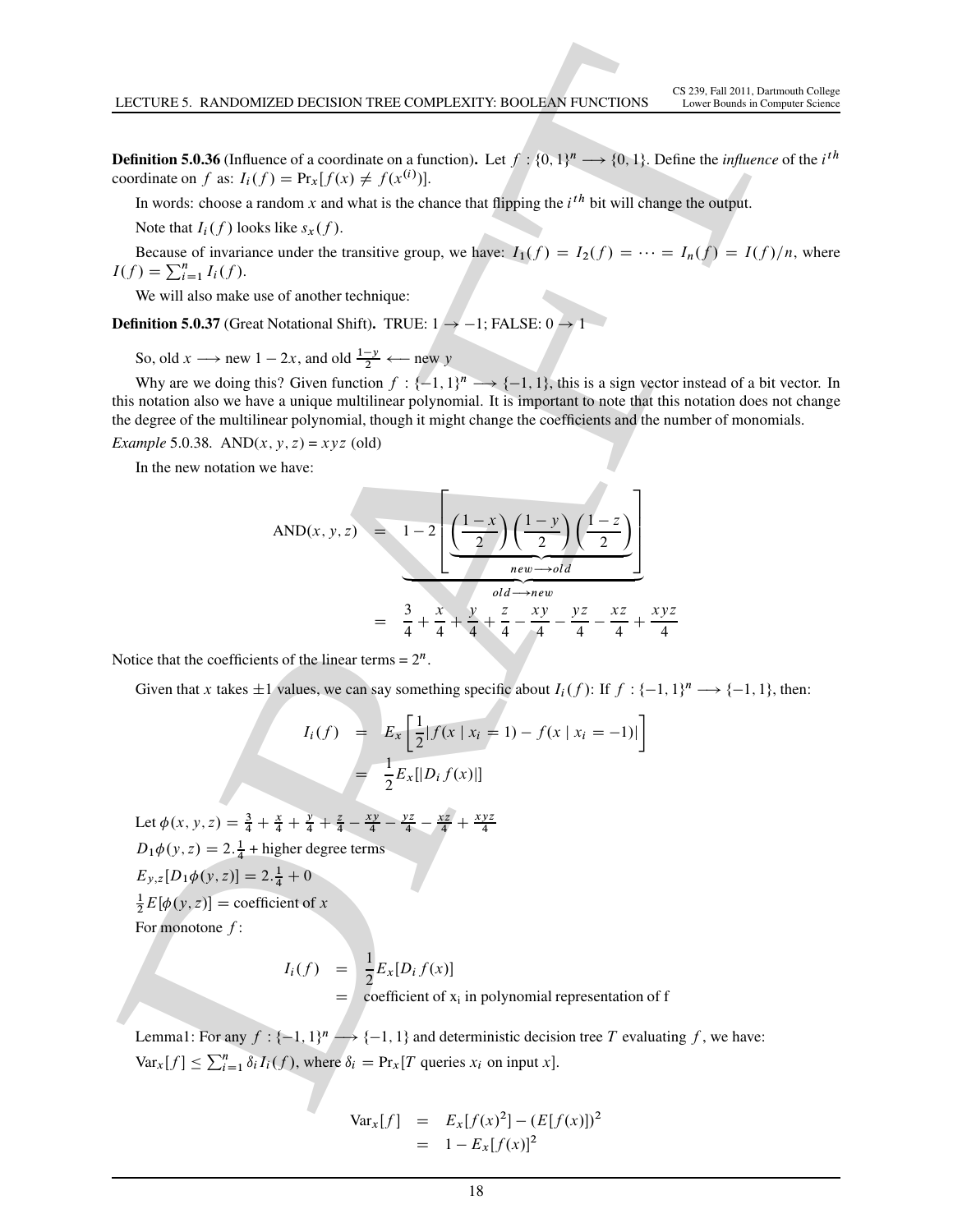Note: If f is balanced (i.e., if  $Pr[f(x) = 1] = Pr[f(x) = -1]$ ), then Var $[f] = 1$ . For example, PARITY function is balanced, AND is not.

We will prove Theorem 5.0.35 assuming  $f$  is balanced; we will fix this later.

Recall that Lemma1 makes no assumptions about the function  $f$ . If  $f$  is invariant under a transitive group, then  $I_i(f) = \frac{I(f)}{n}$  $\frac{J}{n}$ , so from Lemma1 we get:

**1.42.17**UURE 5, RANDOMIZED DECISION TREE CONPLEXITY: BODLEAY FURCTONS  
\nNote: If *f* is balanced (i.e., if Pf|*f*(*x*) = 1] = Pf|*f*(*x*) = −1|), then Vaff|*f* = 1. For example, PARTY function  
\nis balanced, AND is not.  
\nWe will prove Theorem 5.0.35 assuming *f* is balanced; we will fix this later.  
\nRecall that Lemma I makes no assumptions about the function *f*, If *f* is invariant under a transitive group, then  
\n
$$
I(f) = \frac{I(f)}{n} \sum_{i=1}^{n} s_i
$$
\n
$$
= \frac{I(f)}{n} \sum_{i=1}^{n} s_i
$$
\n
$$
= \frac{I(f)}{n} \sum_{i=1}^{n} s_i
$$
\n
$$
= \frac{I(f)}{n} \sum_{i=1}^{n} s_i
$$
\n
$$
= \frac{I(f)}{n} \sum_{i=1}^{n} s_i
$$
\n
$$
= \frac{I(f)}{n} \sum_{i=1}^{n} s_i
$$
\nFrom Lemma1 and Lemma2, we get that if *f* is monotone, transitive, and balanced, then:  
\n
$$
1 \leq \frac{I(f)}{n} \sum_{i=1}^{n} \sum_{i=1}^{n} s_i
$$
\nSo now we will prove lemma1 and 2.  
\nProof of Lemma1:  
\n
$$
= \frac{V_1(f)}{n} \sum_{i=1}^{n} \sum_{i=1}^{n} \delta_i I_i(f)
$$
\n
$$
Var[f] = 1 - E[f(s)]^2
$$
\n
$$
= 1 - E[f(s)]^2
$$
\nSo now we will prove lemma1 and 2.  
\nProof: 
$$
Var[f] = 1 - E[f(s)]^2
$$
\n
$$
= 1 - E[f(s)]^2
$$
\n
$$
= 1 - E[f(s)]^2
$$
\n
$$
= 1 - E[f(s)]^2
$$
\n
$$
= 1 - E[f(s)]^2
$$
\n
$$
= 1 - E[f(s)]^2
$$
\n
$$
= 1 - E[f(s)]^2
$$
\n
$$
= 1 - E[f(s)]^2
$$
\n<

Lemma2 [O'Donnell-Servedio]: For any monotone  $f: \{-1, 1\}^n \to \{-1, 1\}$ ,  $I(f) \leq \sqrt{D_{\text{unif}}(f)}$ . From Lemma1 and Lemma2, we get that if  $f$  is monotone, transitive, and balanced, then:

$$
1 \leq \frac{I(f)}{n} D_{\text{unif}}(f) \leq \frac{D_{\text{unif}}(f)^{3/2}}{n}
$$
  
\n
$$
\Rightarrow R(f) \geq D_{\text{unif}}(f) \geq n^{2/3}
$$

So now we will prove lemmas 1 and 2.

Proof of Lemma1:

$$
\begin{aligned}\n\text{Var}[f] &\leq \sum_{i=1}^{n} \delta_i I_i(f) \\
\text{Var}[f] &= 1 - E[f(x)]^2 \\
&= 1 - E_x[f(x)].E_y[f(y)] \\
&= 1 - E_{x,y}[f(x)f(y)] \\
&= E_{x,y}[1 - f(x)f(y)] \\
&= E_{x,y}[|f(x) - f(y)|]\n\end{aligned}
$$

That is, for any sequence of random variables  $\in \{0, 1\}^n$ ,  $x = u^{[0]}$ ,  $u^{[1]}$ , ...,  $u^{[d]} = y$ :

 $\text{Var}[f] \le \sum_{i=0}^{d-1} E[|f(u^{[i]}) - f(u^{[i+1]})|]$  (by triangle inequality)

For example:

Start:  $f(x_1, x_2, x_3, x_4, x_5)$  [=  $x = u^{[0]}$ ]

 $f(x_1, y_2, x_3, x_4, x_5)$  [tree T read  $x_2$  in the above step]

 $f(x_1, y_2, x_3, y_4, x_5)$  [tree T read  $x_4$  above]

And now suppose the tree has reached a leaf so it outputs a value of  $f$  and stops. When the tree stops, replace the remaining x's with y's. So we get  $f(y_1, y_2, y_3, y_4, y_5)$ 

Note that going from  $u^{[i]}$  to  $u^{[i+1]}$  is just "re-randomizing", there is no conditioning involved because the variable which was queried (whose value got known) got replaced by a random variable.

Expression in summation above is just  $E_u[[f(u) - f(u^{(\sim j)})]]$  where  $x_j$  is the variable queried by T at this step. Note that this looks a lot like the definition of influence, without the  $1/2$ .

 $E_u[|f(u) - f(u^{(\sim j)})|]$ : read this as "take a random variable u and re-randomize u by replacing the j<sup>th</sup> variable by tossing a coin again". Since with probability  $1/2$ , the value of the  $j<sup>th</sup>$  variable got flipped or remained the same,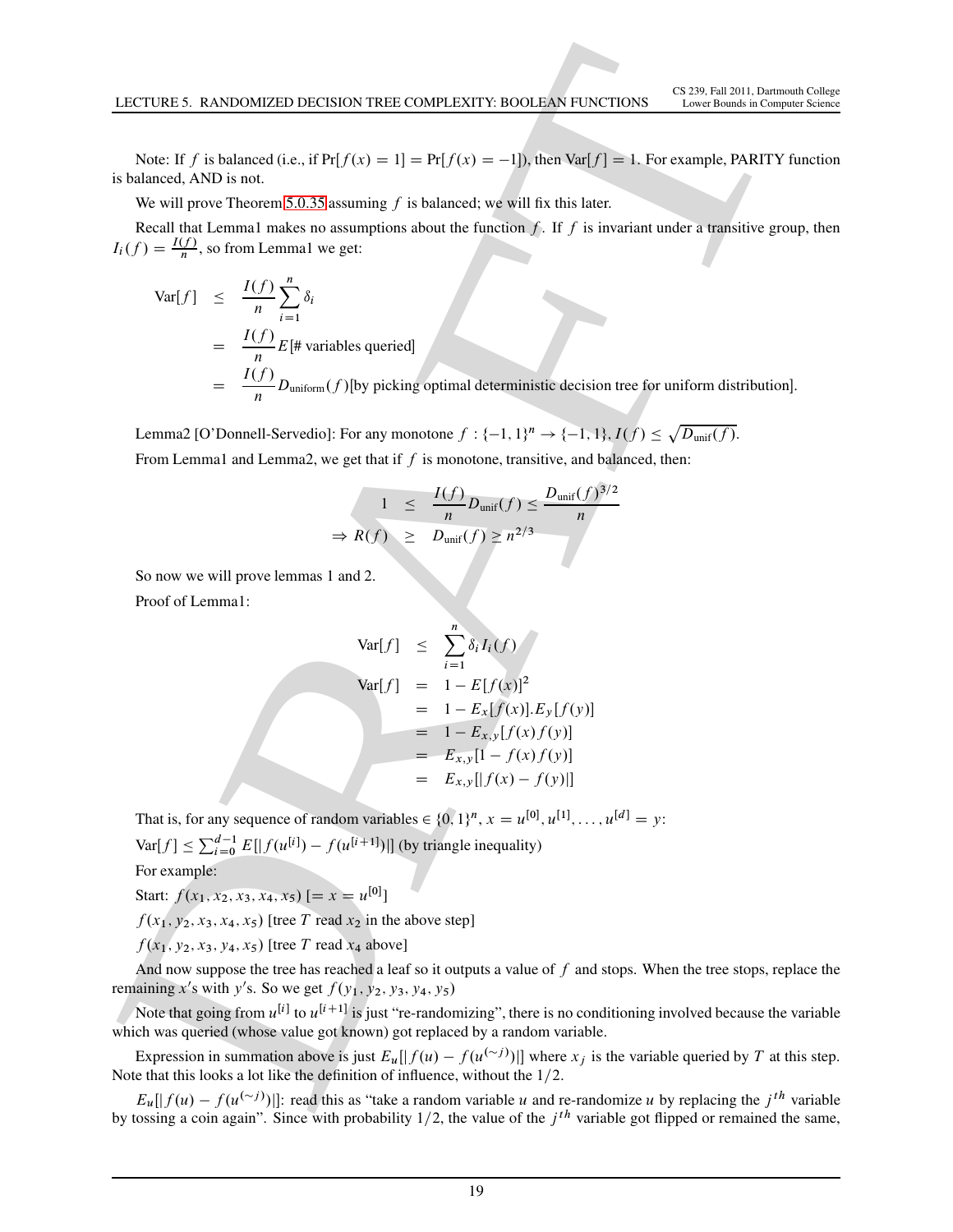we get:

$$
E_u[|f(u) - f(u^{(\sim j)})|] = \frac{1}{2} E_u[|f(u) - f(u^{(j)})|]
$$
  
=  $I_j(u)$ 

So, if  $x_{j_1}, x_{j_2}, \ldots, x_{j_d}$  is the random sequence of variables read (note that d is also random), then:

$$
Var[f] \leq (I_{j_1}(f) + I_{j_2}(f) + \dots + I_{j_d}(f)) * Pr[j_1, j_2, \dots, j_d \text{ occurs}]
$$
  
= 
$$
\sum_{i=1}^{n} I_i(f) * Pr[T \text{ queries } x_i]
$$

Proof of Lemma2:

Recall that for monotone f,  $I_i(f) = \frac{1}{2}E_x[D_i f(x)]$ , which is also the coefficient of  $x_i$  in the representing polynomial.

Let T be a deterministic decision tree for f and suppose T outputs  $\pm 1$  values. Let  $L = \{$ leaves of T $\}$  and  $L^+$  = {leaves of T that output -1}, i.e., accepting leaves.

For each leaf  $\lambda \in L$ , we have a polynomial  $p_{\lambda}(x_1, x_2, \dots, x_n)$  such that

$$
p_{\lambda}(x_1, x_2, \dots, x_n) = \begin{cases} 1, \text{if } (x_1, x_2, \dots, x_n) \text{ reaches } \lambda \\ 0, \text{otherwise} \end{cases}
$$

 $deg(p_\lambda) = depth of \lambda$ . |coefficient of  $x_i$  in  $p_\lambda$ |= 1  $2^{\text{depth}(\lambda) - 1}$ .

Sign of coefficient = 
$$
\begin{cases} +1, & \text{if upon reading } x_i \text{ on path to } \lambda \text{, we branch right} \\ -1, & \text{otherwise} \end{cases}
$$

Notations:

$$
d(\lambda) = \text{depth}(\check{ }),
$$
  
s(\lambda) = skew of  $\check{ }$   
= (#left branches - #right branches) on path to  $\check{ }$ 

Using the above definitions, we have:

$$
I(p_{\lambda}) = \sum_{i=1}^{n} (\text{coefficient of } x_i \text{ in } p \cdot)
$$
  
= 
$$
\frac{-s(\lambda)}{2^{d(\lambda)-1}}
$$

Observe that representing polynomial of  $f = 1 - 2 \sum_{\lambda \in L^+} p_{\lambda}$ . Therefore,

DRAFT I.f / D Xn iD1 .coefficient of x<sup>i</sup> in representing polynomial of f/ D X 2L<sup>C</sup> s./ 2 d./ X 2L js./j 2 d./ D Erandom branchingŒjs./j

 $\Rightarrow I(f) \leq \sqrt{\sum_{\lambda} \frac{d(\lambda)}{2^{d(\lambda)}}} = \sqrt{D_{unif}(f)}$ . The first inequality is due to drunkard's walk in probability theory.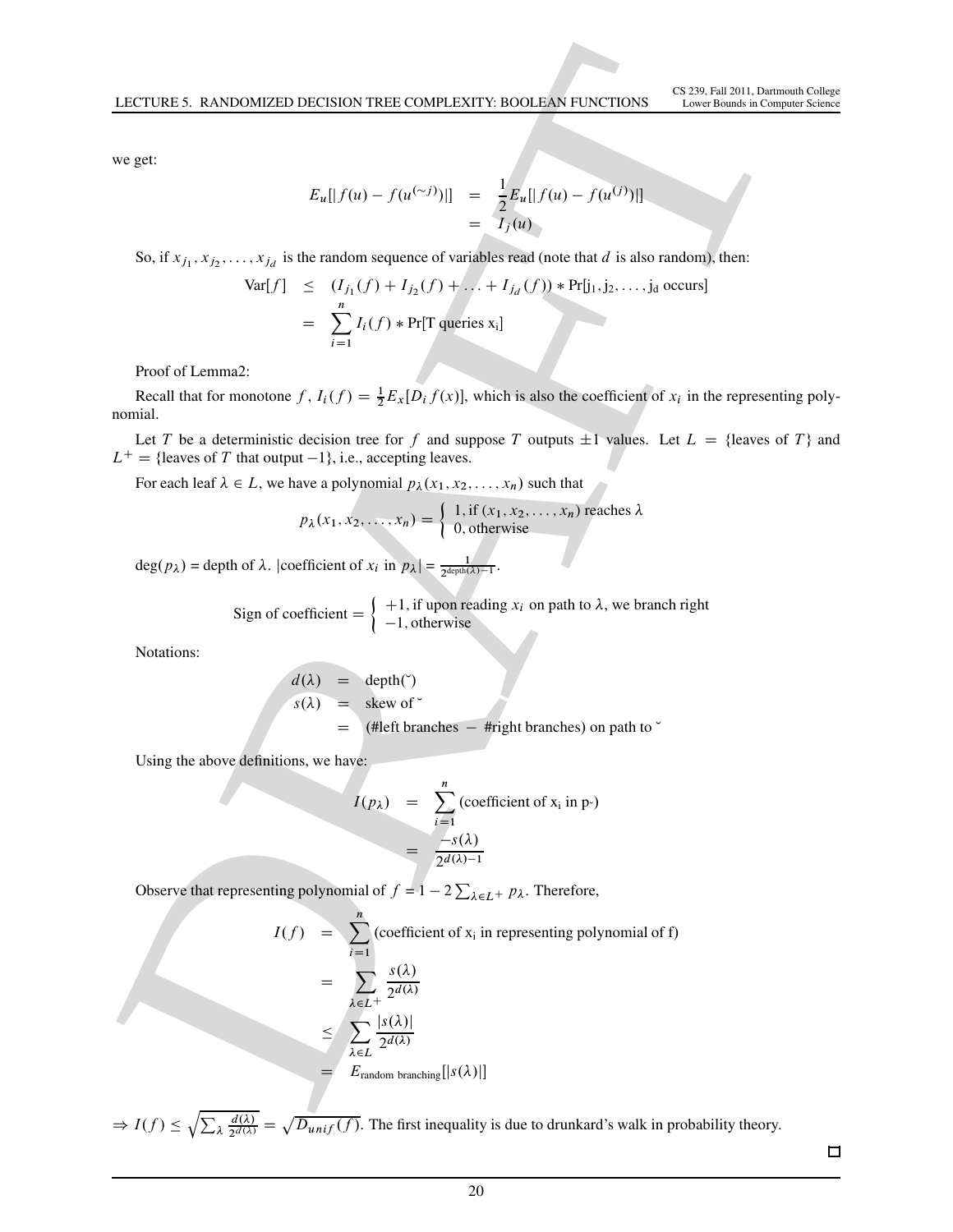Lecture dated 04/25/2008 follows:

Today we will prove something for graph properties, which will sometimes be stronger than what we proved last time:

 $1 - E[f(x)]^2 = Var[f(x)] \le \sum_{i=1}^n \delta_i^T I_i(f) \le \frac{I(f)}{n} D_{unif}(f) \le \frac{D_{unif}(f)^{3/2}}{n}$  $\frac{y}{n}$ . The first inequality is due to Lemma1 of last time, the second inequality is due to symmetry, and the last inequality is due to monotonicity and Lemma2. If f is balanced, we get  $D_{unif}(f) \ge n^{2/3}$ .

In the proof we did last time, we did not use the full power of uniform distribution; we just used the fact that individual points are independent. If f is not balanced, we get  $D_{unif}(f) \geq$  (some value close to 0), which is not a good lower bound. For general f, instead of assuming X unif, we use X  $\mu_p$ , where  $\mu_p$  means "choose each  $x_i = 1$ with probability  $p / -1$  with probability  $1 - p$  independently".

 $\mu_p(x_1, x_2, \dots, x_n) = p^{N_1(x)}(1-p)^{N_{-1}(x)}$ 

Now, we will need to have the following modifications:

 $1 - E[f(x)]^2 = Var[f(x)] \le \sum_{i=1}^n \delta_{i,p}^T I_{i,p}(f) \le \frac{I(f)}{n} D_{\mu_p}(f) \le \frac{\sqrt{p(1-p)} \cdot D_{\mu_p}(f)^{3/2}}{n}$ , where we get the last inequality due to generalized drunkard walk.

LECTURE > RANDOMEZIO DECESON TREE CONFUENT ENOXUES (VINCTIONS <sup>1</sup>1.000 Animal states of the state of the state of the state of the state of the state of the state of the state of the state of the state of the state of the If  $p = 0, E[f(x)] = -1$ ; if  $p = 1, E[f(x)] = 1$ . So, intermediate value theorem tells us that  $\exists p$  such that  $E[f(x)] = 0$ . So we pick this p and we get a bound for  $D_{\mu_p} \ge n^{2/3}$ . Although this bound is for  $D_{\mu_p}$ , Yao's minimax lemma tells us that for any distribution,  $D_{\mu_p}$  is a lower bound for  $R(f)$ . This probability p where  $E[f(x)] = 0$  is called "critical probability" of  $f$ . Every monotone function has a well-defined critical probability. Today's theorem will be in terms of this critical probability.

**Theorem 5.0.39.** If f is a non-constant, monotone graph property on n-vertex graphs, then  $R(f) = \Omega(\min\{\frac{n}{p^*}, \frac{n^2}{\log n}\})$  $\frac{n^2}{\log n}\},$ where  $p^*$  is the critical probability of f.

Note that we can always assume  $p^* \leq \frac{1}{2}$ . Why? Because if the critical probability of  $f > 1/2$ , we can always consider  $g(\vec{x}) = 1 - f(1 - \vec{x})$ , then  $p^*(g) = 1 - p^*(f)$ .

Critical probability  $p^*$  is the probability that makes  $E[f(x)] = 1/2$ .

Let us now define the key graph theoretic property "graph packing" that we need for the proof. Graph packing is the basis for a lot of lower bounds for graph properties.

**Definition 5.0.40** (Graph Packing). Given graphs G, H with  $|V(G)| = |V(H)|$ , we say that G and H pack if  $\exists$ bijection  $\phi: V(G) \to V(H)$  such that  $\forall \{u, v\} \in E(G), \{\phi(u), \phi(v)\}\$ notin $E(H)$ .  $\phi$  is called a packing.

We state the following theorem, but we will not prove it:

**Theorem 5.0.41** (Sauer-Spencer theorem). If  $|V(G)| = |V(H)| = n$  and  $\Delta(G) \cdot \Delta(H) \leq \frac{n}{2}$ , then G and H pack. *Here*  $\Delta(G)$  = *max degree in G*.

Note: you can never pack a 0-certificate and a 1-certificate. What is the graph of a 0-certificate? It is a bunch of things that are not edges in the input graph.

Intuition: Sauer-Spencer theorem says that if two graphs are small, you can pack them. Since we cannot pack a 0-certificate and a 1-certificate, it implies that either of the two has to be big so that certificate complexity is big which gives you a handle on the lower bound.

Consider a decision tree; pick a random input  $x \in \{0, 1\}^n$  according to  $\mu_p$  and run the decision tree on x. Let  $Y =$ #1's read in the input, and  $Z = \text{\#0's}$  read in the input.

Then, cost of the tree on random input =  $Y + Z$ .

 $D_{\mu_p}(f) = E[cost] = E[Y] + E[Z]$ 

By Yao's minimax lemma, it is enough to prove that either  $E[Y]$  or  $E[Z]$  is  $\Omega(\min\{\frac{n}{p^*},\frac{n^2}{\log n}\})$  $\frac{n^2}{\log n}$ ). Note that Y and Z are non-negative random variables (since they represent the number of  $0's$  and  $1's$  read), so it is enough to prove the lower bound on one of them.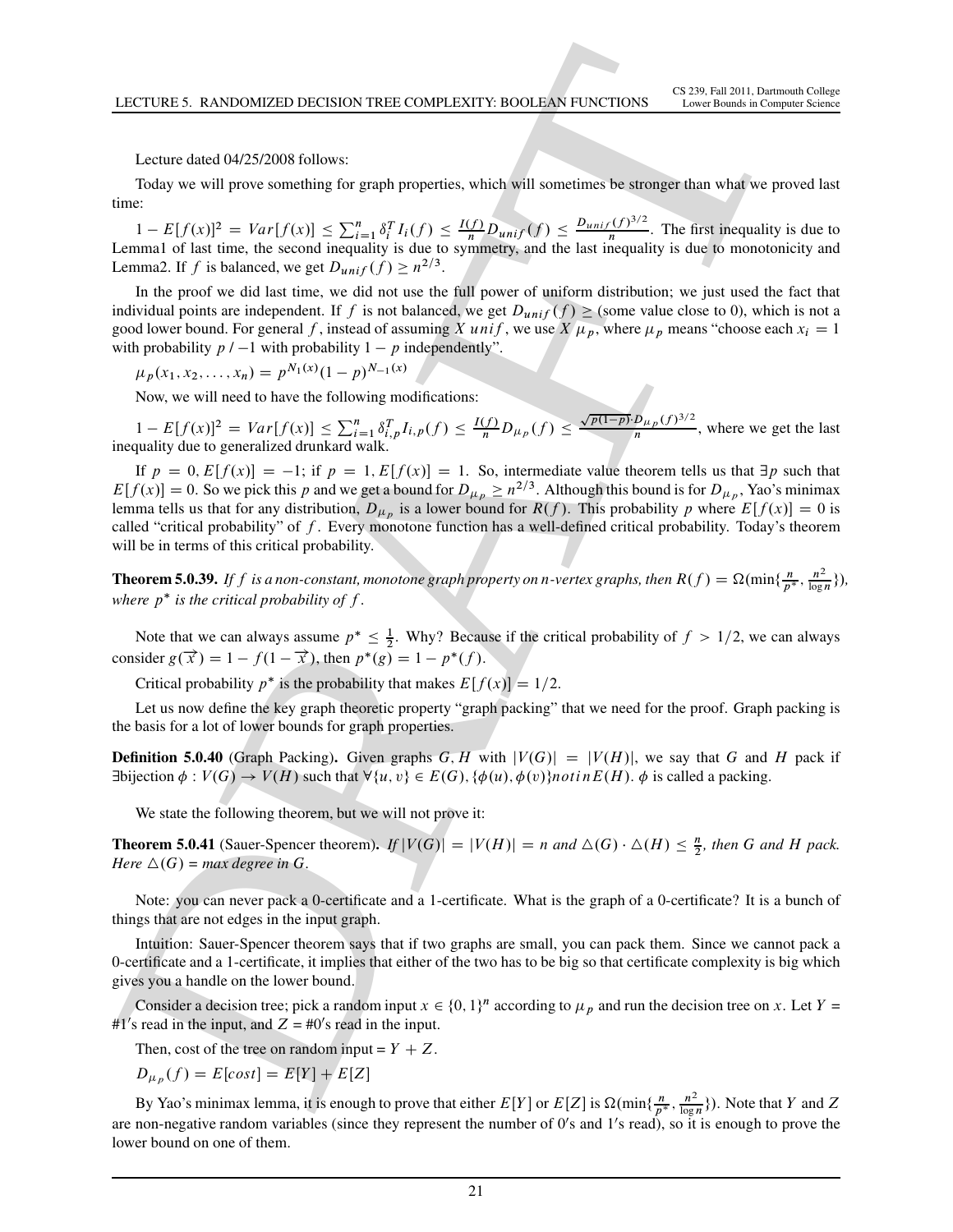Proof outline (remember we can assume  $p^* \leq 1/2$ ): Claim 1:  $E[Z]|E[Y] = \frac{1-p}{p}$ .  $\Rightarrow$  if  $E[Y] \geq \frac{n}{64}$  then:

$$
E[Z] = \frac{1-p}{p} \cdot \frac{n}{64}
$$
  
\n
$$
\geq \frac{n}{128p}
$$
  
\n
$$
= \frac{\Omega(n/p)}{\Omega(\min{\frac{n}{p}, \frac{n^2}{\log{n}}})}
$$

 $\Rightarrow$  we may assume  $E[Y] \leq \frac{n}{64}$ .

 $\Rightarrow E[Y|f(x) = 1 \land \Delta(G_x) \leq np + \sqrt{4np \log n}] \leq \frac{E[Y]}{\Pr[f(x) = 1 \land \Delta(G_x) \leq np + \sqrt{4np \log n}]},$  where  $G_x =$  graph represented by  $1$ 's in the input x (so other edges are "off").

**Theorem 5.0.42.**  $E[X|c] \le \frac{E[X]}{Pr[c]}$  $Pr[c]$ 

*Proof.*

$$
E[X] = E[X|c] \cdot Pr[c] + E[X|\neg c] \cdot Pr[\neg c]
$$
  
\n
$$
\geq E[X|c] \cdot Pr[c]
$$

$$
Pr[A \wedge B] = 1 - Pr[\overline{A} \vee \overline{B}]
$$
  
\n
$$
\geq 1 - Pr[\overline{A}] - Pr[\overline{B}]
$$
  
\n
$$
= Pr[A] - Pr[\overline{B}]
$$

Using our assumption, and the inequality above, we get:  $E[Y|f(x) = 1 \land \Delta(G_x) \leq np + \sqrt{4np \log n}] \leq \frac{E[Y]}{\Pr[f(x) = 1 \land ...]} \leq \frac{n/64}{\frac{1}{2} - \frac{1}{n}} \leq n/32 + o(n)$ 

Later: The constant 4 above is chosen so that

$$
Pr[\Delta(G_x) \le np + \sqrt{4np \log n}] \ge 1 - \frac{1}{n}
$$
 (Chernoff bound)

LECTURES. RANDOMIZED DECESION TREE COMPLEXITY: BOOKLOV TENDS <sup>1</sup>. (AND AND LETTING)<br>
DRAFT COMPRESSION TREE COMPLEXITY: BOOKLOV TENDS <sup>1</sup>. (AND AND LETTING)<br>
THE PRESSURE OF THE PART COMPRESSION CONTRACT COMPRESSION CONTR This implies that there exists an input, x, satisfying  $f(x) = 1$  and  $\Delta(G_x) \le np + \sqrt{4np \log n}$ , such that  $y \le$  $n/32 + o(n)$ . Therefore, there exists a 1-certificate with  $\Delta \leq np + \sqrt{4np \log n}$  and #edges  $\leq n/32 + o(n)$ . This means that we are touching at most  $n/16$  vertices, and so at least  $n/2$  vertices are isolated.

Claim 2: All 0-certificates must have at least  $\frac{n^2}{16(n+1)}$  $\frac{n^2}{16(np + \sqrt{4np \log n})}$  edges.

Now we have a lower bound on the number of edges of any 0-certificate. As we did  $E[Y]$ , we can say

$$
E[Z] \geq E[Z|f(x) = 0] \cdot Pr[f(x) = 0]
$$
  
\n
$$
\geq \frac{n^2}{16(np + \sqrt{4np \log n}} \cdot \frac{1}{2}
$$
  
\n
$$
= \frac{n^2}{32(np + \sqrt{4np \log n})}
$$
  
\n
$$
\geq \min \left\{ \frac{n^2}{64np}, \frac{n^2}{256 \log n} \right\}
$$
  
\n
$$
\geq \min \left\{ \frac{n}{64p}, \frac{n^2}{256 \log n} \right\}
$$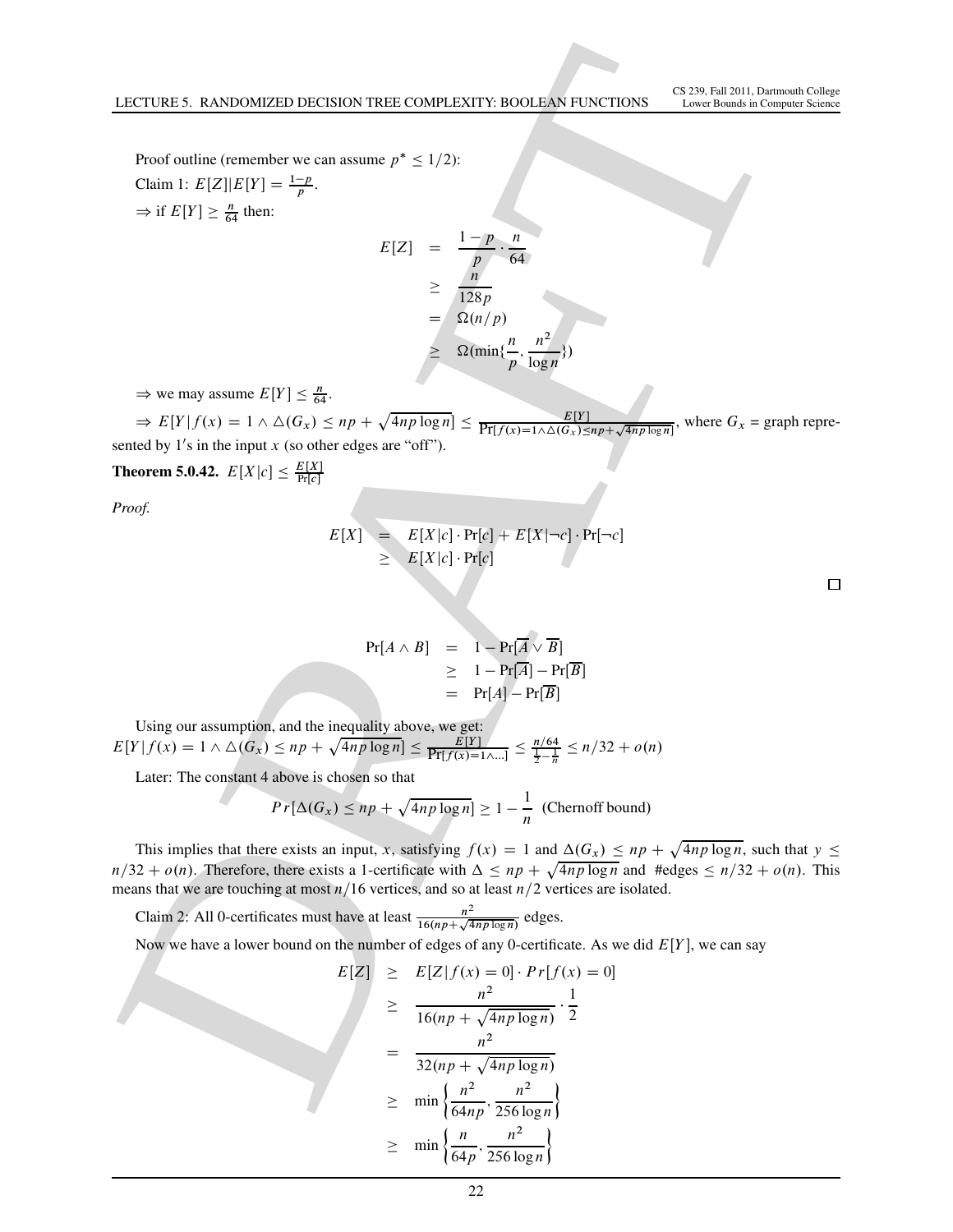Claim 2 Proof: This proof amounts to showing that if the claim were false, we could pack a 1-certificate and 0-certificate.

We will show that if  $\Delta(G) \leq k$  and G has more that  $n/2$  isolated vertices and  $|E(H)| \leq \frac{n^2}{16\Delta(G)}$ , then G and Hpack.

Number of edges in a graph equals half the sum of the degrees of the vertices, i.e.,

1.14 C TUREB. 5. RANDOMIZED DECISION TREE CONPLEXITY: BOOLEAN FURC TONS (3.89, Pul 301), Domomin CAlsoy  
\nChain 2 Proof. This proof amounts to showing that if the claim were false, we could pack a 1-centlicate and We will show that if 
$$
\Delta(G) \leq k
$$
 and G has more that  $n/2$  isolated vertices and  $|E(H)| \leq \frac{1}{16\Delta(G)}$ , then G and HPack.  
\nNumber of edges in a graph equals half the sum of the degrees of the vertices, i.e.,  $|E(H)| = \frac{1}{2} \cdot \sum_{x \in H} \text{deg}(x)$   
\n $\Rightarrow d_{avg}(H) = \frac{2}{\Delta \cdot (E(H))} \cdot \frac{1}{n}$   
\n $\Rightarrow d_{avg}(H) = \frac{2}{\Delta \cdot (E(H))} \cdot \frac{1}{n}$   
\nIf H' is a subgraph of H spanned by n/2 lowest degree vertices, then  $\Delta(H') \leq 2 \cdot d_{seg}(H)$ 

\nNow, if you have an upper bound on the average, you can bound the max of n/2 smallest items. By packing  $H - H'$  with the isolated vertices of G, we can extend a packing of H' and G' to one one H and G. We can get a packing of H' and G' because,  $\Delta(G')\Delta(H') \leq \Delta(G)\Delta(H')$   
\n $\leq \frac{1}{4} \frac{1}{\Delta}$ 

\nApply Sauer-Spercer theorem.

\nClaim 11 Proof: Define a bunch of indicator variables. Let,

\nClaim 27.1

\nThen,

\nThen,

\n $Y = \begin{cases} 1, & \text{if } X_i \text{ is read as a '1'}. \\ 0, & \text{otherwise.} \end{cases}$ 

\nThen,  $Y = \begin{cases} 2, & \text{if } Y_i \text{ is red as a '1'}. \\ 0, & \text{otherwise.} \end{cases}$ 

\nThen,  $Y = \begin{cases} 2, & \text{if } Y_i \text{ is red as a '1'}. \\ 0, & \text{otherwise.} \end{cases}$ 

\nThen,  $Y = \begin{cases} 2, & \text{if } Y_i \text{ is red as a '1'}. \\ 0, & \text{otherwise.} \end{cases}$ 

\nThen,  $Y = \begin{cases} 2, & \text{$ 

If  $H'$  is a subgraph of H spanned by  $n/2$  lowest degree vertices, then

$$
-\Delta(H') \leq 2 \cdot d_{\text{avg}}(H)
$$

Now, if you have an upper bound on the average, you can bound the max of  $n/2$  smallest items.

By packing  $H - H'$  with the isolated vertices of G, we can extend a packing of  $H'$  and  $G'$  to one one H and G. We can get a packing of  $H'$  and  $G'$  because,

$$
\Delta(G')\Delta(H') \leq \Delta(G)\Delta(H') \leq \frac{n}{4} \n= \frac{n/2}{2}.
$$

Apply Sauer-Spencer theorem.

Claim 1 Proof: Define a bunch of indicator variables. Let,

$$
Y_i = \begin{cases} 1, & \text{if } x_i \text{ is read as a '1'}. \\ 0, & \text{otherwise} \end{cases}
$$
  

$$
Z_i = \begin{cases} 1, & \text{if } x_i \text{ is read as a '0'}. \\ 0, & \text{otherwise} \end{cases}
$$

Then,

.

$$
Y = \sum_{i=1}^{\binom{n}{2}} Y_i; \quad Z = \sum_{i=1}^{\binom{n}{2}} Z_i
$$

Then it is enough to show that:

$$
i: \left\{ \begin{array}{l} \text{either } E[Y_i] = E[Z_i] = 0\\ \text{or } \frac{E[Z_i]}{E[Y_i]} = \frac{1-p}{p} \end{array} \right.
$$

Enough to show the same under an arbitrary conditioning on  $x_j$  ( $j \neq i$ ) – because  $x_i$ 's are independent.

 $\forall$ 

Apply an arbitrary conditioning of  $x_j$  ( $j \neq i$ ). If this conditioning implies that the *i*-th coordinate is not read, it implies  $Y_i = Z_i = 0$ . Otherwise this is the only coordinate that is left to be read; and we know Pr[1] = p and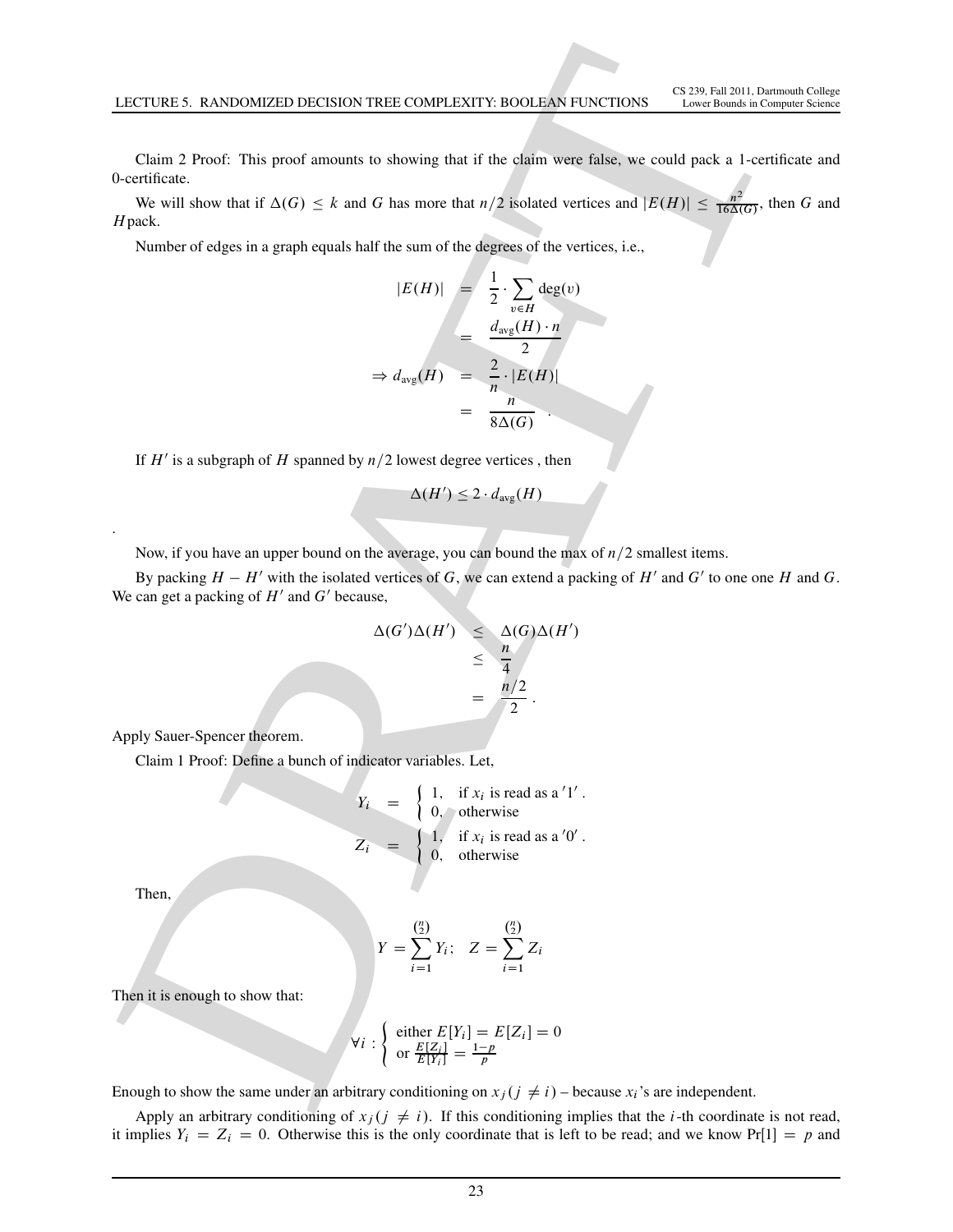$Pr[0] = 1 - p$ , i.e.,

$$
\frac{E[Z_i]}{E[Y_i]} = \frac{\Pr[X_i = 0]}{\Pr[X_i = 1]} = \frac{1 - p}{p}.
$$

What do you mean by "enough to show under arbitrary conditioning"? If you have conditioning on rest of  $N-1$  variables then we have  $C_1, C_2, \ldots, C_{2^{N-1}}$  conditions. This implies,

$$
E[Z_i] = E[Z_i|C_1] \cdot Pr[C_1] + E[Z_i|C_2] \cdot Pr[C_2] + \dots
$$
  
\n
$$
E[Y_i] = E[Y_i|C_1] \cdot Pr[C_1] + E[Y_i|C_2] \cdot Pr[C_2] + \dots
$$

LECTURES. RANDOMIZED DECISION TREE COMPLEXITY ROOTLEVE TRUSS. <sup>1</sup> LATER 19 DET DET UNITS A CHIEF COMPLETE COMPLETE CONTRACT (COMPLETER)<br>
TRIPS = 1 PRESS = 1<br>
USE du you have conditioning on rea of N = 1 variable else on h We used a property of decision trees that whether or not you read  $i$ th variable is independent of the value of the ith variable; it may depend on what the values of other variables are.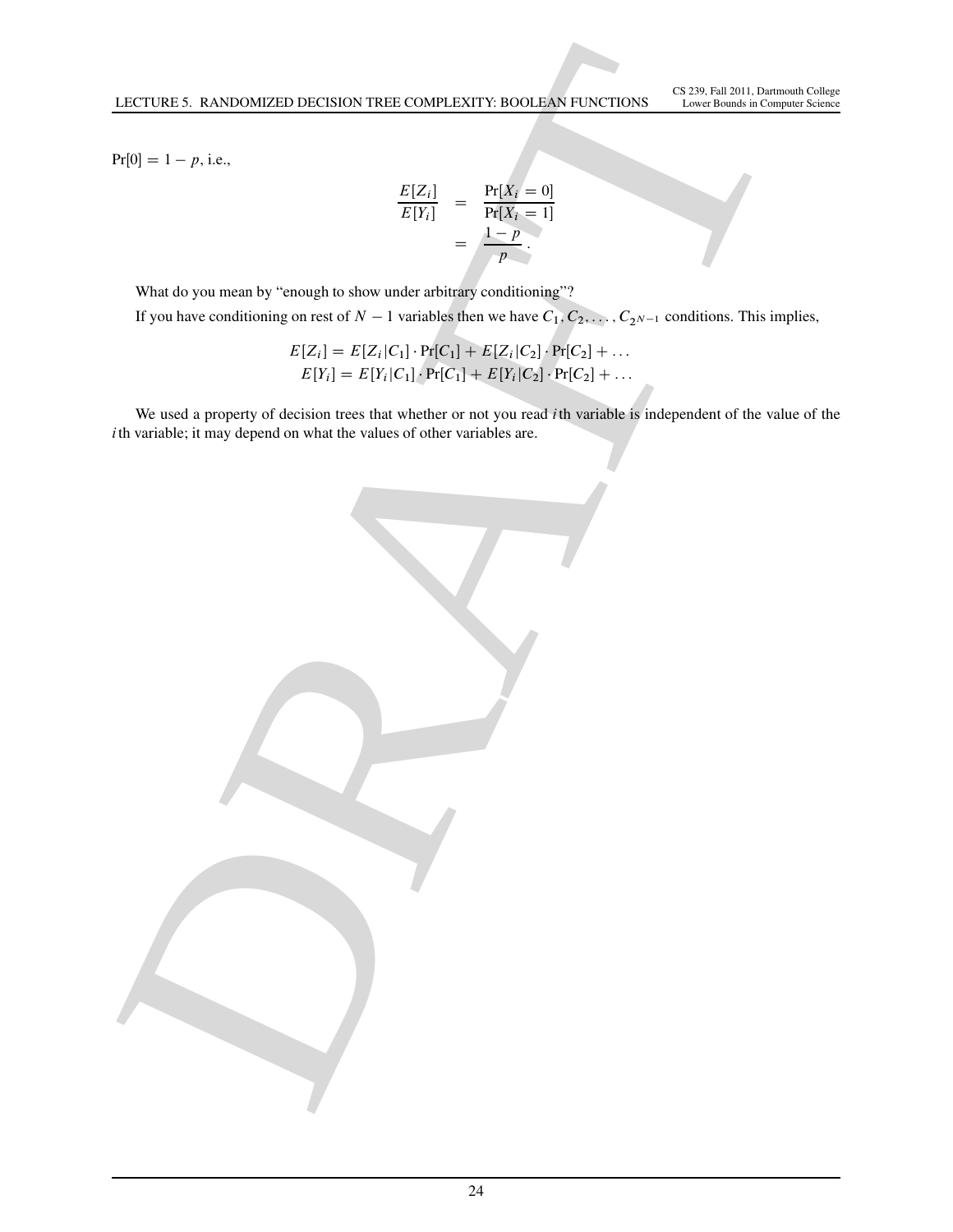Lecture  $\overline{6}$ 

# Linear and Algebraic Decision Trees

## Scribe: Umang Bhaskar

## 6.1 Models for the Element Distinctness Problem

**Definition 6.1.1** (The Element Distinctness Problem). Given n items  $(x_1, x_2, \dots, x_n)$  from a universe U not necessarily ordered, does  $\exists i \neq j \in [n] : x_i \neq x_j$ ?

The complexity of the problem depends on the model of computation used.

- Model 0. Equality testing only. This is a very weak model with no non-trivial solutions. The element distinctness problem would require  $\Theta(n^2)$  comparisons.
- **Model 1.** Assume universe U is totally ordered. We can compare any two elements  $x_i$  and  $x_j$  and take either of 3 branches depending on whether  $x_i > x_j$ ,  $x_i = x_j$ , or  $x_i > x_j$ . Note that in a computer science context this makes sense, as it is always possible to compare two objects by comparing their binary representations.

In this model, the problem reduces to sorting, hence the element distinctness problem can be solved in  $O(n \log n)$ comparisons. In fact we have a matching lower bound  $\Omega(n \log n)$  for this problem, through a complicated adversarial argument.

Instead of describing the adversarial argument we describe a stronger model. We then use this model to give us a lower bound, since a lower bound for the problem in the stronger model is also a lower bound in this model.

**Model 2.** We assume w.l.o.g. that the universe  $U = \mathbb{R}$  with the usual ordering. Then the comparison of two elements  $x_i$  and  $x_j$  is equivalent to deciding if  $x_i - x_j$  is  $\lt, \gt$  or  $= 0$ . For this model we allow more general tests, such as

is 
$$
x_1 - 2x_3 + 4x_5 - x_7
$$
 
$$
\begin{cases} > 0, \\ > 0, \\ < 0 \end{cases}
$$

Locture **C**<br>
Linear and Algebraic Decision Trees<br>
Seribe: Umung Bhaskar<br>
6.1 Models for the Element Distinctness Problem<br>
Seribe: Umung Bhaskar<br>
6.1 Models for the Element Distinctness Problem<br>
Using the state of the comp In general at an internal node v in the decision tree, we can decide whether  $p_v(x_1, x_2, \dots, x_n)$ 8  $\mathsf{J}$  $\mathbf{I}$  $> 0$  $= 0$  $< 0$ , and

branch accordingly. Here 
$$
p_v(x_1, x_2, \dots, x_n) = a_0^{(v)} + \sum_{i=1}^n a_i^{(v)} x_i
$$
.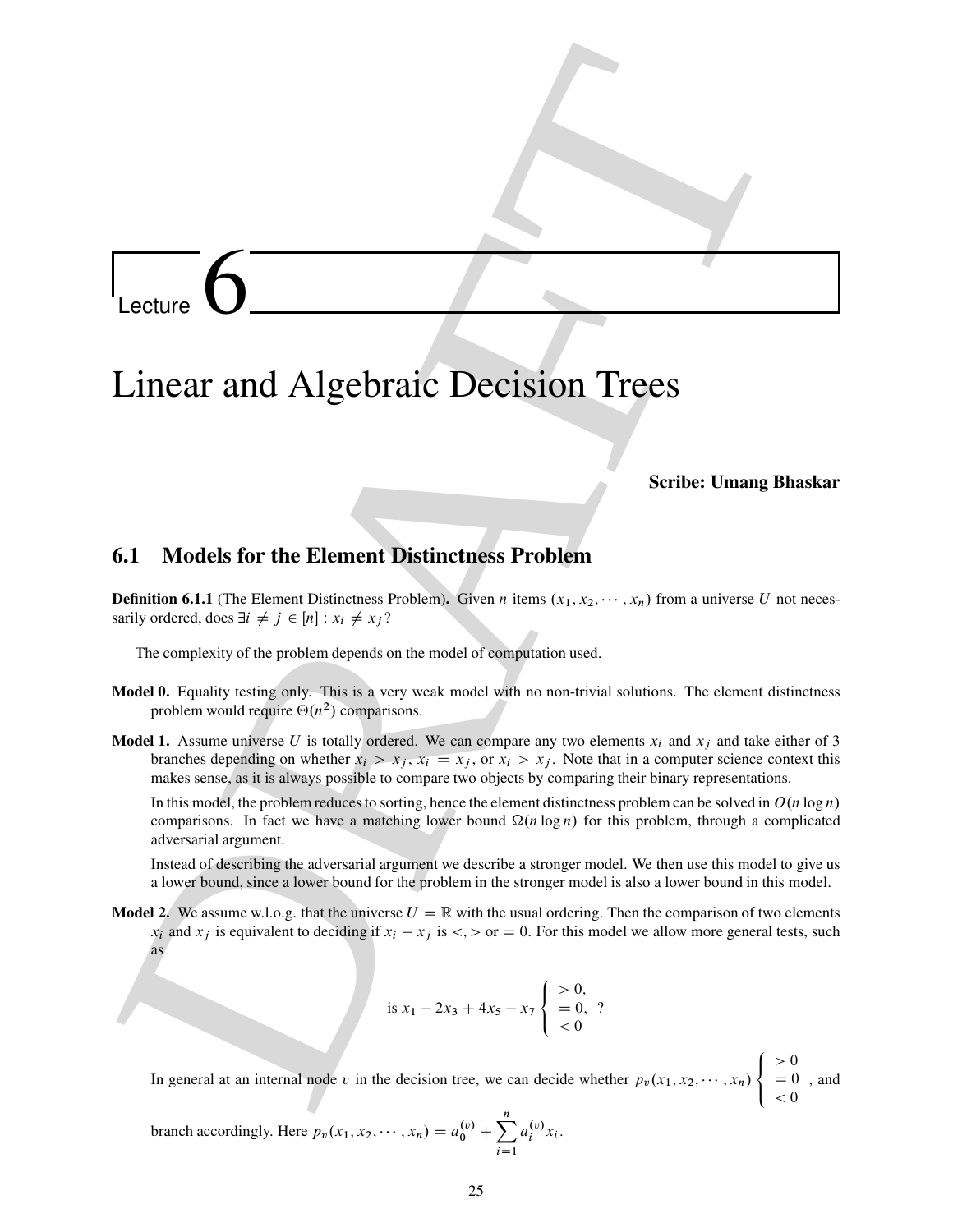## 6.2 Linear Decision Trees

For model 2 as described above, we have the following definition.

LCCUSE 6. LNEAR AND ALGEBAND OCCESORY HERES<br>
THE main of the state of the control of the state of the control of the state of the state of the state of the state of the state of the state of the state of the state of the **Definition 6.2.1** (Linear Decision Trees). A linear decision tree is a 3-ary tree such that each internal node  $v$  can decide whether  $p_v(x_1, x_2, \dots, x_n)$ 8  $\mathsf{I}$  $\mathbf{I}$  $> 0$  $= 0$  $< 0$ , and branch accordingly. The *depth* of such a tree is defined as usual.

If we assume that our tree tests membership in a set, we can consider the output to be  $\{0, 1\}$ . Then we can think of two subsets  $W_0, W_1 \subseteq \mathbb{R}^n$  where:

- 1.  $W_i = \{\vec{x} \in \mathbb{R}^n : \text{tree outputs } i\}$
- 2.  $W_0 \bigcap W_1 = \emptyset$
- 3.  $W_0 \bigcup W_1 = \mathbb{R}^n$

Consider a leaf  $\lambda$  of the tree. Then the set  $S_\lambda = \{x \in \mathbb{R}^n : x \text{ reaches } \lambda\}$  is described by a set of linear equality / inequality constraints, corresponding to the nodes on the path from the root to the leaf. Then  $S_\lambda$  is a convex polytope, since each linear equality / inequality defines a convex set, and the intersection of convex sets is itself a convex set.

Convex sets are connected, in the following sense:

**Definition 6.2.2** (Connected Sets). A set  $S \subseteq \mathbb{R}^n$  is said to be (path-) connected if  $\forall a, b \in S$ ,  $\exists$  a function  $p_{ab}$ :  $[0, 1] \rightarrow S$  such that:

- $\bullet$   $p_{ab}$  is continuous
- $p_{ab}(0) = a$
- $p_{ab}(1) = b$

Suppose a linear decision tree T has  $L_1$  leaves that output 1 and  $L_0$  leaves that 0. Then

$$
W_1 = \bigcup_{\lambda \text{ outputs } 1} S_{\lambda}
$$

For a set  $S$ , define  $\#S$  to be the number of connected components of  $S$ . Then, since each leaf outputs at most a single connected component,

$$
\#W_1 \leq L_1
$$

and similarly,

$$
\#W_0\leq L_0
$$

For a given function  $f : \mathbb{R}^n \to \{0, 1\}$  (for example, element distinctness) we define  $f^{-1}(1) = W_1 = \{\vec{x} : f(x) =$ 1}, and  $f^{-1}(0)$  is similarly defined. Then,

$$
L_1 \geq \# f^{-1}(1)
$$

and,

 $L_0 \geq #f^{-1}(0)$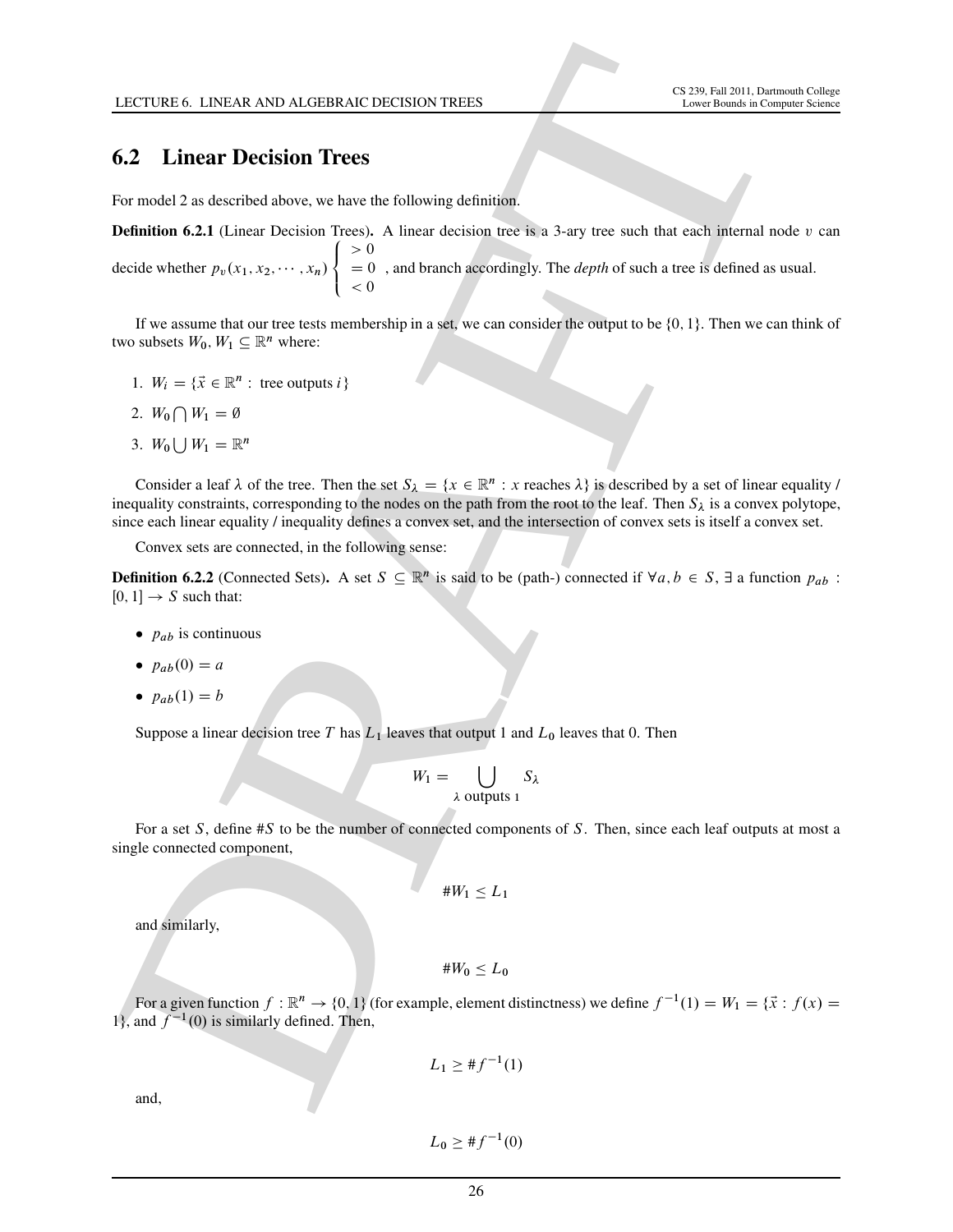This implies for any decision tree that computes f, the number of leaves L satisfies

$$
L = L_1 + L_0
$$
  
\n
$$
\geq #f^{-1}(1) + #f^{-1}(0)
$$

and hence,

$$
height(T) \ge log_3(\# f^{-1}(1) + \# f^{-1}(0))
$$

We now return to the element distinctness problem. Remember that

$$
f(x_1, x_2, \cdots, x_n) = \begin{cases} 1, & \text{if } \forall i \neq j, x_i \neq x_j \\ 0, & \text{o.w.} \end{cases}
$$

It turns out that  $f^{-1}(1)$  has at least n! connected components. Actually the correct number is n!, but we are only interested in the lower bound which we will prove.

**Lemma 6.2.3.**  $\forall \sigma, \pi \in S_n$ , the group of all permutations,  $\sigma \neq \pi$ , the points  $x^{\sigma} = (\sigma(1), \sigma(2), \ldots, \sigma(n))$  and  $x^{\pi} = (\pi(1), \pi(2), \ldots, \pi(n))$  lie in distinct connected components of  $f^{-1}(1)$ .

*Proof.* The proof is by contradiction. Suppose not, then there exists a path from  $x^{\sigma}$  to  $x^{\pi}$  lying entirely inside  $f^{-1}(1)$ . Then, for permutations  $\sigma$ ,  $\pi$ ,

$$
\exists i \neq j \text{ s.t. } \sigma(i) < \sigma(j) \n\pi(i) > \pi(j)
$$

LECTURE 6. LINEAR AND ALGEBAND OLCESION HERES<br>
This implies for any decision resc that computes f, the number of features is still<br>the second between  $f = \frac{1}{2} + \frac{1}{2} \frac{q}{q}$  and  $\frac{q}{q} = \frac{1}{2} + \frac{1}{2} \frac{q}{q}$ <br>
We are Now  $x^{(\sigma)}$  and  $x^{(\pi)}$  lie on opposite sides of the hyperplane  $x_i = x_j$ . Hence any path from  $x^{(\sigma)}$  to  $x^{(\pi)}$  must contain a point  $x^*$  s.t.  $x_i^* = x_j^*$ , by the Intermediate Value Theorem and  $f(x^*) = 0$ , which gives us the required contradiction.

Suppose a linear decision tree  $T$  solves element distinctness. Then

D(element distinctness)  $\geq \text{height}(T)$ <br>  $\geq \text{log}_3(\# f - \geq \text{log}_3(n!)$  $\geq \log_3(\# f^{-1}(0) + \# f^{-1}(1))$  $\geq \log_3(n!)$  $\Omega(n \log n)$ 

Note that very little of this proof actually uses the linearity of the nodes. We can as well use other functions e.g. quadratic functions and get the same results.

## 6.3 Algebraic Decision Trees

An *algebraic decision tree of order d* is similar to a linear decision tree, except the internal nodes evaluate polynomials of degree  $\leq d$ , and branch accordingly.

The problem now is that the components may no longer be connected, e.g.  $(x + y)(x - y) > 0$ . However, it turns out that low degree polynomials aren't too "bad", as evidenced by the following theorem:

**Theorem 6.3.1** (Milnor-Thom). Let  $p_1(x_1, x_2, \ldots, x_m)$ ,  $p_2(x_1, x_2, \ldots, x_m)$ ,  $\ldots$ ,  $p_t(x_1, x_2, \ldots, x_m)$  be polynomials with real coefficients of degree  $\leq k$  each. Let  $V = \{\vec{x} \in \mathbb{R}^m : p_1(\vec{x}) = p_2(\vec{x}) = \cdots = p_t(\vec{x}) = 0\}$  (called an algebraic variety. Then the number of connected components in  $V = #V \leq k(2k - 1)^{m-1}$ .

Milnor conjectured that the lower bound for the number of connected components in  $V$  should be  $k^m$ . As an example, consider the equalities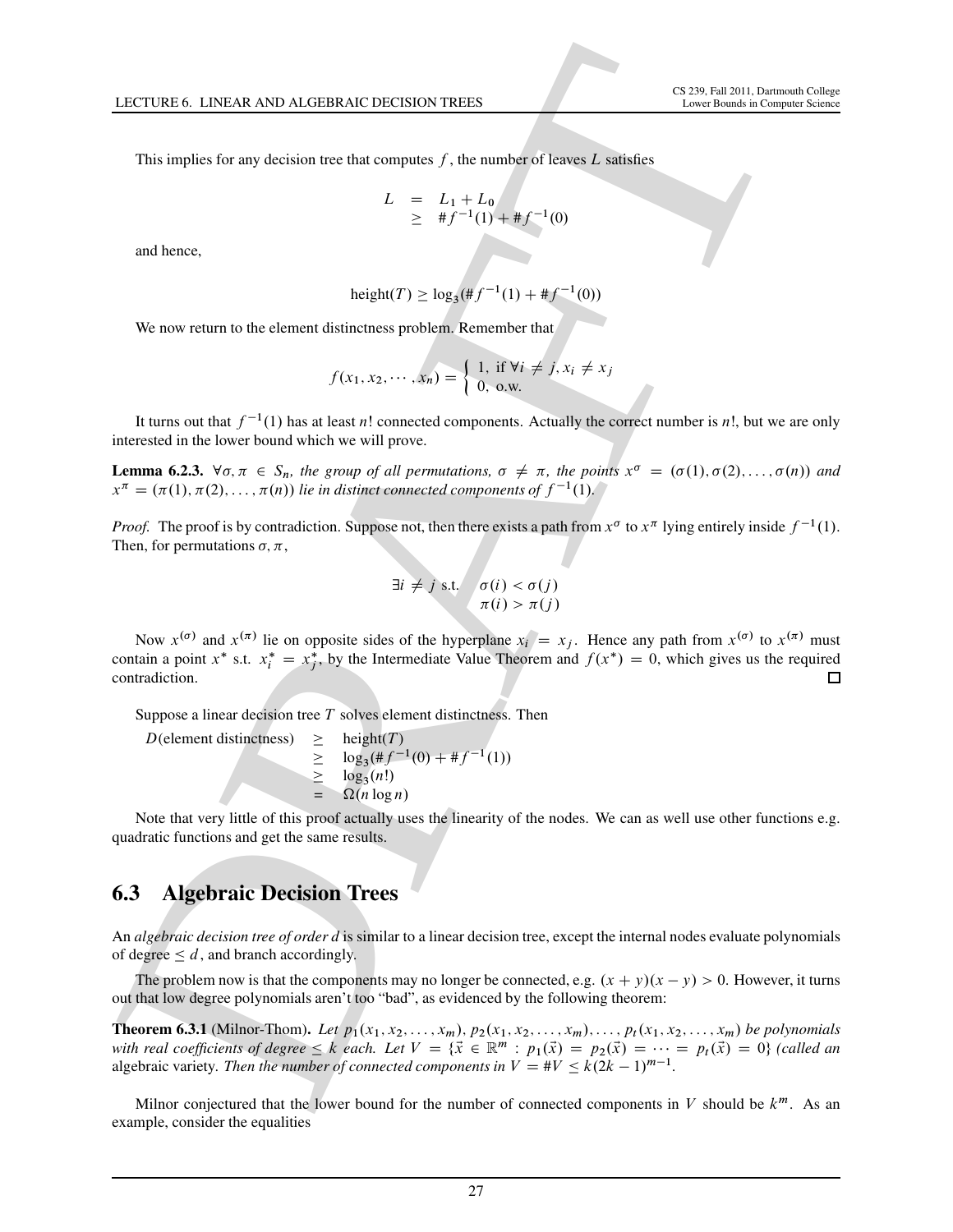$$
p_1(x) = (x_1 - 1)(x_1 - 2)...(x_1 - k) = 0
$$
  
\n
$$
p_2(x) = (x_2 - 1)(x_2 - 2)...(x_2 - k) = 0
$$
  
\n...  
\n
$$
p_m(x) = (x_m - 1)(x_m - 2)...(x_m - k) = 0
$$

Then  $p_1(x) = p_2(x) = \cdots = p_m(x)$  is satisfied at exactly  $k^m$  points, each of which forms a connected component.

It follows from the theorem that each leaf gives at most  $k(2k-1)^{m-1}$  components. However, internal nodes are not restricted to equalities and can evaluate inequalities. In the next lecture we introduce Ben-Or's lemma, which handles this case. We use this to get a lower bound for tree depth in such a model, i.e. where the internal nodes are allowed to perform algebraic computations and compute inequalities.

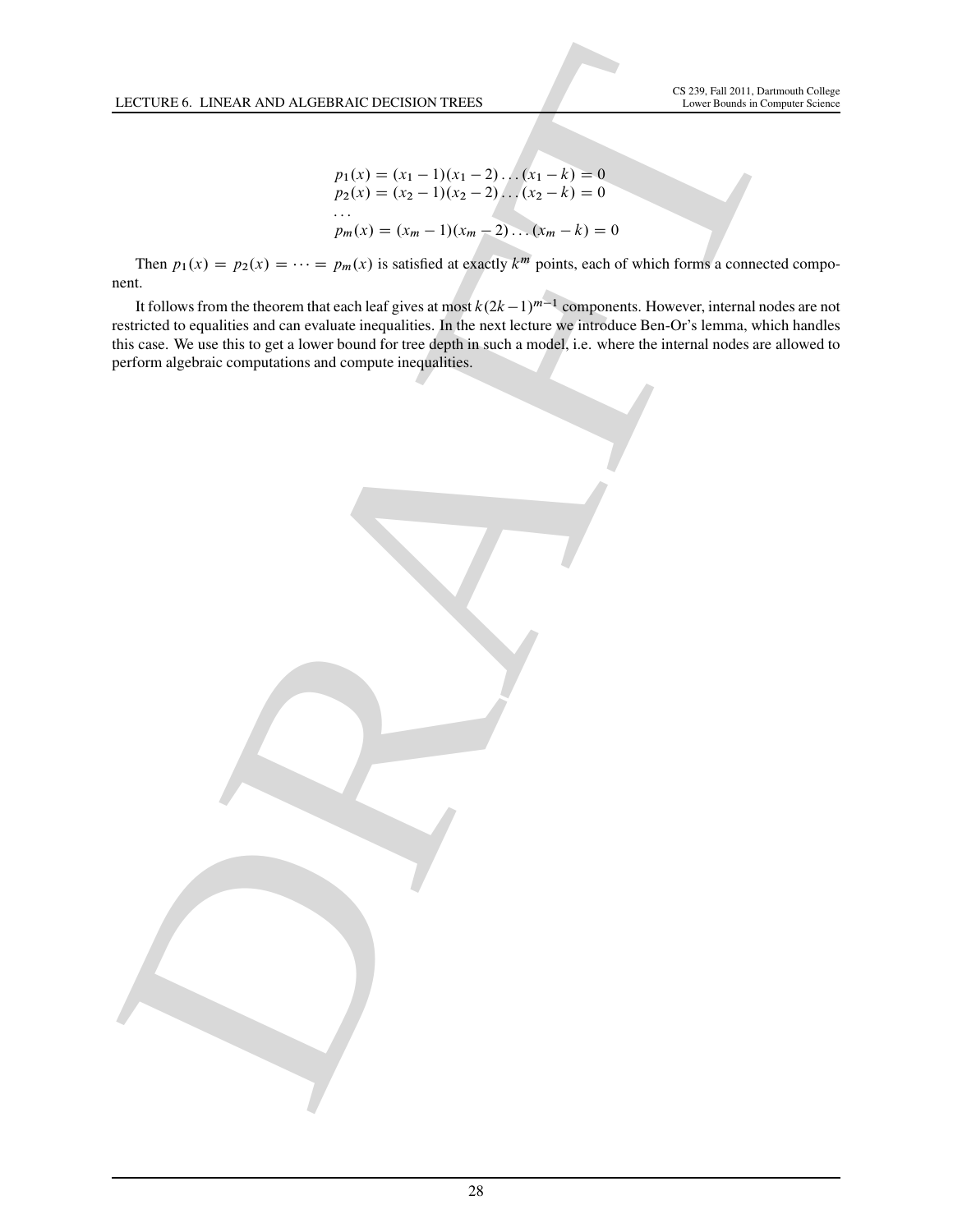## Lecture

# Lecture **T**<br>
Algebraic Computation Trees and Ben-Or's<br>
Theorem <br>
Theorem <br>
Theorem and Market United Ben-Oriental<br>
Series United Basebar<br>
21. Introduction<br>
Newton  $\frac{d\phi}{dx}$  is the line Thus Let  $\phi$  (can be seen the lin Algebraic Computation Trees and Ben-Or's Theorem

Scribe: Umang Bhaskar

## 7.1 Introduction

Last time we saw the Milnor-Thom theorem, which says that the following

**Theorem 7.1.1** (Milnor-Thom). Let  $p_1(x_1, x_2, \ldots, x_m)$ ,  $p_2(x_1, x_2, \ldots, x_m)$ ,  $\ldots$ ,  $p_t(x_1, x_2, \ldots, x_m)$  be polynomials with real coefficients of degree  $\leq k$  each. Let  $W = \{\vec{x} \in \mathbb{R}^m : p_1(\vec{x}) = p_2(\vec{x}) = \cdots = p_t(\vec{x}) = 0\}$ . Then the number *of connected components in*  $W = #W \leq k(2k - 1)^{(m-1)}$ .

If instead of constant-degree polynomials we allowed arbitrary degree polynomials then it turns out that the element distinctness problem could be done in  $O(1)$  time! Consider the expression

$$
x = \Pi_{i < j} (x_i - x_j)
$$

Then  $x = 0 \Leftrightarrow \exists i \neq j : x_i = x_j$ . Hence, this is obviously too powerful a model.

In general such problems can be posed as "set recognition problems", e.g. the element distinctness can be posed as recognising the set W where  $W = \{\vec{x} \in \mathbb{R}^m : \forall i, j (i \neq j \Rightarrow x_i \neq x_j)\}\.$  Define  $D_{lin}(W)$  as the height of the shortest linear decision tree that recognizes  $W$ . We saw in the last lecture that for this particular problem,  $D_{lin}(W) \ge \log_3(\# W).$ 

## 7.2 Algebraic Computation Trees

Definition 7.2.1 (Algebraic Computation Trees). An algebraic computation tree (abbreviated "ACT") is one with two types of internal nodes:

- 1. Branching Nodes: labelled "v:0" where 'v' is an ancestor of the current node
- 2. Computation Nodes: labelled "v  $op |v"$ " where v, v' are
	- (a) ancestors of the current node,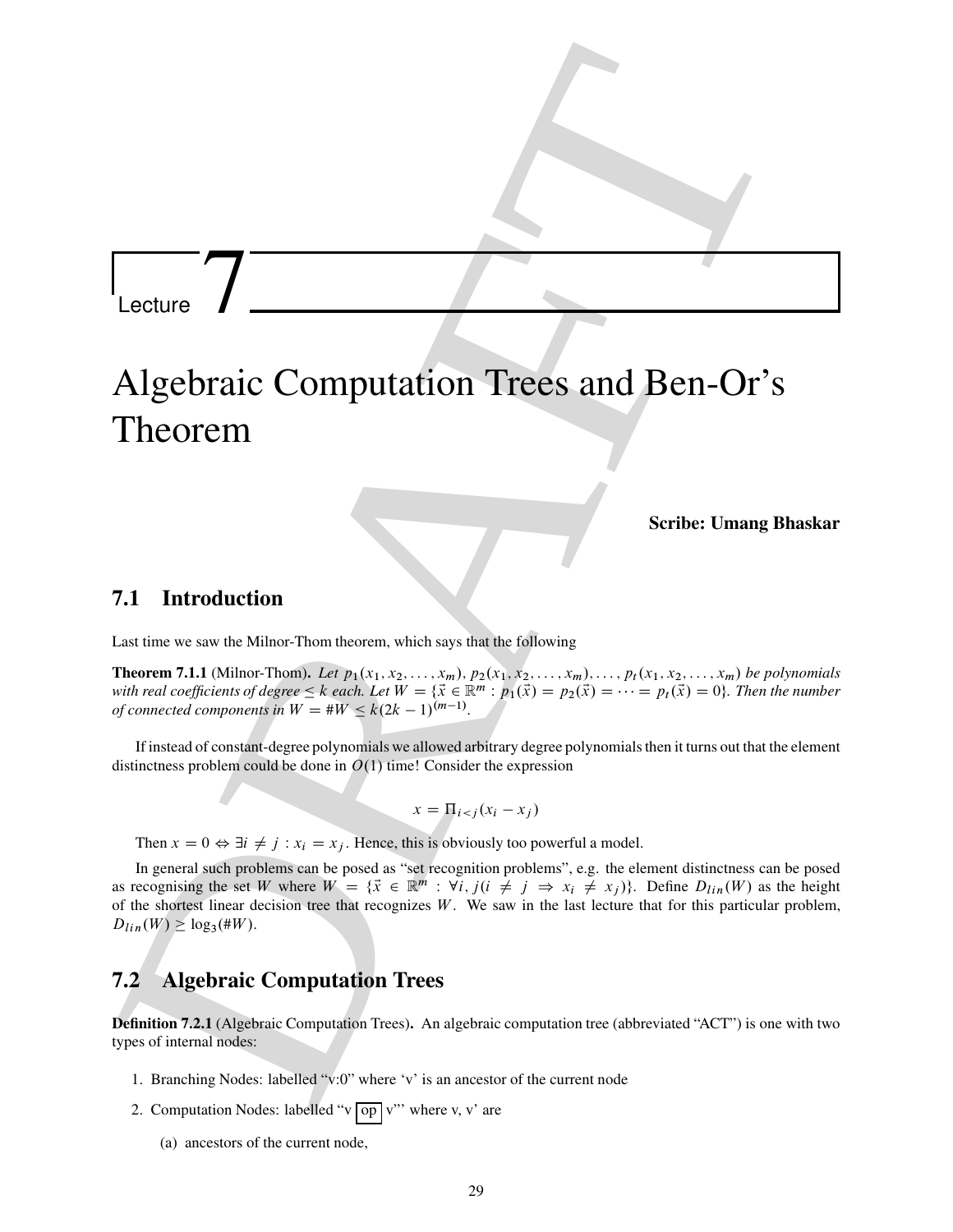(b) input variables, or

(c) constants

and  $op$  is one of  $+, -, \times, \div$ . The leaves are labelled "ACCEPT" or "REJECT". The computation nodes in an algebraic computation tree have 1 child, while branching nodes have 3 children.

For a set  $W \subseteq \mathbb{R}^n$ , we define  $D_{alg}(W) =$  minimum height of an algebraic computation tree recognizing W. Note that in this model, every computation is being individually charged, hence an operation such as computing  $\Pi_{i < j}(x_i - x_j)$  would be charged  $O(n^2)$ .

The Milnor-Thom theorem is applicable to polynomials of low degree, and it turns out that we still do not exactly have that. For example, consider a path of length h in a tree. Then the degree of the polynomial computed can be  $2^h$ .

```
w_1 = x_1x_1w_2 = w_1w_1w_3 = w_2w_2: : :
w_h = w_{h-1}w_{h-1}
```
LECTURE F. ALGEBRANC COMPUNIES AND BEN OR 3 HEOREM (SAMPLES) TRANSPORT (SURFACE) THE SURFACE CONTINUOS CONTINUOS CONTINUOS CONTINUOS CONTINUOS CONTINUOS CONTINUOS CONTINUOS CONTINUOS CONTINUOS CONTINUOS CONTINUOS CONTINUO We need to somehow bound the degree of the polynomial obtained from such a path. Let  $v$  be a node in an ACT and let w denote its parent. In order to do this, with each node  $v$  of an ACT, we associate a polynomial equality  $\ell$ inequality as follows:

- 1. If  $w =$  parent(v) is a branching node, then  $p_v = p_w \geq 0$ , where the inequality contains <, =, or > depending on the branch taken from  $w$  to reach  $v$ .
- 2. If  $w = \text{parent}(v)$  is a computation node of the form  $v_1$  op  $v_2$ , then
	- (a) If  $op = +, -,$  or  $\times$ , then  $p_v = p_{v_1}op p_{v_2}$
	- (b) if  $op = \div$ , then  $p_v p_{v_2} = p_{v_2}$ .

At this point, we can even introduce the square root operator for our algebraic computation tree so that if the node is labelled  $\sqrt{v'}$ , then the corresponding polynomial inequality is  $p_v^2 = p_{v'}$ .

Let  $\lambda$  be a leaf of the ACT, and we define as usual  $S_{\lambda} = \{ \vec{x} \in \mathbb{R}^n : \vec{x} \text{ reaches } \lambda \}.$  Let  $w_i$  denote the variable introduced at node  $i$  in the tree for obtaining the polynomial equalities and inequalities. Then we can write

$$
S_{\lambda} = \left\{ \vec{x} \in \mathbb{R}^n : \exists w_1, w_2, \dots, w_h \in \mathbb{R} \text{ s.t. } \bigvee_{v \text{ ancestor of } \lambda} (\text{ condition at } v) \right\}
$$

where "condition at v" is of the form  $p(\vec{x}, \vec{w}) = 0$ , > 0 or < 0 for some polynomial p of degree  $\leq$  2. In fact we do not require inequalities of the form  $p(\vec{x}, \vec{w}) < 0$ , since we can always negate them.

Now that we have bounded-degree polynomials, in order to apply Milnor-Thom's theorem we need to remove the inequalities. For this, conditions of the form  $p(\vec{x}, \vec{w}) > 0$  can be rewritten as

$$
\exists y : p(\vec{x}, \vec{w}) = y^2
$$

This does not increase the degree of the polynomial, although now we are moving the equation to a higher dimension space (through the introduction of more variables). We can move back to the lower dimension space by simply projecting the solution space to the lower dimension. Note that this projection function is a continuous map.

But we still don't know how to handle strict inequalities, which is all we have. In order to handle strict inequalities, we proceed as follows. Suppose that the subset  $v \subseteq \mathbb{R}^m$  is defined by a number of polynomial equations and strict inequalities i.e.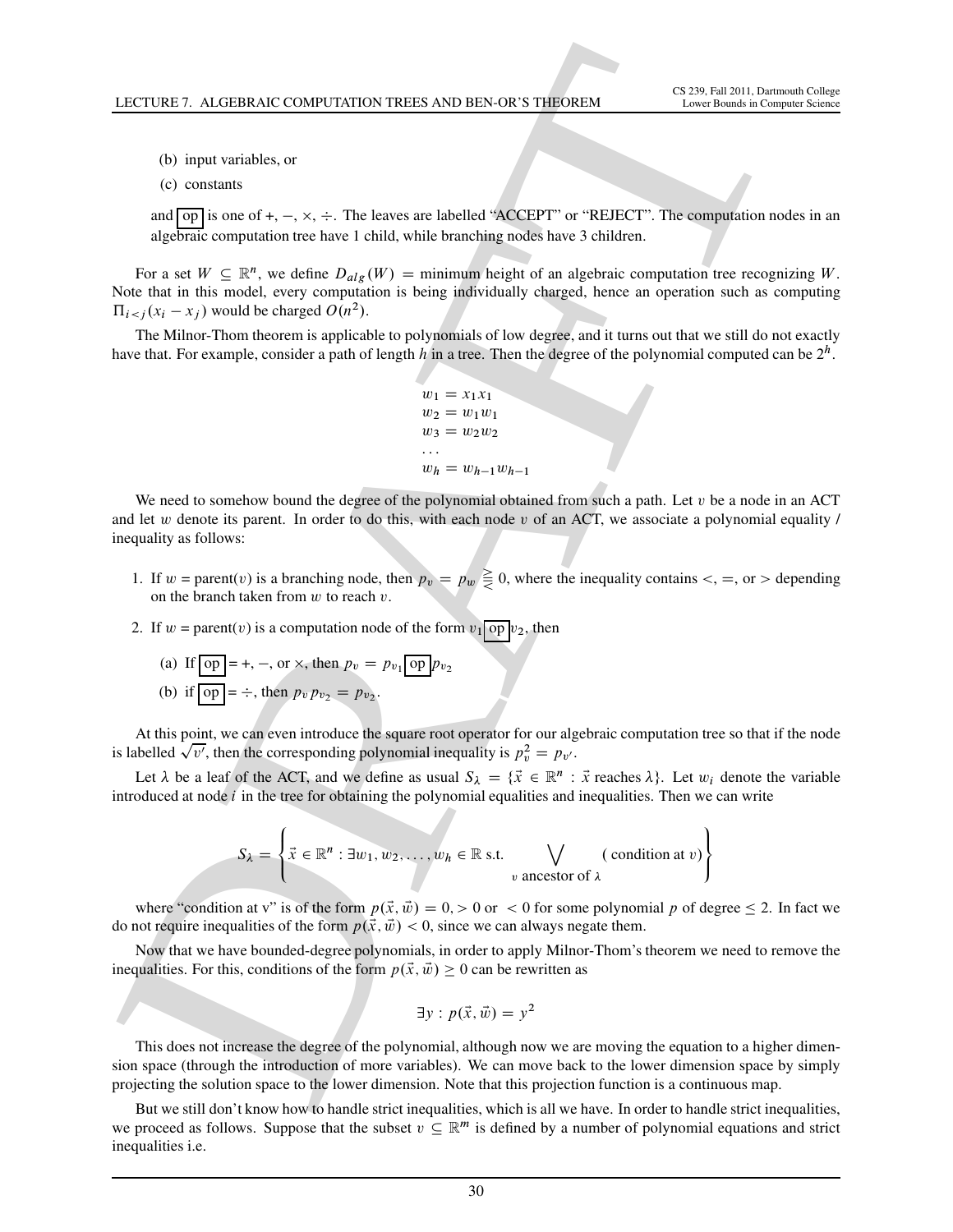$$
V = \{\vec{z} \in \mathbb{R}^m : \quad p_1(\vec{z}) = p_2(\vec{z}) = \dots = p_t(\vec{z})
$$
  

$$
q_1(\vec{z}) > 0, q_2(\vec{z}) > 0, \dots, q_u(\vec{z}) > 0\}
$$

Then  $S_{\lambda} = \{\vec{x} \in \mathbb{R}^n : \exists \vec{w} \in \mathbb{R}^h(\vec{x}, \vec{w}) \in V\}$ , where V is of the the above form. Further,  $S_{\lambda}$  is the projection of V onto the first  $n$  coordinates. Since projection is a continuous function,

$$
\#S_{\lambda} \leq \#V
$$

Suppose  $V = V_1 \cup V_2 \cup \cdots \cup V_l$ , where the  $V_i s$  are the connected components of V. Pick a point  $\vec{z}_i \in V_i$ , for each  $V_i$ , then we have a point in each connected component of V. Each  $\vec{z}_i$  is also in V, so it satisfies the equality and inequality constraints, and  $q_1(\vec{z}_i), q_2(\vec{z}_i), \ldots, q_u(\vec{z}_i)$  are all  $> 0$ .

Let 
$$
\varepsilon = \min_{i,j} q_j(\vec{z_i})
$$
. Let

$$
V_{\varepsilon} = \{ \vec{z} \in \mathbb{R}^m : \quad p_1(\vec{z}) = p_2(\vec{z}) = \dots = p_t(\vec{z}) = 0
$$

$$
q_1(\vec{z}) \ge \varepsilon, q_2(\vec{z}) \ge \varepsilon, \dots, q_u(\vec{z}) \ge \varepsilon \}
$$

Clearly  $V_{\varepsilon} \subseteq V$ . Also,  $V_{\varepsilon}$  contains every  $(\vec{z}_i)$ , i.e.,  $V_{\varepsilon}$  contains a point in each component  $V_i$  of V. Therefore,

 $\#V_{\varepsilon}\geq\#V$ 

Now we can replace the inequalities, and we obtain the set  $V'_\varepsilon$  as

 $V' = \{\vec{z} \in \mathbb{R}^m : \exists y \in \mathbb{R}^u \bigwedge \text{ (polynomial equations of degree at most 2)}\}$ 

and note that  $V_{\varepsilon}$  is the projection of  $(\vec{z}, \vec{u}) \in \mathbb{R}^{m+u}$  onto  $\mathbb{R}^m$ . Then,

dimension: 
$$
\frac{\#S_{\lambda}}{n} \leq \frac{\#V}{n+h} \leq \frac{\#V_{\varepsilon}}{n+h} \leq \frac{\#V'}{n+h+u} \leq 2(2.2-1)^{n+h+u-1}
$$

LECTURE F. ALGEBRANC COMPUNITION TREES AND BEN ORE STREAMED.<br>  $V = \{2, 2^{n+1}, 2n\}$ <br>
Then  $S_n = \{3^n, 2^n\}$ ,  $S_n = \{3^n, 2^n\}$ ,  $S_n = \{3^n, 2^n\}$ ,  $S_n = \{3^n, 2^n\}$ <br>
Then  $S_n = \{3^n, 2^n\}$ ,  $S_n = \{3^n, 2^n\}$ ,  $S_n = \{3^n, 2^n\}$ ,  $S_n = \{3^n$ and the last inequality is obtained by applying the Milnor-Thom theorem, since the constraints in  $V'$  are equations of degree 2, as required by Milnor-Thom. Also,  $h =$  number of computation nodes, and  $u \le$  number of branching nodes, hence  $h + u \le$  height of the tree.

So,

$$
\#S_{\lambda} \le 2.3^{n+ht(T)} - 1 \le 3^{n+ht(T)}
$$

Using the fact that  $#(A \cup B) \leq #A + #B$  and  $W =$  $\left( \begin{array}{cc} \end{array} \right)$  S<sub> $\lambda$ </sub>, we get that  $\lambda$  accepts

$$
\#W \leq \sum_{\lambda \text{ accepts}} \#S_{\lambda}
$$

and since the number of leaves  $\leq 3^{ht(T)}$ ,

$$
\#W \le 3^{ht(T)}3^{n+ht(T)} = 3^{n+2ht(T)}
$$

or,

$$
ht(T) \ge \frac{\log_3(\#W) - n}{2} = \Omega(\log(\#W) - n)
$$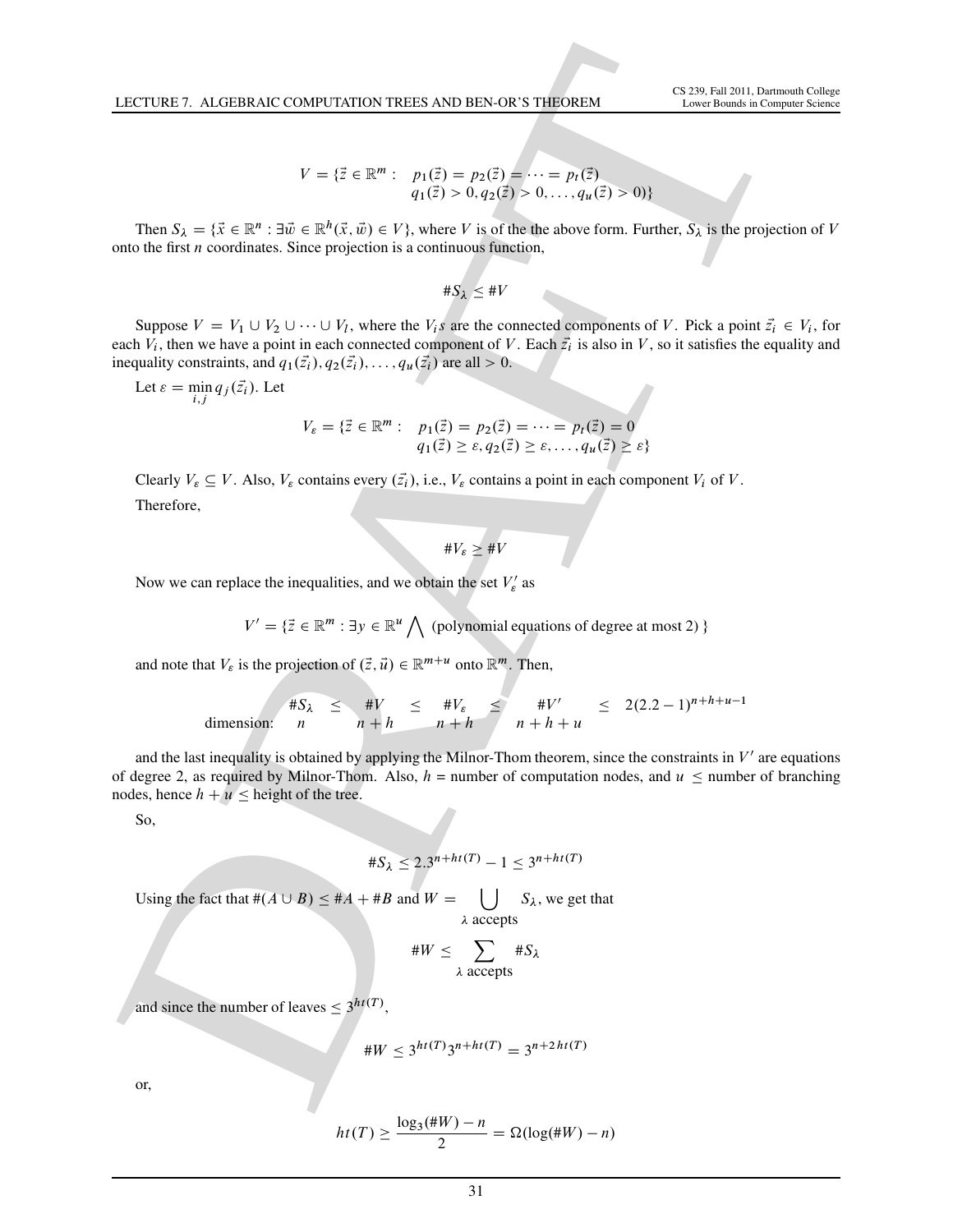which is Ben-Or's theroem.

From this we can derive a number of results, such as,

- LECTURE F. ALGERINANC COMPLETIFION TREES AND BEN ONE 3 HOMES.<br>
The third is the C<sup>hri</sup>chmann compared which start and a<br> **Principle is the Christmann compared which start and christmann compared which start and christmann** For element distinctness since  $W = n!$ ,  $D_{alg}(W) = \Omega(\log n! - n) = \Omega(n \log n)$ 
	- Set equality, set inclusion, "convex hull" are all  $\Omega(n \log n)$
	- Knapsack is  $\Omega(n^2)$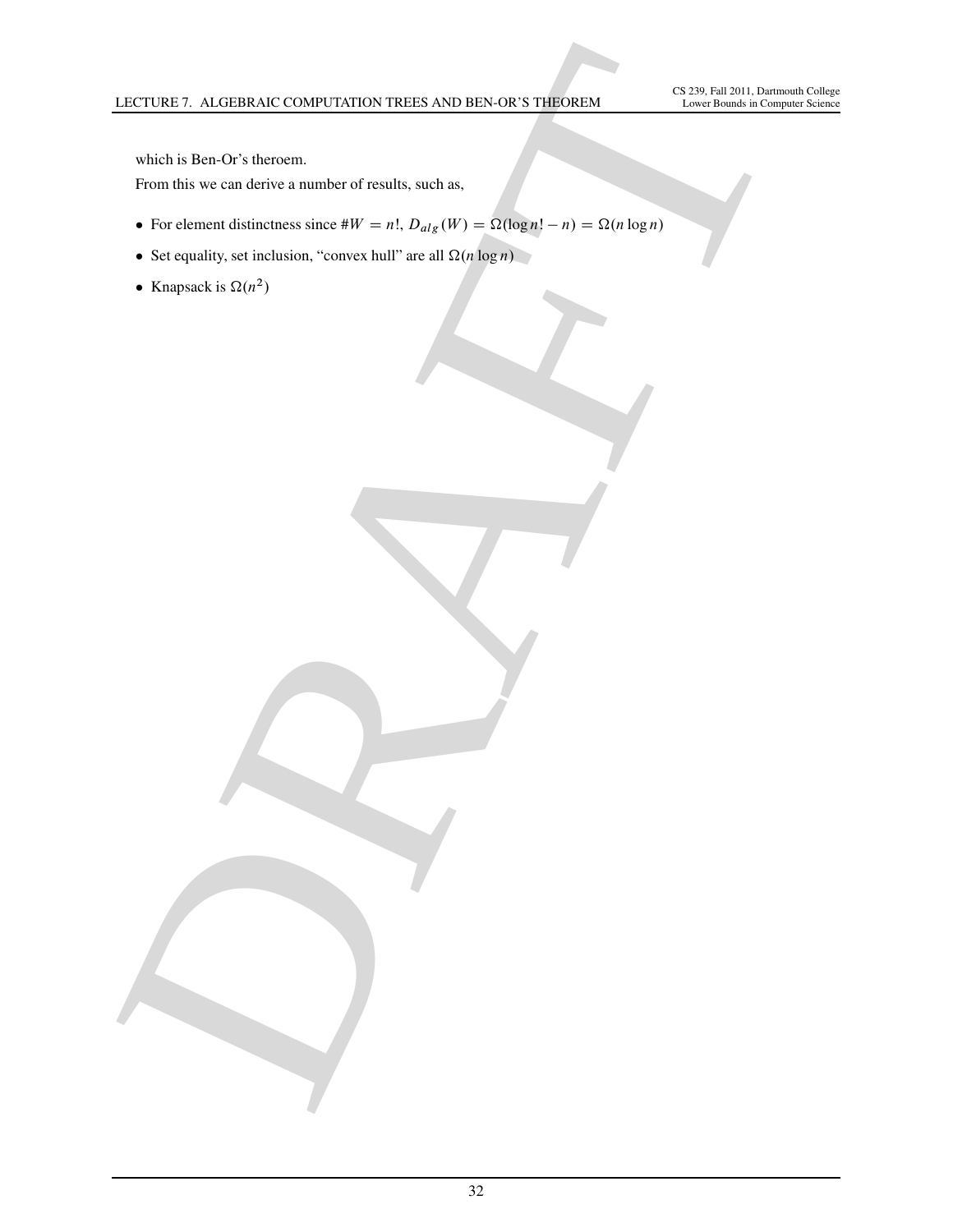**Lecture 88**<br>
Circuits Section (1970) and the signal of the signal of the signal of the signal of the signal of the signal of the signal of the signal of the signal of the signal of the signal of the signal of the signal Lecture **Circuits** 

## Scribe: Chrisil Arackaparambil

We have previously looked at decision trees that allow us to prove lower bounds on "data access" for a problem. We saw that the best possible lower bound provable in this setting is  $\Omega(n)$  (or n if you care about constants).

We now look at a different model of computation called a circuit, that allows us to prove lower bounds on "data movement". Loosely speaking, this is the amount of data we will need to move around in order to solve a problem. We will see that in this model, an  $\Omega(n)$  lower bound is in fact trivial.

Circuits attempt to address the issus of the lack of super-constant lower bounds with the Turing Machine (TM) model, where the only technique available is simulation and diagonalization and we do not know how to "analyze" the computation. Using circuits we will be able to look into the innards of computation.

A circuit is built out of AND ( $\wedge$ ), OR ( $\nu$ ) and NOT ( $\neg$ ) gates alongwith wires and has special designated input and output gates. More formally,

**Definition 8.0.2** (Boolean Circuit). A *Boolean circuit* on n Boolean variables  $x_1, x_2, \ldots, x_n$  is a directed acyclic graph (DAG) with a designated "type" for each vertex:

- 1. Input vertices with indegree (fan-in) = 0. These are labelled with:  $x_1, \neg x_1, x_2, \neg x_2, \dots, x_n, \neg x_n$ .
- 2. An output vertex with outdegree (fan-out)  $= 0$ .
- 3. AND ( $\land$ ), OR ( $\lor$ ) gates with indegree = 2, and NOT ( $\neg$ ) gates with indegree = 1.

Since a circuit is a DAG, we can have a topological sort  $x_1, \ldots, x_n$ ,  $g_1 = x_{n+1}, g_2 = x_{n+2}, \ldots, g_s = x_{n+s} = y$ of the graph with the input vertices as the first few vertices in the sort and the output gate as the last vertex in the sort.

Then we can inductively define the value computed by the circuit as follows:

- 1. Value of input vertex  $x_i$  is the assignment to variable  $x_i$ .
- 2. Value of  $x_i$  for  $(j > n)$  is:
	- value $(x_{j_1}) \wedge$  value $(x_{j_2})$ , if  $x_j$  is an AND gate with inputs  $x_{j_1}$  and  $x_{j_2}$ .
	- value $(x_{j_1}) \vee$  value $(x_{j_2})$ , if  $x_j$  is an OR gate with inputs  $x_{j_1}$  and  $x_{j_2}$ .
	- $\neg value(x_{j_1})$  if  $x_j$  is a NOT gate with input  $x_{j_1}$ .
- 3. Value computed by the circuit on a given input assignment is value(y).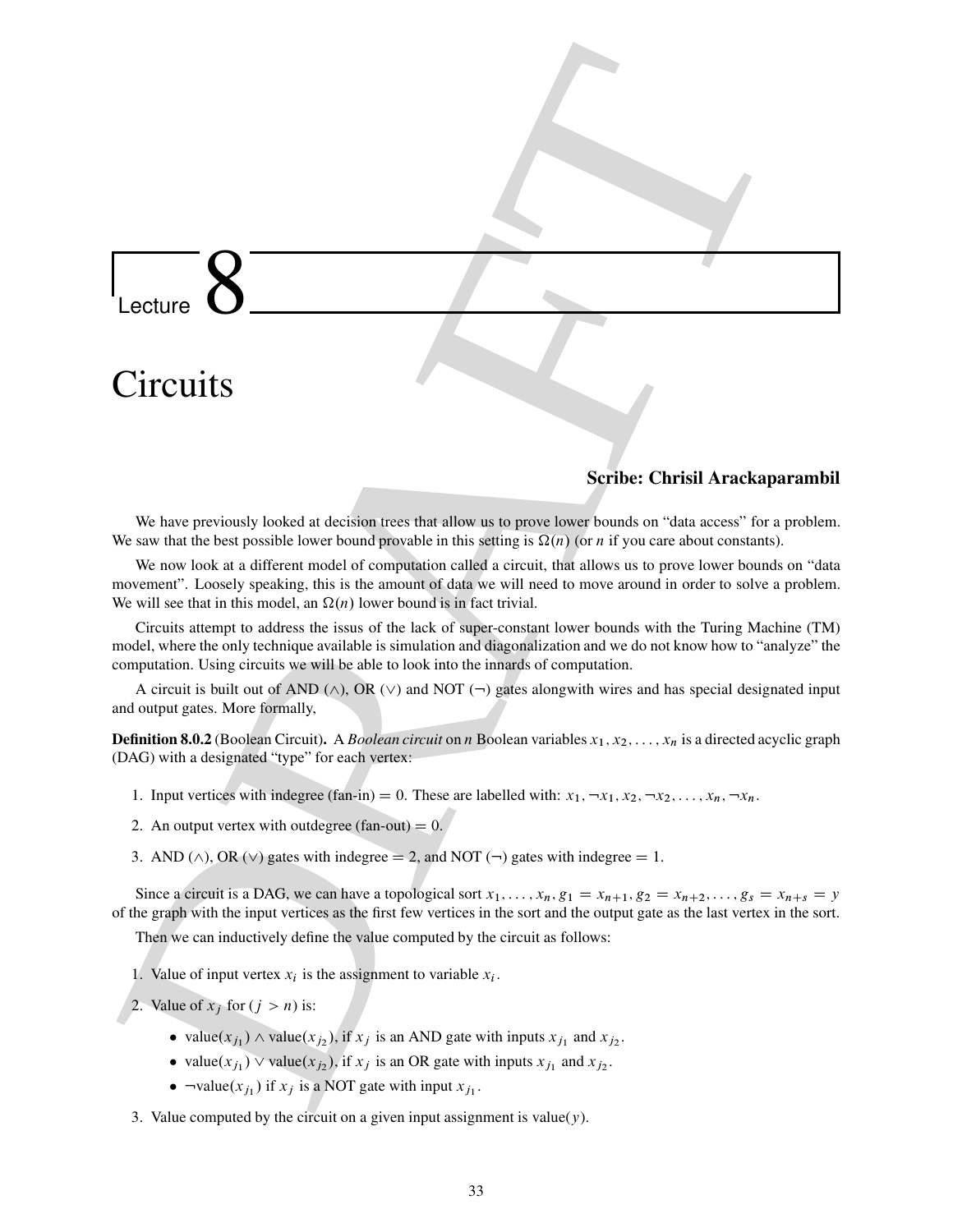Every Boolean circuit computes a Boolean function and provides a computationally efficient encoding of the function.

To compute  $f: \{0,1\}^* \to \{0,1\}$  (i.e. language  $L_f \subseteq \{0,1\}^*$ ), we need a circuit family  $\langle C_n \rangle_{n=1}^{\infty}$ , where  $C_n$ computes  $f$  on inputs of length  $n$ .

**Definition 8.0.3** (Size of a circuit). For a circuit  $C$ , we define its size as

size(C) = # edges (wires) in  $C = \Theta$ (# gates in C).

Since we have indegree  $\leq 2$ , the number of wires is within a factor of 2 of the number of gates.

**Definition 8.0.4** (Depth of a circuit). For a circuit  $C$ , we define its depth as

 $depth(C) =$  maximum length of an input-output path.

We will see later that size and depth can be traded off. We will look at lower bounds on size, depth and size-depth tradeoffs.

**Theorem 8.0.5.** *If*  $L \in \mathbf{P}$ *, then*  $L$  *has a polynomial sized circuit family i.e.* 

$$
\exists \langle C_n \rangle_{n=1}^{\infty} such that \forall n \forall x \in \{0,1\}^n C_n(x) = 1 \Leftrightarrow x \in L,
$$

*and size*( $C_n$ ) = poly(n).

*Proof.* Proof idea Build a circuit to simulate the Turing Machine for L. In fact, we get a circuit of size  $O(($ runtime of TM $)^2$ ). (See Sipser [Sip06], Chapter 9, pages 355–356).

With this we have a plan to show  $P \neq NP$ :

- 1. Pick your favorite NP-complete problem L.
- 2. By the above theorem, L has polynomial-size circuits if  $P = NP$ .
- 3. Prove a super-polynomial circuit size lower bound for L.

However, around 25 years of effort in this line of work has not produced even a super-linear lower bound for an **NP**-complete problem. The best known lower bound for a problem in **NP** is  $\geq 5n - o(n)$ .

What we can prove however is that polynomial circuits of some restricted types cannot solve "certain" problems "efficiently".

**Theorem 8.0.6** (Shannon's Theorem). *Almost all functions*  $f : \{0, 1\}^n \to \{0, 1\}$  *require circuit size*  $\geq \Omega$   $\left(\frac{2^n}{n}\right)$  $\left(\frac{2^n}{n}\right)$ . (The *bound can be improved to*  $\frac{2^n}{n}$  $\frac{2^n}{n}\left(1+\Omega\left(\frac{1}{\sqrt{n}}\right)\right)$  $\binom{1}{n}$ ).

*Proof.* We can assume that the circuit does not use NOT gates. We can get the effect of a NOT gate somewhere in the circuit by using DeMorgan's Laws and having all inputs as well as their negations.

**LECTURE B. CRICITITS**<br>
DR[A](#page-46-7)FT IN A CONTINUES CONTINUES CONTINUES CONTINUES CONTINUES CONTINUES CONTINUES CONTINUES CONTINUES CONTINUES CONTINUES CONTINUES CONTINUES CONTINUES CONTINUES CONTINUES CONTINUES CONTINUES CONTIN We can lay down any circuit in a topological sort, so that any edge is from a vertex u to a vertex v that is after u in the sorted order. With this in mind, we can count the number of circuits (DAGs) of size s. For each gate we have two choices for the type of the gate and  $\leq s^2$  choices for inputs that feed the gate. So the total number of such circuits is  $\leq (2s^2)^s \leq s^{3s}.$ 

Each circuit computes a unique Boolean function, so that the number of functions that have a circuit of size  $\leq \frac{2^n}{10^n}$ 10n is n

$$
\leq \left(\frac{2^n}{10n}\right)^{3\cdot\frac{2^n}{10n}} = \frac{2^{3\cdot 2^n/10}}{(10n)^{3\cdot 2^n/10n}} = 2^{\frac{3\cdot 2^n}{10} - \frac{3\cdot 2^n}{10n}\log 10n} = 2^{2^n(\frac{3}{10} - \frac{3\log 10n}{10n})} < 2^{2^n\cdot\frac{3}{10}}
$$

But the total number of functions  $f: \{0, 1\}^n \to \{0, 1\}$  is  $2^{2^n}$ , so that  $\lim_{n\to\infty} \frac{2^{2^n} \cdot \frac{3}{10}}{2^{2^n}} = 0$ .  $\Box$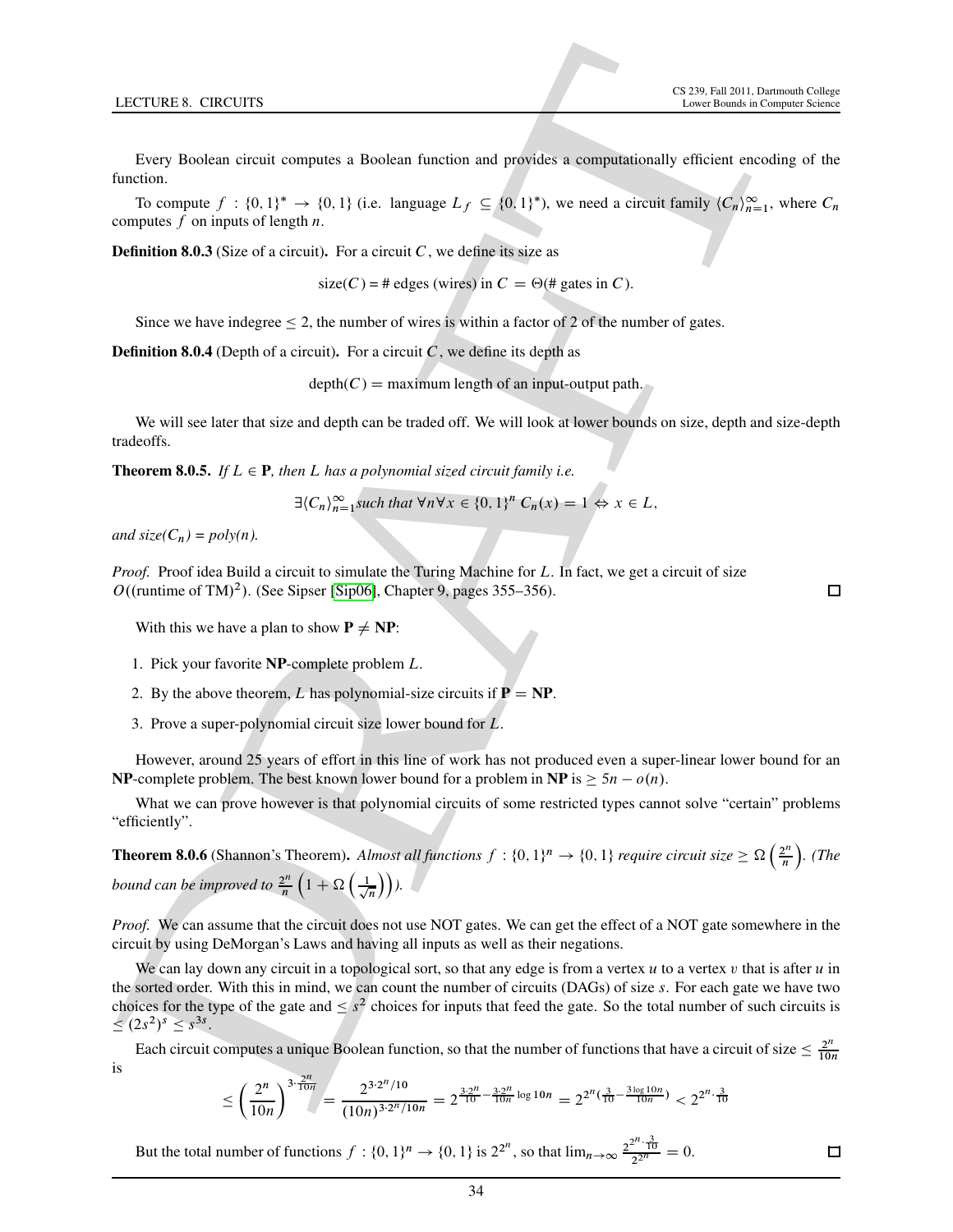Observe that every function  $f: \{0, 1\}^n \to \{0, 1\}$  has a circuit of size  $O(n \cdot 2^n)$ . We can get this by writing f as an OR of minterms (DNF). We will need at most  $2<sup>n</sup>$  minterms.

It is possible to improve the above bound to  $O\left(\frac{2^n}{n}\right)$  $\frac{2^n}{n}$ ).

We will now prove our first concrete lower bound. This bound is for the function THR $_n^k$ :  $\{0, 1\}^n \to \{0, 1\}$  defined as

THR<sup>k</sup><sub>n</sub> $(x) = \begin{cases} 1, & \text{if the number of 1s in } x \text{ is } \geq k \\ 0, & \text{otherwise} \end{cases}$ .

**Theorem 8.0.7.** Any circuit for  $\text{THR}_n^2$  must have  $\geq 2n - 3$  gates.

*Proof.* Note that we have the trivial lower bound of  $\geq n - 1$ . The lower bound in the theorem is proved by the technique of "gate elimination".

We will prove the theorem by induction on *n*. For the base case ( $n = 2$ ), we have THR<sub>2</sub> = AND<sub>2</sub> for which we need a circuit of size  $1 = 2n - 3$ .

Now, let C be a minimal circuit for THR<sub>n</sub><sup>2</sup>. Then C does not have any gate that reads inputs  $(x_i, x_i)$  or  $(x_i, \neg x_i)$  or  $(\neg x_i, \neg x_i)$  for  $i \in [n]$ .

**LECTURE B. CRICITITS**<br>
CONTRACTORES<br>
CONTRACTORES<br>
CONTRACTORES CONTRACTORES (CO.)<sup>27</sup> - 10.11 has a circuit of size (2) and a neutrino a summarization<br>
II is possible to happen the store beneficted of  $\binom{2}{k}$ <br>
Reserv Pick a gate in C such that its inputs are  $z_i = x_i$  (or  $-x_i$ ) and  $z_i = x_j$  (or  $-x_i$ ), for some  $i \neq j$ . Then we can claim that either  $z_i$  or  $z_j$  must have fan-out at least 2. To see this, note that by suitably setting  $z_i$  and  $z_j$ , we can get three different subfunctions on the remaining  $n-2$  variables:  $\text{THR}_{n-2}^2$ ,  $\text{THR}_{n-2}^1$  and  $\text{THR}_{n-2}^0$ . But if both  $z_i$  and  $z_j$ have fan-out only 1, the settings of  $z_i$  and  $z_j$  can create only two different subcircuits, which gives us a contradiction.

Suppose  $x_i$  (or  $\neg x_i$ ) has fan-out  $\geq 2$ . Then, setting  $x_i = 0$  eliminates at least two gates. So we have a circuit for THR<sup>2</sup><sub>n-1</sub> (the resulting subfunction) with size  $\le$  (original size) -2.

Now by our induction hypothesis, (new size)  $\geq 2(n - 1) - 3 = 2n - 5$ . This implies that the original size was  $\geq$  2+ (new size)  $\geq$  2n – 3.

## 8.1 Unbounded Fan-in Circuits

We study the class of functions that are computable by unbounded fan-in circuits. Here the DAG representing a circuit is allowed to have unbounded indegree for vertices representing AND, OR and NOT gates.

**Definition 8.1.1.** AC<sup>0</sup> is the class of  $O(1)$ -depth, polynomial size circuits with unbounded fan-in for AND, OR and NOT gates.

## 8.2 Lower Bound via Random Restrictions

There are some assumptions we can make about  $AC^0$  circuits:

- 1. We do not have any NOT gates. As before, if a NOT gate is indeed required somewhere in a circuit, we can get an equivalent circuit using DeMorgan's Laws that does not have any NOT gates, but uses the negations of variables as input gates.
- 2. The vertices (gates) of the circuit are partitioned into  $d + 1$  layers  $0, 1, \ldots, d$  such that: any edge (wire)  $(u, v)$ is from vertex u in layer i to vertex v in layer  $i + 1$  for some i, inputs  $x_i, \neg x_i, i \in [n]$  are at layer 0, the output is at layer  $d$ , each layer consists of either all AND gates or all OR gates and layers alternate between AND gates and OR gates. d is the depth of the circuit.

We can convert the DAG for the circuit into this form after a topological sort. First group the AND gates and OR gates together into layers. If there is an edge from a vertex u in layer i to a vertex v in layer  $j > i + 1$ , then we can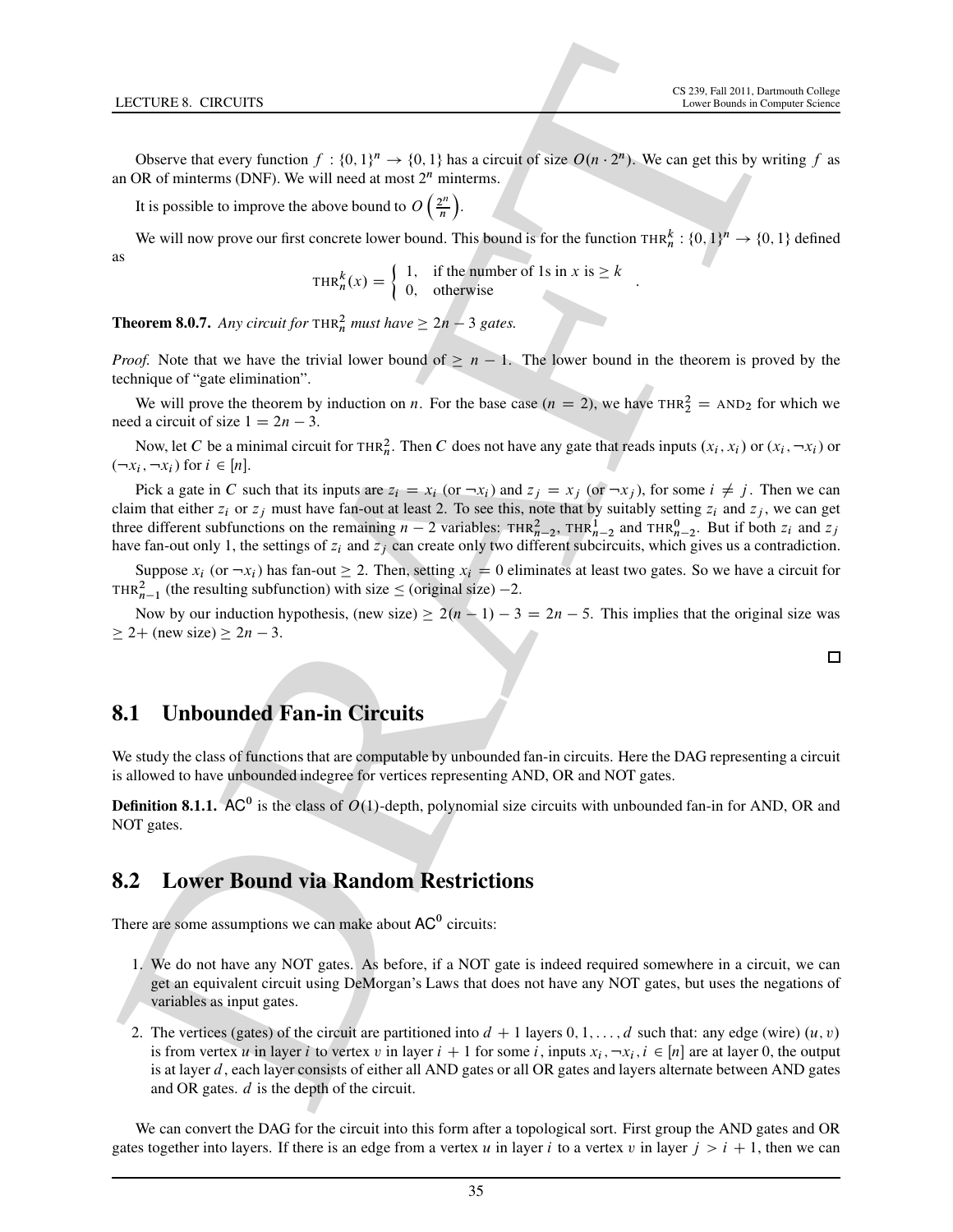replace the edge with a path from  $u$  to  $v$  having a vertex in each intermediate layer. Each new vertex represents an appropriate gate for the layer it is in. For each edge in the original circuit the number of gates (wires) we add is at most the (constant) depth of the original circuit.

Note that constant-depth polynomial-sized circuits remain so even after the above transformations, so we can assume that  $AC^0$  circuits have these properties.

Now we are ready to prove our first lower bound on  $AC^0$ .

**Theorem 8.2.1** (Håstad [Hås86]).  $PAR_n \notin AC^0$ .

*Proof.* We will prove this by induction on the depth of the circuit. Suppose there exists a depth  $d$ , size  $n^c$  circuit for  $PAR_n$ . We will show that there exists a restriction (partial assignment) such that after applying it

- the resulting subfunction which is either PAR or  $\neg$ PAR depends on  $n^{1/4}$  variables.
- there exists a depth  $d-1$ , size  $O(n^c)$  circuit for the resulting subfunction.

But by our induction hypothesis this will not be possible.

For the base case, we will show that a circuit of depth 2 computing PAR or  $\neg$ PAR must have  $> 2^{n-1}$  gates. This will complete the proof.

**LECTURE B. CONCUTES**<br>
The third particle in a path-from w or Paloring a vertex in each incrementate layer. Then are an appropriate gate of the particle in the symbol particle in the control of the symbol particle in the For the base, case let's assume without loss of generality that level 1 is composed of OR gates and level 2 of an AND gate producing the output. We claim that each OR gate must depend on *every* input  $x_i$ . For suppose this is not the case. Some OR gate is independent of (say)  $x_1$ . Then set  $x_2, x_3, \ldots, x_n$  so as to make that OR gate output 0. Then the circuit outputs 0, but the remaining subfunction is not constant. This gives a contradiction. Now, for each OR gate there is a unique input that makes it output 0. For each 0-input to PAR there must be an OR-gate that outputs 0. So the number of OR gates is at least the number of 0-inputs to PAR which is  $2^{n-1}$ 

To prove the induction step, consider the following random restriction on the PAR function. For each  $i \in [n]$ , independently set

$$
x_i \leftarrow \begin{cases} 0, & \text{with probability } \frac{1}{2} - \frac{1}{2\sqrt{n}} \\ 1, & \text{with probability } \frac{1}{2} - \frac{1}{2\sqrt{n}} \\ *, & \text{with probability } \frac{1}{\sqrt{n}} \end{cases}.
$$

Here  $*$  means that the variable is not assigned a value and is free. Repeat this random experiment with the resulting subfunction. After one restriction we get that

$$
\mathbb{E}[\text{# of free variables}] = \frac{1}{\sqrt{n}} \cdot n = \sqrt{n}.
$$

Then by applying a Chernoff bound we see that with probability  $\geq 1 - 2^{-O(n)}$ , we have  $\geq \frac{\sqrt{n}}{2}$  $\frac{\pi}{2}$  free variables. After two restrictions, with probability  $\geq 1 - \exp(-n)$ , we have  $\geq \frac{n^{1/4}}{4}$  $\frac{f}{4}$  free variables. Let BAD<sub>0</sub> denote the event that this is not the case.

We make two claims:

Claim 1: After the first random restriction, with probability  $\geq 1 - O\left(\frac{1}{n}\right)$ , every layer-1 OR gate depends on  $\leq 4c$ variables.

Claim 2: If every layer-1 OR gate depends on  $\leq b$  variables, then after another random restriction, with probability  $\geq 1 - O\left(\frac{1}{n}\right)$ , every layer-2 AND gate depends on  $\leq \ell_b$  variables (where  $\ell_b$  is a constant depending on b alone).

Now, we make the observation that for a function  $g: \{0, 1\}^n \to \{0, 1\}$  that depends only on  $\ell$  of its inputs, we have a depth-2 AND-of-OR's circuit and a depth-2 OR-of-AND's circuit computing g both of size  $\leq \ell \cdot 2^{\ell}$ .

Let BAD<sub>1</sub> and BAD<sub>2</sub> respectively denote the events that Claim 1 and Claim 2 do not hold. Then with probability  $\geq 1 - O\left(\frac{1}{n}\right)$  none of the bad events BAD<sub>0</sub>, BAD<sub>1</sub> and BAD<sub>2</sub> occur. So there exists a restriction of the variables n such that none of the bad events occur. That restriction leaves us with a circuit on  $\geq \frac{n^{1/4}}{4}$  $\frac{1}{4}$  variables and by the above switching argument, we can make layer-2 use only OR gates and layer-1 use only AND gates. Then we can combine layers 2 and 3 to reduce depth by 1, completing the induction step. 口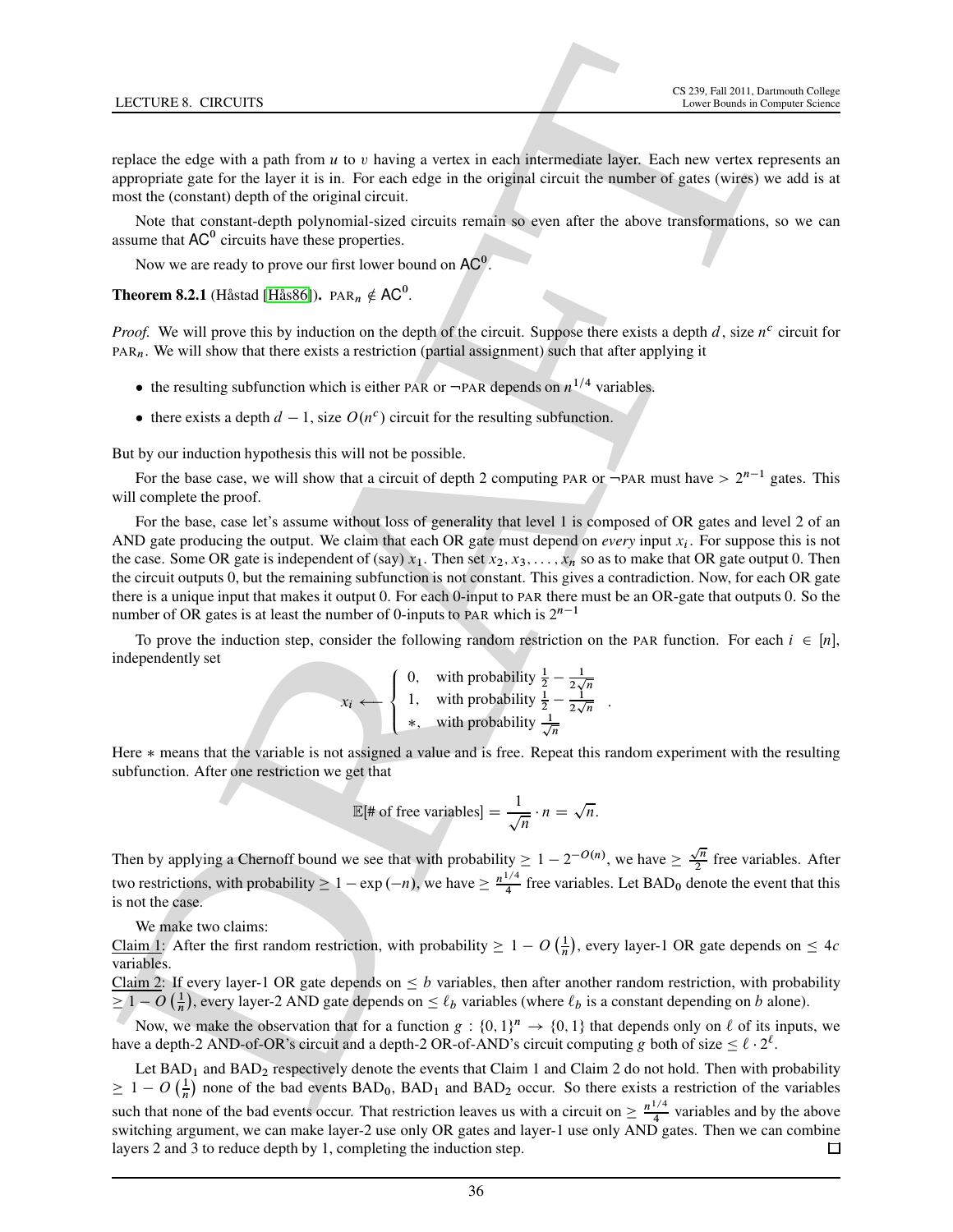:

:

*Proof of Claim 1.* Consider a layer-1 OR gate G. We have two cases:

**Fat case:** Fan-in of G is  $> 4c \log n$ .

Then with high probability  $G$  is set to be constant 1. To be precise,

$$
\Pr[G \text{ is not set to } 1] \le \left(\frac{1}{2} + \frac{1}{2\sqrt{n}}\right)^{4c\log n} \le \left(\frac{2}{3}\right)^{4c\log n} = n^{4c\log\frac{2}{3}} = n^{-c\log\frac{81}{16}} < n^{-2c}
$$

**Thin case:** Fan-in of G is  $\leq 4c \log n$ .

$$
\Pr[G \text{ depends on } \geq 4c \text{ variables}] \leq {4c \log n \choose 4c} \left(\frac{1}{\sqrt{n}}\right)^{4c} \leq (4c \log n)^{4c} n^{-2c} \leq n^{-1.5c}.
$$

Applying the Union bound,

$$
\Pr[\exists G \text{ that depends on } \geq 4c \text{ variables}] \leq n^c \cdot n^{-1.5c} \leq O\left(\frac{1}{n}\right).
$$

*Proof of Claim 2.* The proof is by induction on b. For the base case  $b = 1$ , every layer-2 gate is "really" a layer-1 gate. So this case reduces to Claim 1 and we can set  $\ell_1 = 4c$ .

For the induction step, consider a layer-2 AND gate G. Let M be a maximal set of non-interacting OR-gates that are in  $G$ , where by interacting we mean that two gates share an input variable. Let  $V$  be the set of inputs read by gates in  $M$ . We again have two cases:

Fat case:  $|V| > a \log n$ . In this case,  $|M| \ge \frac{|V|}{b} > \frac{a \log n}{b}$  $\frac{\log n}{b}$ , so that

> Pr[a particular OR-gate in *M* is set to  $0 \le \left(\frac{1}{2}\right)$  $\frac{1}{2}$ 1  $2\sqrt{n}$  $\lambda^b$  $\leq$  $(1)$ 3  $\big)^b$ .

Then

Pr[no OR-gate in M is set to 0] 
$$
\leq \left(1 - \frac{1}{3b}\right)^{|M|} \leq \left(1 - \frac{1}{3b}\right)^{\frac{a \log n}{b}} \leq e^{\frac{-a \log n}{b \cdot 3b}} \leq n^{-a/(b \cdot 3^b)} \leq O\left(\frac{1}{n}\right)
$$
, for  $a = b \cdot 3^b$ .

Thin case:  $|V| \le a \log n$ .

In this case we have

**1.14** C-TUREB. **CIRC** UTRS  
\nProof of Claim 1. Consider a layer-1 OR gate *G*. We have two cases:  
\n**Fate case:** Fun-in of *G* is 
$$
\leq 4c \log n
$$
.  
\nThen with high probability *G* is set to be constant 1. To be precise,  
\n
$$
\Pr[G \text{ is not set to } 1] \leq \left(\frac{1}{2} + \frac{1}{2\sqrt{n}}\right)^{4c \log n} \leq \left(\frac{2}{3}\right)^{4c \log n} = n^{4c \log \frac{2}{3}} = n^{-c \log \frac{4}{10}} \leq n^{-2c}
$$
\n**1.1 1.1 1.1 1.1 1.1 1.1 1.1 1.1 1.1 1.1 1.1 1.1 1.1 1.1 1.1 1.1 1.1 1.1 1.1 1.1 1.1 1.1 1.1 1.1 1.1 1.1 1.1 1.1 1.1 1.1 1.1 1.1 1.1 1.1 1.1 1.1 1.1 1.1 1.1 1.1 1.1 1.1 1.1 1.1 1.1 1.1 1.1 1.1 1.1 1.1 1.1 1.1 1.1 1.1 1.1 1.1 1.1 1.1 1.1 1.1**

Choose  $i = 4c$ . Then with probability  $\geq 1 - n^{-4c/3}$ , there are  $\leq 4c$  free variables remaining in V.

This implies that for every one of the  $2^{4c}$  settings of these free variables, the resulting circuit computes an ANDof-ORs with bottom fan-in  $\leq b - 1$ . This is because all OR gates that are not in M interact with V.

This further implies that every one of these  $2^{4c}$  subfunctions will (after restriction) depend on  $\leq \ell_{b-1}$  variables.

So the whole function under G depends on  $\leq 4c + 2^{4c} \cdot \ell_{b-1}$  variables. Set  $\ell_b = 4c + 2^{4c} \cdot \ell_{b-1}$ , to complete the induction step.

If we do our calculations carefully through the steps of the induction above, we could prove a lower bound of  $2^{n^{\Omega(1/d)}}$ . On the other hand, we can also construct a depth-d circuit of size  $O(n \cdot 2^{n^{1/(d-1)}})$ .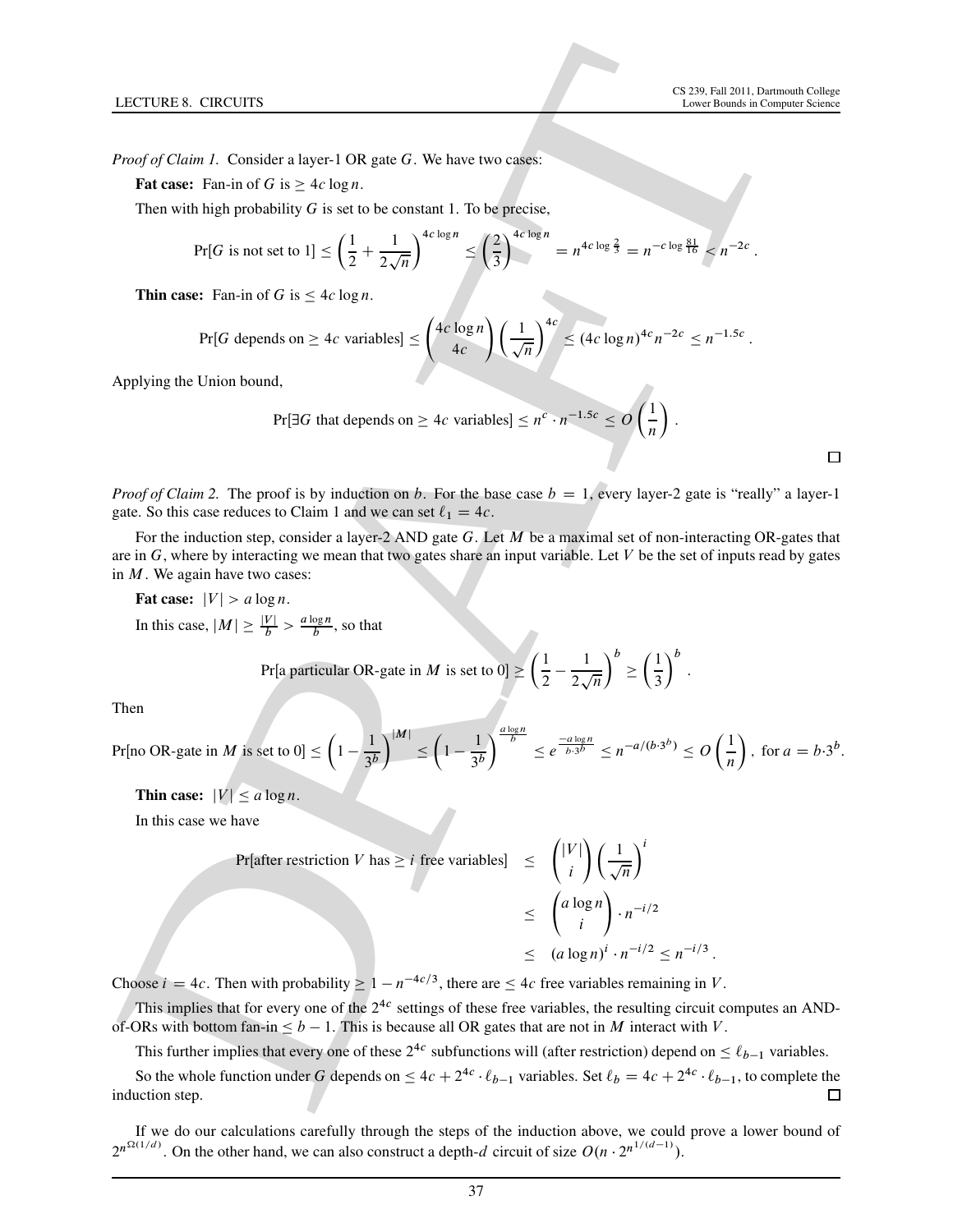## 8.3 Lower Bound via Polynomial Approximations

We will now look at the Razborov-Smolensky Theorem which gives an alternate proof of PAR<sub>n</sub>  $\notin$  AC<sup>0</sup> but also tells us more. This proof also takes a more holistic view of the circuit, rather than looking at just the gates at the lower layers.

**Theorem 8.3.1** (Razborov-Smolensky [Raz87, Smo87]).  $PAR_n \notin AC^0$  (but we will show more).

*Proof.* Since  $p \wedge q = \neg(\neg p \vee \neg q)$ , we can assume that our circuit consists of OR and NOT gates alone. We will not count NOT gates towards depth.

LCCUSE **B.** CROWITS<br> **C. 2018 C.** CROWITS **B.** CONTROVIDED Approximations  $\lim_{x\to a} \frac{\cos(x)}{\cos(x)}$ . Event in the control of the control of the control of the control of the control of the control of the control of the contr We will associate with each gate G of the depth-d circuit, a polyomial  $p_G(x_1, x_2, \ldots, x_n) \in \mathbb{F}_3[x_1, x_2, \ldots, x_n]$ (F<sub>3</sub> is the field of elements {0, 1, 2} under addition and multiplication modulo 3).  $p<sub>G</sub>$  will approximate the Boolean function calculated by G in the following sense: for all  $\vec{a} \in \{0, 1\}^n$ ,  $p_G(\vec{a}) \in \{0, 1\}$  and  $Pr_{\vec{a} \in \{0, 1\}^n} [p_G(\vec{a}) \neq G(\vec{a})] \leq$ small $(\ell) \approx \frac{1}{2^{\ell}}$ , where  $\ell$  is a parameter to be fixed later.

Eventually, we will get a polynomial that approximates parity and has "low" degree, which we will see is a contradiction.

We define a polynomial that approximates an OR gate in the following manner. We want to know if the input  $\vec{x}$  to the OR gate is 0. Take a random vector  $\vec{r} \in R \{0, 1\}^n$  and compute  $\vec{r} \cdot \vec{x} \mod 3 = \sum_{i \in [n]} r_i x_i \mod 3$  $\sum_{i \in [n], r_i = 1} x_i \text{ mod } 3$ . If  $\vec{x} = 0$ , then  $\vec{r} \cdot \vec{x} \text{ mod } 3 = 0$  always. If  $\vec{x} \neq \vec{0}$ , then  $\Pr_{\vec{r}}[\vec{r} \cdot \vec{x} \text{ mod } 3 = 0] \leq \frac{1}{2}$ .

Pick  $S \subseteq [n]$ , uniformly at random (this is equivalent to picking  $\vec{r} \in_R \{0, 1\}^n$  as above). Consider the polynomial  $\sum_{i \in S} x_i \in \mathbb{F}_3[x_1, x_2, \dots, x_n]$ . If  $\vec{x} = \vec{0}$ , this polynomial is always 0. Otherwise, this polynomial is not 0 with probability  $\frac{1}{2}$ , that is, the square of the polynomial is 1 with probability  $\leq \frac{1}{2}$ .

If we pick  $S_1, S_2, \ldots, S_\ell \subseteq [n]$  uniformly and independently and construct the polynomial

$$
1 - \left(1 - \left(\sum_{i \in S_1} x_i\right)^2\right) \left(1 - \left(\sum_{i \in S_2} x_i\right)^2\right) \dots \left(1 - \left(\sum_{i \in S_\ell} x_i\right)^2\right),
$$

then this is a polynomial of degree 2 $\ell$  and for a particular input, this choice is bad with probability  $\leq \frac{1}{2^{\ell}}$ . Now, by Yao's Minimax Lemma, we have that there exists a polynomial of degree  $2\ell$  that agrees with OR<sub>n</sub> except at  $\leq 1/2^{\ell}$ fraction of the inputs.

Now we topologically sort the circuit C to get the order:  $x_1 = g_1, x_2 = g_2, \ldots, x_n = g_n, g_{n+1}, g_{n+2}, \ldots, g_s$ where  $s = \text{size}(C)$ . For  $i = 1$  to s, we write a polynomial  $p_{gi}$  corresponding to gate  $g_i$  that approximates the Boolean function computed at  $g_i$ :

- For  $i \leq n$ ,  $p_{g_i} = x_i$ .
- If  $g_i$  is a NOT gate with input  $g_j$ , then  $p_{g_i} = 1 p_{g_j}$ .
- If  $g_i$  is an OR gate with inputs  $h_1, h_2, \ldots, h_k$ , then

$$
p_{g_i} = 1 - \prod_{j=1}^{\ell} \left( 1 - \left( \sum_{m \in S_j} p_{h_m} \right)^2 \right),
$$

where  $S_1, \ldots, S_\ell$  are as obtained above (using Yao's Lemma).

Let  $f = p_{g_s}$  be the polynomial corresponding to the output gate. Then,

$$
\Pr_{\vec{a}\in\{0,1\}^n}[f(\vec{a}) \neq \text{PAR}(\vec{a})] \leq \text{(number of OR gates)} \cdot \frac{1}{2^{\ell}} \leq \frac{s}{2^{\ell}}.
$$

Also, deg $(p_{gi}) \le (2\ell)^{\text{depth}(g_i)}$ . So, deg $(f) \le (2\ell)^d$ .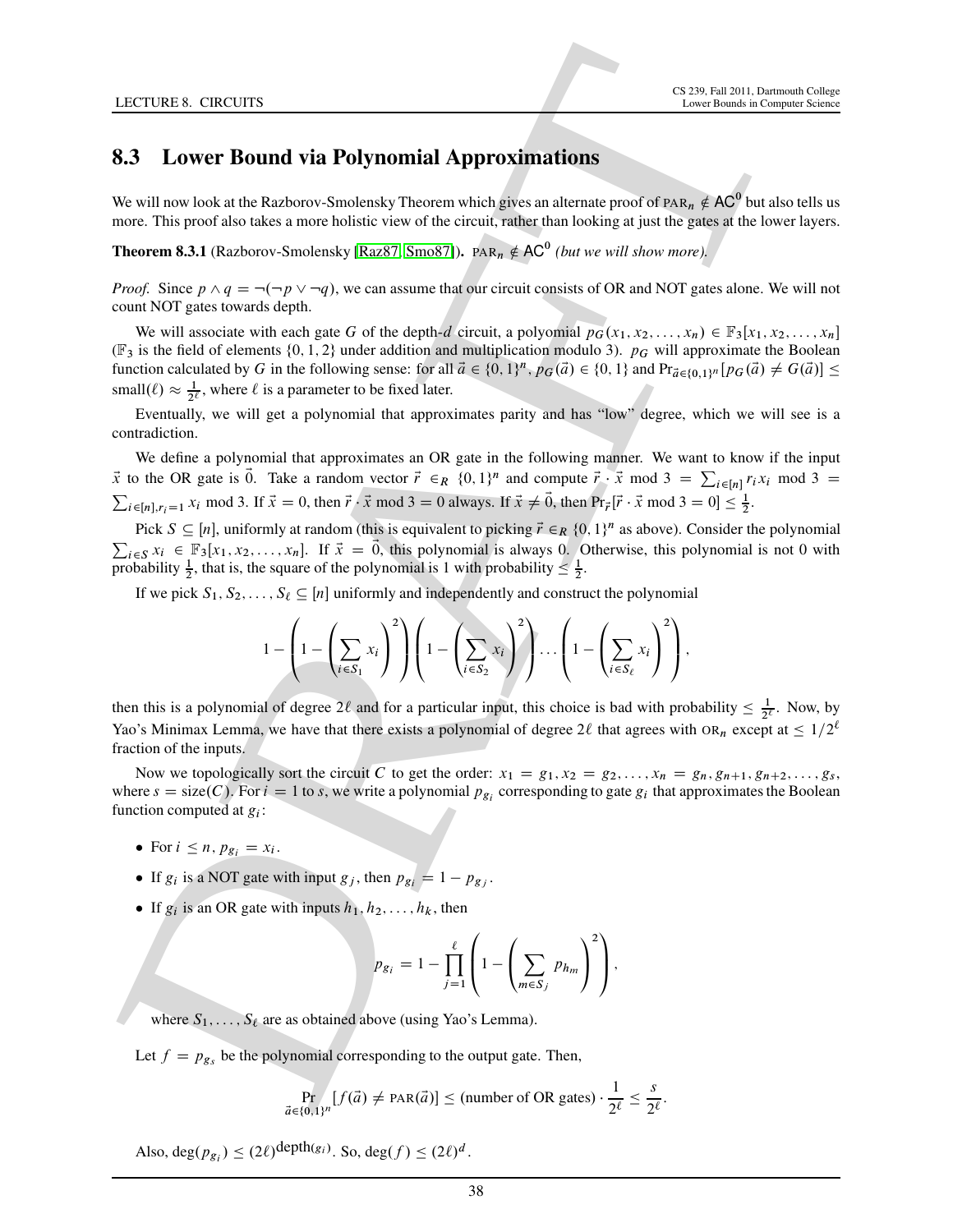Set  $\ell$  such that  $(2\ell)^d = \sqrt{n}$ , that is  $\ell = \frac{1}{2} \cdot n^{\frac{1}{2d}}$ . Then we know that  $f(\vec{a}) = \text{PAR}(\vec{a})$  for  $\geq 2^n \left(1 - \frac{s}{2^{\ell}}\right)$  vectors  $\vec{a} \in \{0, 1\}^n$  and  $\deg(f) \leq \sqrt{n}$ .

Now we make the great notational change:

$$
\begin{array}{ccc}\n0 & \longrightarrow & \text{FALSE} & \longrightarrow & +1 \\
1 & \longrightarrow & \text{TRUE} & \longrightarrow & -1.\n\end{array}
$$

Then we have that there exists  $A \subseteq \{-1, 1\}^n$  and a polynomial  $\hat{f} \in \mathbb{F}_3[x_1, \ldots, x_n]$  such that:

1.  $\det(\hat{f}) = \det(f) \le \sqrt{n}$ , and 2.  $\forall \vec{a} \in A : \hat{f}(\vec{a}) = \pm 1 \text{PAR}(\vec{a}) = \prod_{i=1}^{n} a_i.$ 

Consider  $\mathbb{F}_3^A = \{\text{all functions}: A \to \mathbb{F}_3\},\$  so that  $|\mathbb{F}_3^A| = |\mathbb{F}_3|^{|A|} = 3^{|A|}$ . Pick a function  $\phi: A \to \mathbb{F}_3$ . Then  $\phi$  has a multilinear polynomial representation  $g(x_1, \ldots, x_n)$  that agrees with  $\phi$  on  $\{-1, 1\}^n$  (hence on A). The polynomial  $g(x_1, \ldots, x_n)$  is of the form  $\sum$  (monomials)  $\cdot$  (coefficients), where each monomial is of the form  $\prod_{i \in I} x_i$  for some  $I \subseteq [n]$ .

Note that, in  $\mathbb{F}_3$ ,

$$
\prod_{i \in I} x_i = \prod_{i \in [n]} x_i \cdot \prod_{i \in [n] \setminus I} x_i = \hat{f}(x_1, \dots, x_n) \cdot \prod_{i \in [n] \setminus I} x_i
$$

for  $\vec{x} \in A$  (required for the last equality). The LHS above has degree |I|, while the RHS has degree  $\sqrt{n} + n - |I|$ .

Applying this to every monomial of degree  $> \frac{n}{2} + \sqrt{n}$ , we get a polynomial  $\hat{g}$  such that  $g(x_1,...,x_n)$  $\hat{g}(x_1,...,x_n)$  for  $\vec{x} \in A$  with deg $(\hat{g}) \leq \frac{n}{2} + \sqrt{n}$ .

Now, the number of multinomial polynomials in  $\mathbb{F}_3[x_1,\ldots,x_n]$  of degree  $\leq \frac{n}{2} + \sqrt{n}$  is

3<sup>(#monomials of degree 
$$
\leq n/2 + \sqrt{n}
$$
) =  $3^{\sum_{i=0}^{n/2} + \sqrt{n}} {n \choose i} \leq 3^{0.98 \times 2^n}$</sup> 

;

**LECTURE 8.** CROWITE <br>
Set f used for  $O(f' = \sqrt{n}$ , fort at  $t = \frac{1}{2} \cdot n^{\frac{1}{2}}$ . These we know that  $f(t) = \cos(\sqrt{n})$  for  $t \ge 0$ <sup>3</sup>  $(1 - \frac{1}{2})$  vectors<br>  $\therefore$  Now our matchine presidentic columns  $\alpha = \frac{1}{2} \cdot n^{\frac{1}{2}}$ . Th where the final inequality follows from concentration results. We have that for a random variable  $X$  having Binomial distribution with parameters *n* and  $p = \frac{1}{2}$ , the interval  $\left[\frac{n}{2} - \sqrt{n}, \frac{n}{2} + \sqrt{n}\right]$  is a 95% confidence interval. That is  $Pr\left[\frac{n}{2} - \sqrt{n} \le X \le \frac{n}{2} + \sqrt{n}\right] = 0.95$ . Then, because of the symmetric distribution around the mean  $\frac{n}{2}$ , we have that  $\left[0, \frac{n}{2} + \sqrt{n}\right]$  is an interval of confidence 97.5%. This gives us that  $\sum_{i=0}^{\frac{n}{2}+\sqrt{n}}$  $\prod_{i=0}^{\frac{n}{2}+\sqrt{n}}$   $\binom{n}{i}$  $\binom{n}{i} \leq 0.98 \times 2^n$ .

Now, comparing the two expressions for the number of functions,  $|A| \le 0.98 \times 2^n$ . But  $|A| \ge 2^n \left(1 - \frac{s}{2^{\ell}}\right)$ , so that  $1 - \frac{s}{2^{\ell}} \le 0.98$ . This implies that  $s \ge 0.02 \times 2^{\ell} = 0.02 \times 2^{\frac{1}{2} \cdot n^{\frac{1}{2d}}} = 2^{n^{\Omega(1/d)}}$ .

 $\sum_i x_i$  mod  $3 \neq 0$  and  $y = 0$  otherwise. If we denote the class of such circuits as AC<sup>0</sup>[3] then the above proof also In a circuit we can also have MOD<sub>3</sub> gates. A MOD<sub>3</sub> gate taking inputs  $x_1, \ldots, x_n$  produces output  $y = 1$  if shows that  $PAR_n \notin AC^0[3]$ .

In general, if we have MOD<sub>m</sub> gates taking inputs  $x_1, \ldots, x_n$  and producing output  $y = 1$  if  $\sum_i x_i \mod m \neq 0$ and  $y = 0$  otherwise then we have the following definition.

**Definition 8.3.2.** AC<sup>0</sup>[m] is the class of O(1)-depth, polynomial size circuits with unbounded fan-in using AND, OR and NOT and  $MOD_m$  gates.

Note that  $\text{PAR}_n \in \text{AC}^0[2]$ .

The "same" proof as above also shows that  $MOD_q \notin AC^0[p]$ , for primes  $p \neq q$ . This proof is due to Smolensky [Smo87].

We do not have any idea of the computational power of  $AC<sup>0</sup>[6]$ . For instance we do not know whether or not  $AC^0[6] = NEXP.$ 

We also define the class  $ACC<sup>0</sup>$  as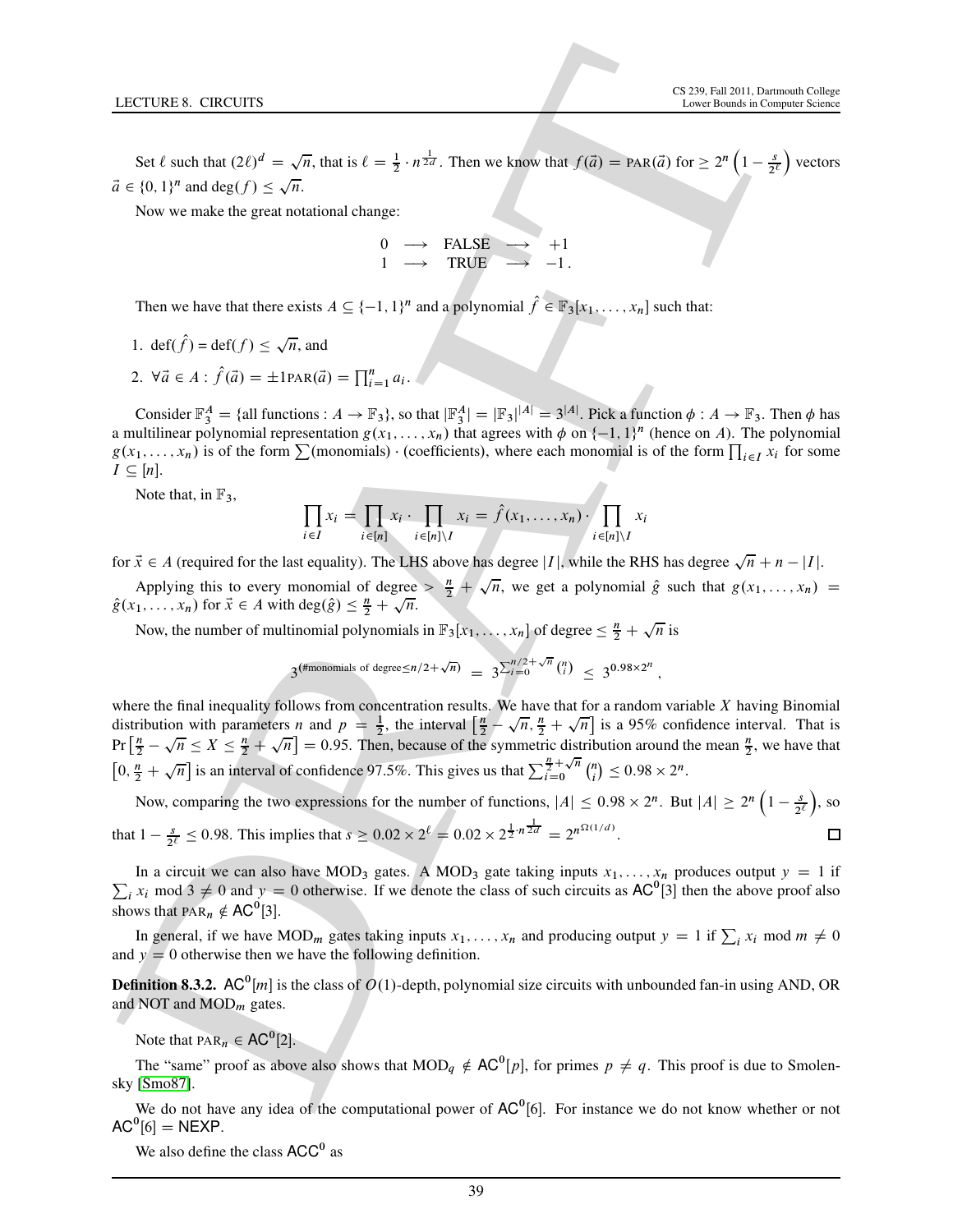LECTURE R. CINCUITS<br>
IN CHARLES CONTINUES (N. 2002)<br>
THE CHARLES CONTINUES (N. 2003)<br>
We can thus of ACC<sup>o</sup> in the class of AC<sup>C</sup> excite to the source section in the continues of ACC<sup>o</sup> in the class of AC<sup>C</sup> excite to your **Definition 8.3.3.** ACC<sup>0</sup> is the class of  $O(1)$ -depth, polynomial size circuits with unbounded fan-in using AND, OR and NOT and  $\text{MOD}_{m_1}, \text{MOD}_{m_2}, \ldots, \text{MOD}_{m_k}$  gates, for some constants  $m_1, m_2, \ldots, m_k$ .

We can think of  $ACC^0$  as the class of  $AC^0$  circuits but with "counters".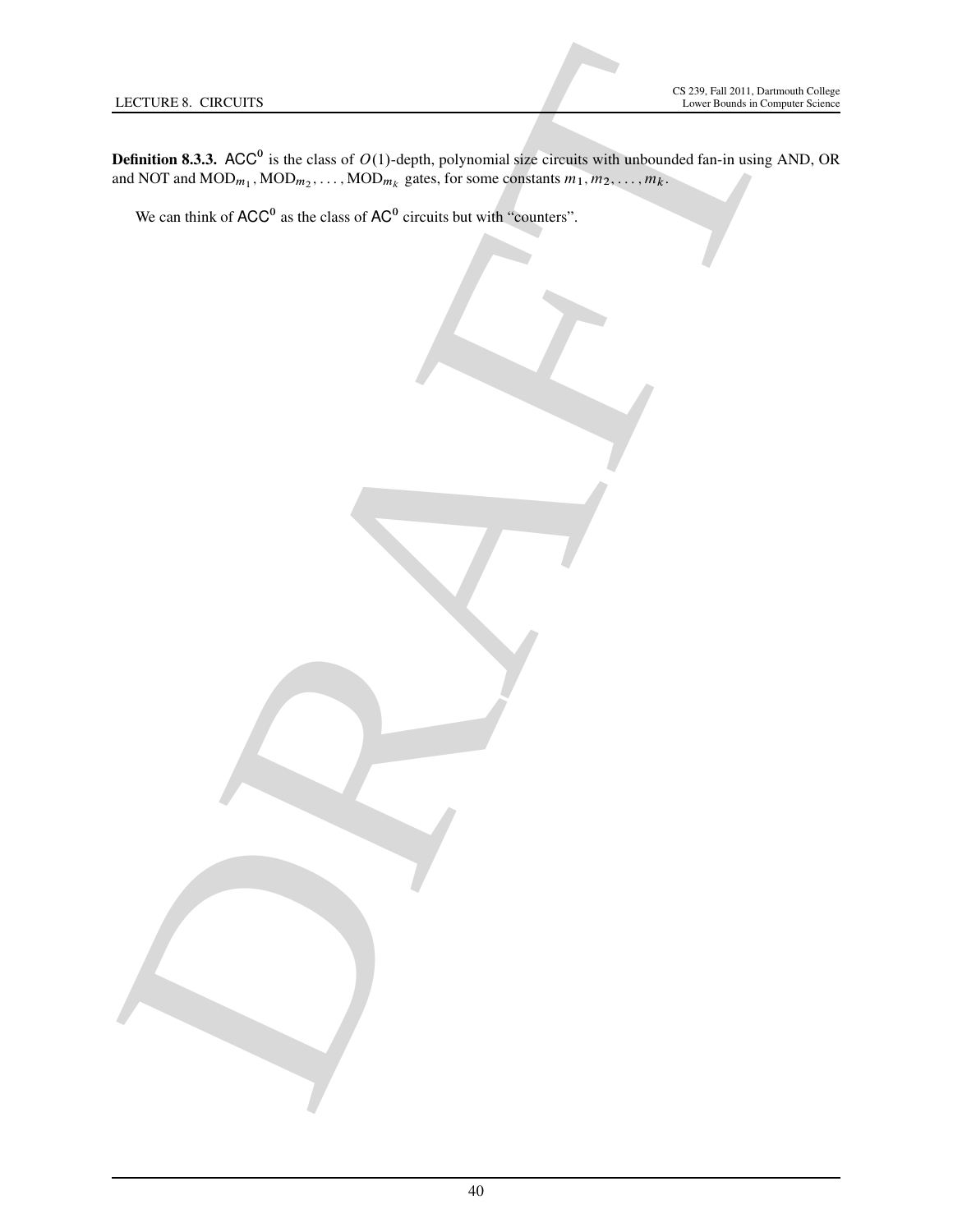# $\overline{\phantom{a}}$  Lecture  $\overline{9}$

## Monotone Circuit Size

## 9.1 The Clique Function

<span id="page-41-4"></span>Let  $CLQ_n^k$ :  $\{0,1\}^{(n)} \to \{0,1\}$  denote the k-clique function. The input is interpreted as an n-vertex graph, and the output is 1 iff this graph contains a k-clique, where k is an integer in  $[1, n]$ .

**Theorem 9.1.1** (Razborov). Set  $k = \lceil n^{1/4} \rceil$ . Then every monotone circuit for  $CLQ_n^k$  has size at least  $n^{\frac{1}{12}n^{1/8}}$ .

Lecture<br>
Monotone Circuit Size<br>
2.1 The Clique Function<br>
Lecture  $\sum_{n=1}^{\infty}$  (1910)  $-$  (0.1) shows the leading Martins The inject is interpreted to an avertice simple, and the<br>
measure of  $\mathbb{R}^n$  (1910)  $-$  (0.1) s The proof of this theorem is ingenious and is based on several constructions that may at first appear to be rabbits pulled out of a hat but in hindsight are natural, indeed "inevitable" given the high-level plan of the proof. Let C be a monotone circuit for  $CLQ_n^k$ , whose output gate is  $o$ . The proof plan is as follows.

- <span id="page-41-2"></span>1. We shall associate, with each gate w of C, a certain set system  $\mathcal{F}_w$ , which will in turn implicitly define a certain Boolean function  $\Phi[\mathcal{F}_w]$ . In this way, we will end up associating a Boolean function  $\Phi[\mathcal{F}_o]$  with C.
- <span id="page-41-3"></span>2. We shall construct a set of *positive examples*, which are inputs x such that  $CLQ_n^k(x) = 1$ , and a set of *negative examples*, which are inputs x such that  $CLQ_n^k(x) = 0$ .
- <span id="page-41-0"></span>3. The function  $\Phi[\mathcal{F}_w]$  will *approximate* the function computed at w in the sense that the two functions will agree on a "large" fraction of examples. This fraction will degrade as we move "up" the circuit in topological order. As a result, if |C| is "small," then  $\Phi[\mathcal{F}_o]$  will approximate C rather well.
- 4. Our construction shall ensure that each  $\mathcal{F}_w$  is *simple* in the sense that both  $|\mathcal{F}_w|$  and the size of each set in  $\mathcal{F}_w$ are upper bounded.
- <span id="page-41-1"></span>5. Separately, we shall show that the function defined by a simple set system must approximate  $CLQ_n^k$  rather poorly: it can agree with  $CLQ_n^k$  on at most a "small" fraction of examples.

The tension between (S3) and (S5) then gives us a lower bound on  $|C|$ .

## 9.2 Set Systems and the Boolean Functions They Define

A set system over a ground set X is a subset of  $2^X$ . Our proof will involve set systems over the ground set [n], which we identify with the vertex set of our input graph. Each subset of  $[n]$  is a potential clique, and a set system naturally defines a Boolean function that tests a number of such potential cliques for presence of an acutal clique in the input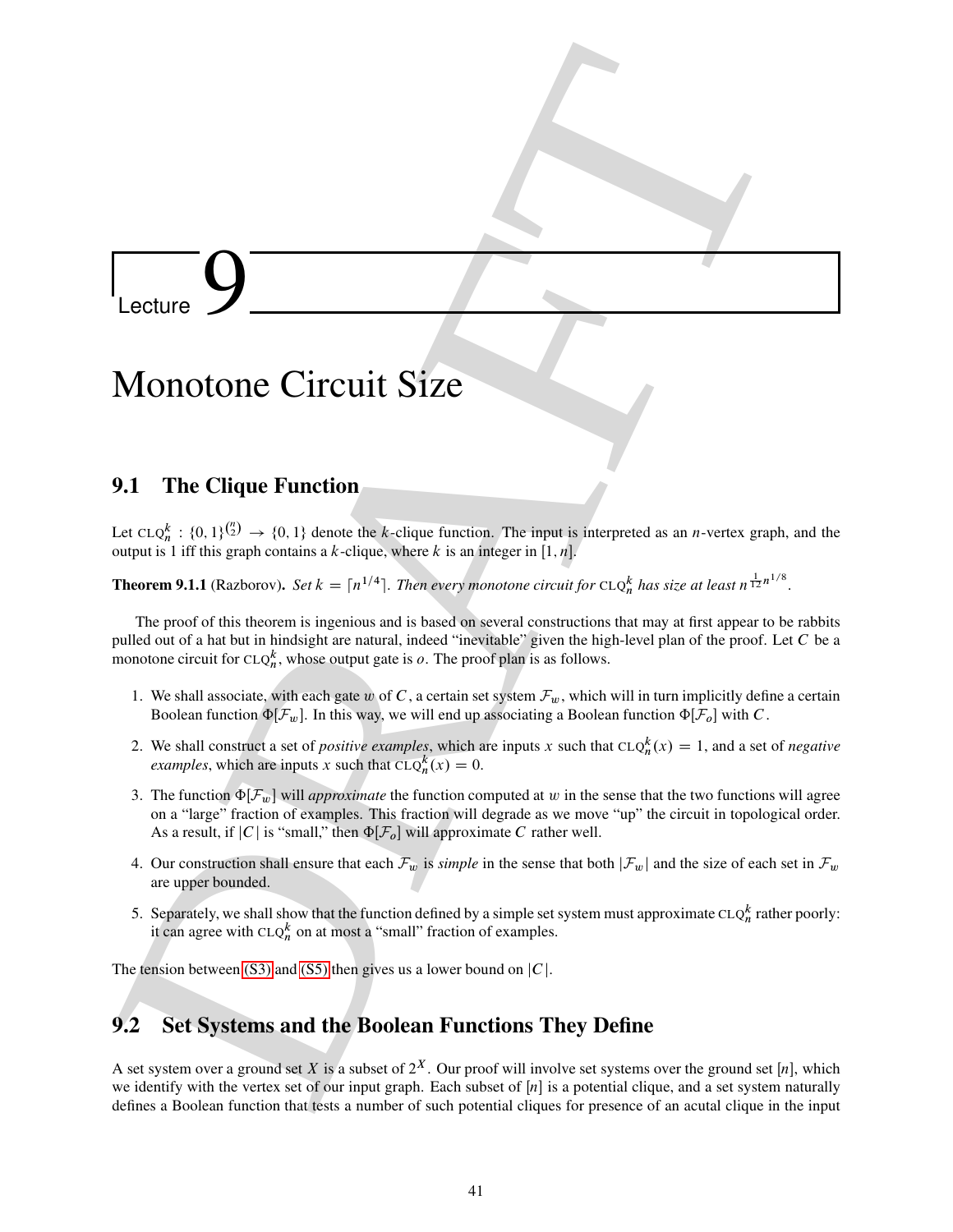graph. To make this precise, label the input variables  $x_{ij}$ , with  $1 \le i \le j \le n$ . A set system  $\mathcal{F} \subseteq 2^{[n]}$  defines a function  $\Phi[\mathcal{F}]$  on these variables as follows:

<span id="page-42-0"></span>
$$
\Phi[\mathcal{F}] := \bigvee_{W \in \mathcal{F}} \bigwedge_{i < j \in W} x_{ij} \,. \tag{9.1}
$$

Thus,  $\Phi[\mathcal{F}]$  expresses the condition "at least one of the sets  $W \in \mathcal{F}$  is a clique in the input graph." Two corner cases are worth explicating. If  $\mathcal{F} = \emptyset$ , then the outer OR in (9.1) is empty and  $\Phi[\mathcal{F}]$  is always 0. If F contains a singleton set, then the term in (9.1) corresponding to this set is empty and becomes a constant 1, as does  $\Phi[\mathcal{F}]$ .

**Definition 9.2.1.** The set system F is said to be  $(M, \ell)$ -simple if  $|F| \le M$  and  $|W| \le \ell$  for all  $W \in \mathcal{F}$ .

To carry out step (S1) of our proof plan, we need to define certain operations on set systems. The most important of these operations involves the combinatorial notion of a sunflower.

LCCUSE 9. MONDUNE LUCCUS 122<br>
graph. To reade this presion, that the input variables  $x_{ij}$ , with  $1 \le i \le j \le m$ . A state  $T^2 = 2m$  A state system  $T^2 = 2^{10}$  defines a state system  $T^2 = 2^{10}$  defines a state system  $\Delta T$ Define a *sunflower* with p petals to be a collection of p distinct sets  $Z_1, \ldots, Z_p$  that have a common intersection (possibly empty), but are otherwise pairwise disjoint. Formally, for all  $1 \le i \le j \le p$ , we have  $Z_i \cap Z_j = \bigcap_{r=1}^p Z_r$ . The common intersection is called the *core* of the sunflower. If a set system  $F$  contains a sunflower  $S$  with core  $Z$ , then *plucking* S is defined as the operation of replacing the sets in S with the single set Z. Thus, after such a plucking, we are left with the set system  $(\mathcal{F} \setminus \mathcal{S}) \cup \{Z\}.$ 

<span id="page-42-1"></span>**Lemma 9.2.2** (Sunflower). Let  $p, l \ge 1$  be integers and let F be a set system consisting of sets of size  $l$  such that  $|\mathcal{F}| > (p-1)^{\ell} \ell!$ . Then  $\mathcal F$  contains a sunflower with p petals.

*Proof.* Induction on  $\ell$ . The base case is trivial. For the induction step, consider a maximal pairwise disjoint subsytem  $\mathcal{F}' \subseteq \mathcal{F}$ . If  $|\mathcal{F}'| \geq p$ , we are done; otherwise, one of the elements in  $W := \bigcup_{A \in \mathcal{F}'} A$  lies in at least  $|\mathcal{F}|/|W| >$  $(p-1)^{\ell-1}(\ell-1)!$  of the sets in F. Delete this element from these sets and apply the induction hypothesis.

We now set our parameters as follows (ignoring ceilings and floors for convenience), for the entirety of the proof.

$$
k := n^{1/4},
$$
  
\n
$$
\ell := \sqrt{k},
$$
  
\n
$$
p := \ell \log n,
$$
  
\n
$$
M := (p-1)^{\ell} \ell!.
$$

Suppose  $\mathcal F$  and  $\mathcal G$  are two set systems. Impose an ordering on the ground set of  $\mathcal F$ , and use this to canonically order the sets in  $F$  and collections of such sets. Then define

$$
\begin{aligned}\n\text{medd}(\mathcal{F}, \mathcal{G}) &:= \{ V \cup W : V \in \mathcal{F}, W \in \mathcal{G} \}, \\
\text{drop}(\mathcal{F}) &:= \{ W \in \mathcal{F} : |W| \le \ell \}, \\
\text{pluck}(\mathcal{F}) &:= \text{the set system obtained from } \mathcal{F} \text{ by plucking its first sunflower with } p \text{ petals,} \\
\text{trim}(\mathcal{F}) &:= \int \mathcal{F}, \quad \text{if } |\mathcal{F}| \le M,\n\end{aligned}
$$

$$
trim(\mathcal{F}) := \begin{cases} \mathcal{F}, & \text{if } |\mathcal{F}| \leq M, \\ trim(pluck(\mathcal{F})), & \text{otherwise.} \end{cases}
$$

Notice that, by our choice of  $M$  and Lemma 9.2.2, the trim operation is well-defined: it only invokes the pluck operation on set systems that allow it. Finally, for each gate w of C, we define its associated set system  $\mathcal{F}_w$ , according to the following rules.

- 1. If w is an input gate,  $x_{ij}$ , then  $\mathcal{F}_w = \{\{i, j\}\}.$
- 2. If w is an OR gate with inputs u and v, then  $\mathcal{F}_w = \text{trim}(\mathcal{F}_u \cup \mathcal{F}_v)$ .
- 3. If w is an AND gate with inputs u and v, then  $\mathcal{F}_w = \text{trim}(\text{drop}(\text{meld}(\mathcal{F}_u, \mathcal{F}_v))).$

The definitions make it clear that each  $\mathcal{F}_w$  is  $(M, \ell)$ -simple.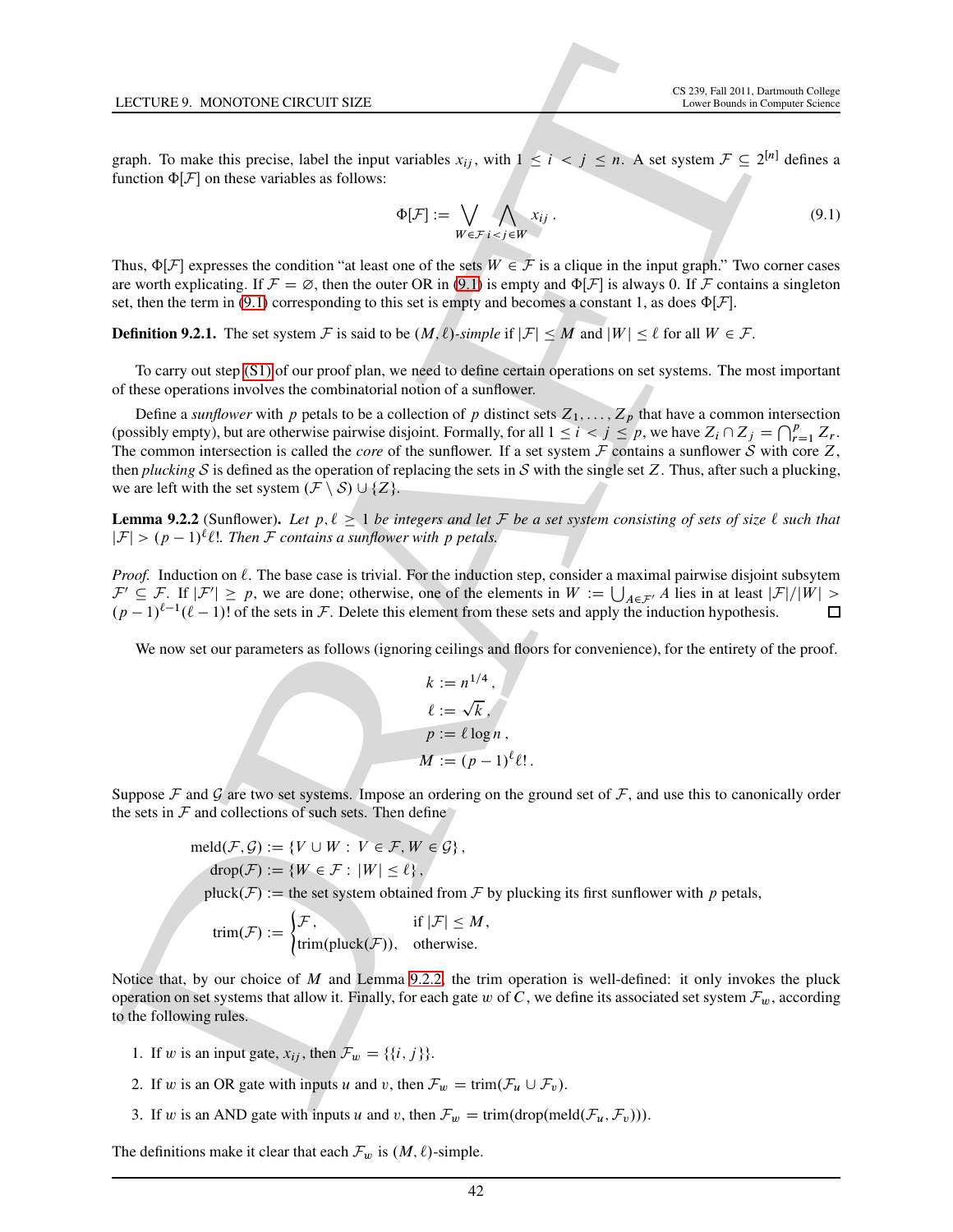## 9.3 Positive and Negative Examples

We now address step (S2) of our proof plan. Our examples will in fact be not graphs themselves, but rather certain combinatorial structures that implicitly define input graphs.

A *positive example* is defined to be a subset  $W \subseteq [n]$  with  $|W| = k$ . It implicitly represents the input x, where  $x_{ij} = 1$  iff  $i \in W$  and  $j \in W$ . Clearly, such an input satisfies  $CLQ_n^k(x) = 1$ . The total number of positive examples is  $\int_{k}^{n}$  $\binom{n}{k}$ .

**LCCUSE 4.** MONDON LCRCUT SEE <br> **C[A](#page-41-1)LCUSE 4. MONDON LCRCUT SEE**<br> **CALCUSE 4. MONDON LCRCUT SEE <br>
<b>CALCUSE 4. MONDON LCRCUT SEE (D** and proper semi-proper semi-proper semi-proper semi-proper semi-proper semi-proper semi-p A *negative example* is defined to be a function  $\chi : [n] \to [k-1]$ , to be thought of as a  $(k-1)$ -coloring of the vertices [n]. It implicitly represents the input x, where  $x_{ij} = 1$  iff  $\chi(i) \neq \chi(j)$ . Notice that the coloring  $\chi$  is a valid coloring of the graph represented by this input x, whence it certifies that  $CLQ_n^k(x) = 0$ . Note also that several distinct colorings  $\gamma$  could represent the same input x; we *do* consider these to be distinct negative examples. The total number of negative examples is  $(k - 1)^n$ .

For a coloring  $\chi : [n] \to [k-1]$  and a subset  $W \subseteq [n]$ , we say that  $\chi$  *repeats in* W if there exist  $i \neq j \in W$  such that  $\chi(i) = \chi(j)$ . Notice that the graph represented by  $\chi$  has a clique on the vertices in W iff  $\chi$  does not repeat in W.

Let  $f: \{0, 1\}^{n \choose 2} \to \{0, 1\}$  be a function. A *false positive* for f is defined to be a negative example that represents an input x such that  $f(x) = 1$ . A *false negative* for f is a positive example representing an input x such that  $f(x) = 0$ . The next lemma addresses step (S5) of our proof plan.

<span id="page-43-1"></span>**Lemma 9.3.1.** *Suppose*  $\mathcal{F} \subseteq 2^{[n]}$  *is*  $(M, \ell)$ -simple. Then  $\Phi[\mathcal{F}]$  has either  $\binom{n}{k}$  $\binom{n}{k}$  false negatives, or at least  $\frac{1}{2}(k-1)^n$ *false positives.*

*Proof.* If  $\mathcal{F} = \emptyset$ , then  $\Phi[\mathcal{F}] \equiv 0$ , for which every positive example is a false negative.

Otherwise, suppose  $W \in \mathcal{F}$ . Consider a coloring  $\chi : [n] \to [k-1]$  chosen uniformly at random. If  $\chi$  does not define a false positive for  $\Phi[F]$ , then  $\chi$  repeats in W. By a union bound, the probability of this latter event is at most

$$
\sum_{i < j \in W} \Pr[\chi(i) = \chi(j)] \le \binom{\ell}{2} \frac{1}{k-1} \le \frac{1}{2} \, .
$$

## 9.4 The Introduction of False Positives and False Negatives

For this entire section, fix a non-input gate w of our circuit C, and let u and v be the gates that feed in to w.

A false positive, x, for  $\Phi[\mathcal{F}_w]$  is said to be *introduced at* w if either (1) w is an OR gate, and x is not a false positive for  $\Phi[\mathcal{F}_u] \vee \Phi[\mathcal{F}_v]$ , or else (2) w is an AND gate, and x is not a false positive for  $\Phi[\mathcal{F}_u] \wedge \Phi[\mathcal{F}_v]$ . Similarly, we talk about false negatives introduced at  $w$ , and about false positives and false negatives introduced by a meld, drop, pluck, or trim operation. We shall need to upper bound the "damage" done by each of these operations.

<span id="page-43-0"></span>We begin by observing some basic properties of the operations on set systems that we have defined.

**Lemma 9.4.1.** *For all*  $\mathcal{F}, \mathcal{G} \subseteq 2^{[n]}$ *, the following relations hold.* 

- *1.*  $\Phi[\text{drop}(\mathcal{F})] \leq \Phi[\mathcal{F}].$
- 2.  $\Phi[\text{pluck}(\mathcal{F})] \geq \Phi[\mathcal{F}]$ , whenever pluck( $\mathcal{F}$ ) *is defined.*
- 3.  $\Phi[\text{trim}(\mathcal{F})] \geq \Phi[\mathcal{F}].$ 
	- *4.*  $\Phi[\mathcal{F} \cup \mathcal{G}] = \Phi[\mathcal{F}] \vee \Phi[\mathcal{G}].$
	- *5.*  $\Phi[\text{meld}(\mathcal{F}, \mathcal{G})] \leq \Phi[\mathcal{F}] \wedge \Phi[\mathcal{G}]$ .
	- *6.*  $\Phi[\text{meld}(\mathcal{F}, \mathcal{G})](x) = \Phi[\mathcal{F}](x) \wedge \Phi[\mathcal{G}](x)$ *, for every positive example* x*.*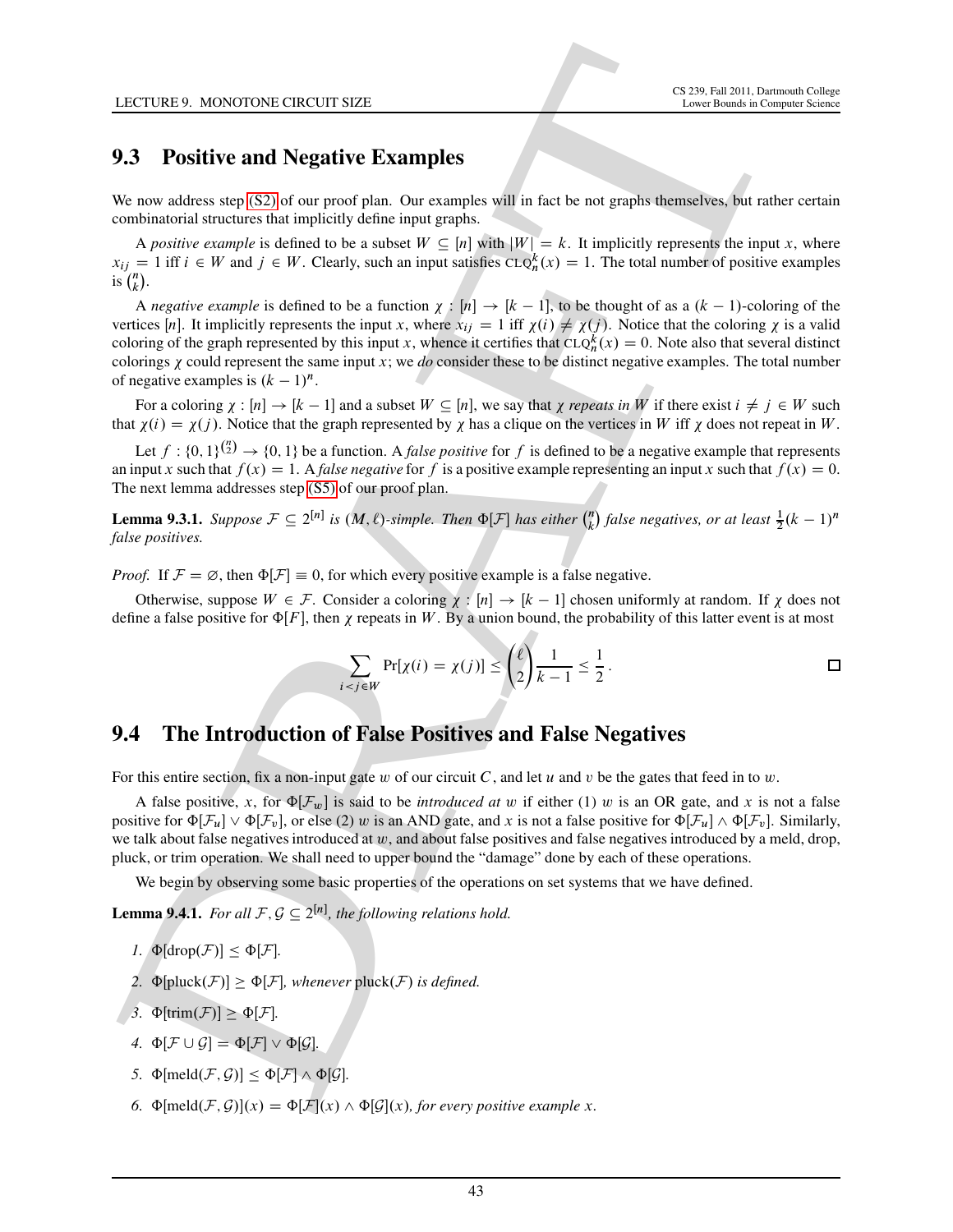*Proof.* Parts 1 through 5 are immediate from our definitions. For Part 6, we note that the inequality

$$
\bigwedge_{i < j \in V} x_{ij} \land \bigwedge_{i < j \in W} x_{ij} \ge \bigwedge_{i < j \in V \cup W} x_{ij} \,,
$$

which holds for all inputs  $x \in \{0, 1\}^{n \choose 2}$ , is in fact an equality if x represents a clique plus isolated vertices, as is the case in our positive examples.

<span id="page-44-0"></span>**Lemma 9.4.2.** A pluck operation introduces no false negatives and at most  $2^{-p}(k-1)^n$  false positives.

*Proof.* The statement about false negatives is immediate from Lemma 9.4.1, Part 2.

To estimate the number of false positives, let  $\mathcal{F} \subseteq 2^{[n]}$ , let  $\mathcal{S} = \{W_1, \ldots, W_p\}$  be its first sunflower with p petals, and let  $Z = \bigcap_{r=1}^p W_r$  be the core of S. Choose a coloring  $\chi : [n] \to [k-1]$  uniformly at random. Let G be the graph implicitly defined by this coloring, and let  $\mathcal E$  be the event that  $\chi$  is a false positive introduced by plucking  $\mathcal S$ . Then

> $\mathcal{E} \iff$  each of  $W_1, \ldots, W_p$  is not a clique in G, but Z is  $\iff \mathcal{R}(W_1) \wedge \cdots \wedge \mathcal{R}(W_n) \wedge \neg \mathcal{R}(Z)$ ,

where  $\mathcal{R}(W)$  denotes the event that  $\chi$  repeats in W. Therefore,

$$
\Pr[\mathcal{E}] \leq \Pr[\mathcal{R}(W_1) \wedge \cdots \wedge \mathcal{R}(W_p) \mid \neg \mathcal{R}(Z)] = \prod_{r=1}^p \Pr[\mathcal{R}(W_r) \mid \neg \mathcal{R}(Z)] \leq \prod_{r=1}^p \Pr[\mathcal{R}(W_r)] \leq 2^{-p},
$$

where the equality holds because, by the definition of a sunflower, the events  $\{\mathcal{R}(W_r)\}_{r=1}^p$  are independent conditioned on  $\neg R(Z)$ , and the final inequality holds by the same reasoning as in Lemma 9.3.1.

<span id="page-44-1"></span>We can now upper bound the damage done at each gate of C.

**Lemma 9.4.3.** The number of false positives introduced at w is at most  $M^2 2^p (k-1)^n$ .

*Proof.* First, suppose w is an OR gate, so that  $\mathcal{F}_w = \text{trim}(\mathcal{F}_u \cup \mathcal{F}_v)$ . By Lemma 9.4.1, Part 4, the union operation introduces no false positives. Since  $\mathcal{F}_u \cup \mathcal{F}_v$  is  $(2M, \ell)$ -simple, the number of pluckings performed by the trim operation is at most  $M/(p-1) \leq M^2$ . The bound now follows from Lemma 9.4.2.

Next, suppose w is an AND gate, so that  $\mathcal{F}_w = \text{trim}(\text{drop}(\text{meld}(\mathcal{F}_u, \mathcal{F}_v)))$ . By Part 5 of Lemma [9.4.1,](#page-43-0) the meld operation introduces no false positives, and by Part 1, neither does the drop operation. Since drop(meld $(\mathcal{F}_u, \mathcal{F}_v)$ ) is  $(M^2, \ell)$ -simple, the number of pluckings performed by the trim operation is at most  $(M^2 - M)/(p - 1) \leq M^2$ . Again, the bound follows from Lemma 9.4.2.

<span id="page-44-2"></span>**Lemma 9.4.4.** The number of false negatives introduced at w is at most  $M^2\binom{n-\ell-1}{\ell-\ell-1}$  $_{k-\ell-1}^{n-\ell-1}$ .

*Proof.* By Parts 4 and 3 of Lemma 9.4.1, we see that if w is an OR gate then *no* false negatives are introduced at w.

LECTURE 9. MONTION: LEMECUT SEE!<br>
C[A](#page-43-1)NNOT BETTING THE CONTRACT CONTRACT CONTRACT CONTRACT CONTRACT CONTRACT CONTRACT CONTRACT CONTRACT CONTRACT CONTRACT CONTRACT CONTRACT CONTRACT CONTRACT CONTRACT CONTRACT CONTRACT CONTRA Next, suppose w is an AND gate, so that  $\mathcal{F}_w = \text{trim}(\text{drop}( \text{meld}(\mathcal{F}_u, \mathcal{F}_v)))$ . By Parts 6 and 3 of Lemma [9.4.1,](#page-43-0) the meld and trim operations introduce no false negatives. The drop operation deletes at most  $M^2$  sets from meld $(\mathcal{F}_u,\mathcal{F}_v)$ and could introduce false negatives in the following way. When a set  $Z \subseteq [n]$  is deleted, a positive example W could be *introduced* as a false negative only if  $W \supseteq Z$ . To complete the proof, we note that Z is deleted only if  $|Z| \ge \ell + 1$ , and in that case, we have

$$
|\{W \subseteq [n]: |W| = k, W \supseteq Z\}| = {n-|Z| \choose k-|Z|} \le {n-\ell-1 \choose k-\ell-1}.
$$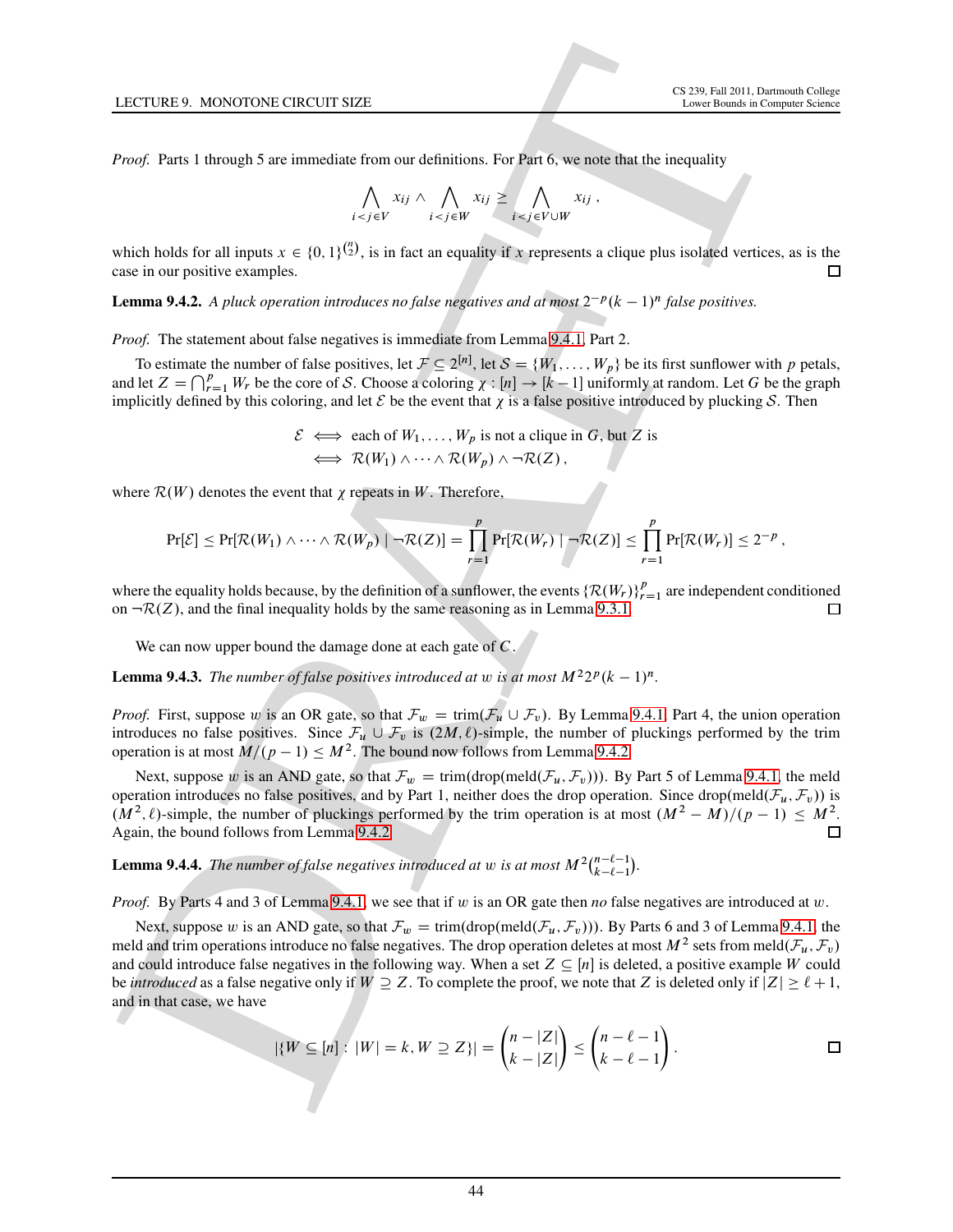## 9.5 The Final Lower Bound

All the pieces are now in place for the proof of our final lower bound.

LECTURE 8. MONTION: L'ENCOUR SERIE<br>
SURFAINT LOWER BOUNDAIRE (SERIE PROPRIET DE CONTRACTOR)<br>
CONFIDENCIAL CONFIDENCIAL CONTRACTOR (SERIE DE CONFIDENCIAL CONTRACTOR)<br>
CONFIDENCIAL CONFIDENCIAL CONFIDENCIAL CONFIDENTIAL CON *Proof of Theorem 9.1.1.* Following the proof plan, let C be a monotone circuit for  $CLQ_n^k$ , whose output gate is o. Let set systems  $\mathcal{F}_w$ , and associated Boolean functions  $\Phi[\mathcal{F}_w]$  be defined for each gate w of C. If w is an input gate, then  $\Phi[\mathcal{F}_w]$  has no false positives and no false negatives. Applying Lemmas 9.4.3 and 9.4.4 to each gate of C, we see that

 $\Phi[\mathcal{F}_o]$  has at most  $|C|M^22^{-p}(k-1)^n$  false positives and at most  $|C|M^2$  $\int$ n -  $\ell$  - 1  $k - \ell - 1$  $\lambda$ false negatives.

On the other hand,  $\mathcal{F}_o$  is  $(M, \ell)$ -simple and so Lemma 9.3.1 says that

 $\Phi[\mathcal{F}_o]$  has either at least  $\frac{1}{2}$  $\frac{1}{2}(k-1)^n$  false positives or at least  $\binom{n}{k}$ k  $\lambda$ false negatives.

Therefore, either we have that  $|C|M^22^{-p}(k-1)^n \ge \frac{1}{2}(k-1)^n$ , whence  $|C| \ge 2^{p-1}/M^2 > \frac{1}{2}n^{\frac{1}{3}n^{1/8}}$ , or we have that  $|C|M^2\binom{n-\ell-1}{k-\ell-1}$  $\binom{n-\ell-1}{k-\ell-1} \geq \binom{n}{k}$  $\binom{n}{k}$ , whence

$$
|C| \ge \frac{{n \choose k}}{M^2 {n-\ell-1 \choose k-\ell-1}} = \frac{1}{M^2} \cdot \frac{n}{k} \cdot \frac{n-1}{k-1} \cdots \frac{n-\ell}{k-\ell} \cdot (n-\ell-1)! \ge \frac{1}{M^2} \left(\frac{n-\ell}{k}\right)^{\ell} \ge n^{\frac{1}{12}n^{1/8}}.
$$